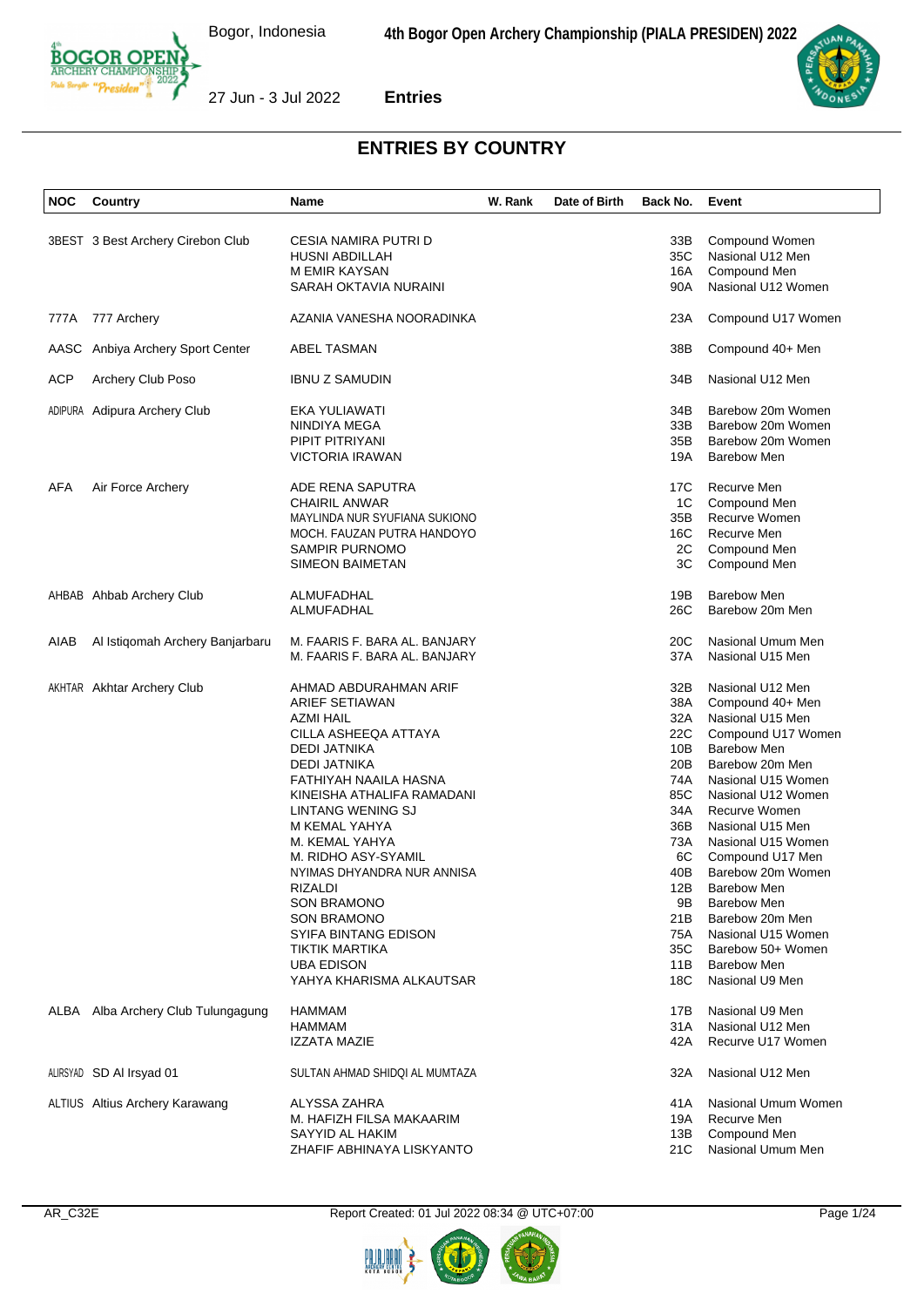

| <b>NOC</b>  | Country                         | Name                           | W. Rank | Date of Birth | Back No. | Event                |
|-------------|---------------------------------|--------------------------------|---------|---------------|----------|----------------------|
|             |                                 |                                |         |               |          |                      |
|             | ANUGRAH Anugerah Archery Club   | AQILA RAISA PUAR               |         |               | 84B      | Nasional U15 Women   |
|             |                                 | AQILAH SHOFWAH AZZAHRA         |         |               | 72B      | Nasional U12 Women   |
|             |                                 | CAESAR ALVARO PASA ATMELNABA   |         |               | 31C      | Nasional U15 Men     |
|             |                                 | DZAKI INSAN KAMIL              |         |               | 21C      | Nasional U12 Men     |
|             |                                 | EDIKA ALBY FACHRY              |         |               | 11B      | Nasional U9 Men      |
|             |                                 | FARZA KIANDRA MAULANA          |         |               | 10B      | Nasional U9 Men      |
|             |                                 | FERDI RAZQA RADITYA            |         |               | 20C      | Nasional U12 Men     |
|             |                                 | <b>GIRAS NAWA ARTGANTA</b>     |         |               | 12B      | Nasional U9 Men      |
|             |                                 | IFFAH KHAIRUNNISA              |         |               | 73B      | Nasional U12 Women   |
|             |                                 | NAUFAL WIDAD                   |         |               | 17B      | Compound Men         |
|             |                                 | NESYA KEMILAU RISSTY           |         |               | 15C      | Compound U17 Women   |
|             |                                 |                                |         |               | 8B       | Compound U17 Men     |
|             |                                 | NUR ARIF FALAH                 |         |               |          |                      |
|             |                                 | RATU RAISA AMANAH              |         |               | 14C      | Compound U17 Women   |
|             |                                 | RAZ AZHAR AZAQI                |         |               | 32A      | Recurve U17 Men      |
|             |                                 | SHANUM AZZAHRA HADI            |         |               | 71B      | Nasional U12 Women   |
|             |                                 | VELICIA SILVANI VALDA          |         |               | 13C      | Compound U17 Women   |
|             | ARAC Ar Riyadh Archery Club     | ALANA KAMILA PUTRI WIJATMOKO   |         |               | 69C      | Nasional U12 Women   |
|             |                                 | ARIEF FAUZAN WIJI PANGESTU     |         |               | 22A      | Nasional U12 Men     |
|             |                                 | ASHYFA PUTRI ANGRAENI          |         |               | 67C      | Nasional U12 Women   |
|             |                                 | AURORA SAFINATU ZUHRI          |         |               | 66C      | Nasional U12 Women   |
|             |                                 | MIKAYLA KIANDRA SATYA          |         |               | 68C      | Nasional U12 Women   |
|             |                                 | MUHAMMAD BAIQUNI ATTILA ADAM   |         |               | 21A      | Nasional U12 Men     |
|             |                                 | MUHAMMAD FARRAS HABBAS AL FAIZ |         |               | 20A      | Nasional U12 Men     |
|             |                                 |                                |         |               |          |                      |
|             | ARCERIS Archeries Club          | <b>BROWO PRAWIRO NEGORO</b>    |         |               | 35A      | Nasional U15 Men     |
|             |                                 | DZURA ALAIKA YUNAN             |         |               | 74C      | Nasional U15 Women   |
|             |                                 | KEVIN YAHYA KURNIAWAN          |         |               | 30A      | Nasional U12 Men     |
|             |                                 | KEYLA ADELINE KURNIAWAN        |         |               | 73C      | Nasional U15 Women   |
|             |                                 | NADINE IMTIYAZ                 |         |               | 75C      | Nasional U12 Women   |
|             |                                 | NADZIRAH ARIFATI ZAHRA         |         |               | 76C      | Nasional U12 Women   |
|             |                                 |                                |         |               |          |                      |
|             |                                 | RAFASYA ANUGERAH RAMADHAN      |         |               | 29A      | Nasional U12 Men     |
|             |                                 | REIHAN HERDANANDA PRATAMA      |         |               | 16C      | Compound Men         |
|             | ARDA Ardadedali Archery Club    | CANDRIKA WARAKANYAKA           |         |               | 27C      | <b>Barebow Women</b> |
|             |                                 | <b>HERMAWAN TJAHJANTO</b>      |         |               | 20C      | <b>Barebow Men</b>   |
|             | AS13 AS 13 Palembang            | M YUSRON AFITRA                |         |               | 25A      | Recurve Men          |
|             |                                 |                                |         |               |          |                      |
|             | ASAB Anggrek Sari Archery Batam | DINI RISKI HARTININGSIH        |         |               | 32C      | Compound Women       |
|             |                                 | NAJLA RAHMA SYARIFA            |         |               | 17B      | Compound U17 Women   |
|             |                                 | SHAFA LUTHFIATHA NABILAH       |         |               | 16B      | Compound U17 Women   |
| ASAT        | ASAT(Asy-Syifa Archery Team)    | ADNAN JUSUF                    |         |               | 33A      | Barebow 50+ Men      |
| ASC         | Arjuna Srikandi Club            | AKHDAN DAFFA ARIYAPUTRA        |         |               | 9A       | Compound U17 Men     |
|             |                                 | ARDELIA NABILA                 |         |               | 41B      | Recurve U17 Women    |
|             |                                 | <b>DEVIN PUTRA SEPTIANTO</b>   |         |               | 14C      | Compound Men         |
|             |                                 | RATU ZHAFIRA AR RASYAD         |         |               | 18C      | Compound U17 Women   |
|             |                                 |                                |         |               |          |                      |
| <b>ASCI</b> | <b>ASCI Sport Club</b>          | NARITA JULIA                   |         |               | 33C      | Compound Women       |
|             |                                 | QIYANA AYUDIYA THAHIR          |         |               | 87C      | Nasional U12 Women   |
|             |                                 | SALMAA ATHALLAH PUTRI MAULANA  |         |               | 85C      | Nasional U15 Women   |
| ATHOILLAH   | <b>Athoillah Archery</b>        | AL-FAHRI PRATAMA               |         |               | 31B      | Nasional U15 Men     |
|             |                                 |                                |         |               |          |                      |
| <b>BAC</b>  | <b>Bogor Archery Club</b>       | ILHAM SYARIF RAHMATULLAH       |         |               | 16C      | Nasional Umum Men    |
|             |                                 | ILHAM SYARIF RAHMATULLAH       |         |               | 30A      | Nasional U15 Men     |
|             |                                 | NAIRA KARIMA AZWIN             |         |               | 80A      | Nasional U15 Women   |
|             |                                 | NURLATIFA MUBARIKA             |         |               | 81A      | Nasional U15 Women   |
|             |                                 | NURLATIFA MUBARIKA             |         |               | 91A      | Nasional U12 Women   |





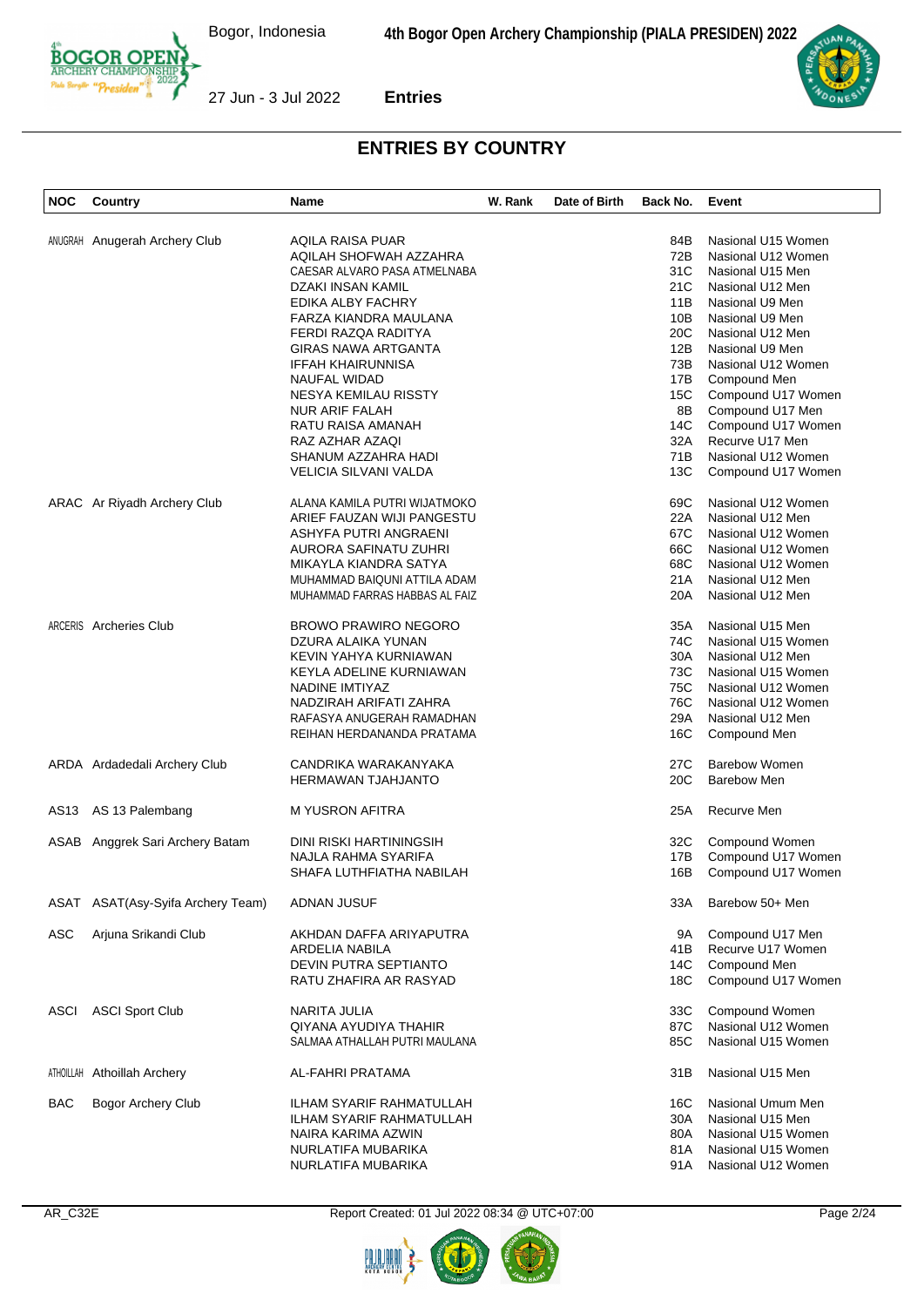

| <b>NOC</b> | Country                                                     | Name                           | W. Rank | Date of Birth | Back No. | Event               |
|------------|-------------------------------------------------------------|--------------------------------|---------|---------------|----------|---------------------|
|            |                                                             | ZAFRULLAH A YANNI              |         |               | 32C      | Barebow 50+ Men     |
|            | BACS Bandung Archery Club & School (BACS) AIKO ZAHRA HAMIDA |                                |         |               | 83A      | Nasional U15 Women  |
|            |                                                             | AYU NUR APRILYANI              |         |               | 35C      | Barebow 20m Women   |
|            |                                                             | DONY ADRIANTO                  |         |               | 35B      | Compound 40+ Men    |
|            |                                                             | <b>IROMAZA HUFIENA</b>         |         |               | 34B      | Compound 40+ Men    |
|            |                                                             | YANTI SADARYANTI               |         |               | 34A      | Barebow 50+ Women   |
|            |                                                             | YANTI SADARYANTI               |         |               | 36C      | Barebow 20m Women   |
| BAI        | Bai (Bpk Archery Indonesia)                                 | A ZARKASI                      |         |               | 24B      | Barebow 20m Men     |
|            | BATOLA Perpani Batola                                       | ANDRIYATNA                     |         |               | 25C      | Recurve Men         |
|            | <b>BAWOR</b> Bawor Banyumas Archery                         | AISYAH MOEZHA                  |         |               | 62A      | Nasional U15 Women  |
|            |                                                             | ALIIFAH CAHYANING RAMADHANI    |         |               | 61A      | Nasional U15 Women  |
|            |                                                             | BELVA ZAUQI KRISTANTRA         |         |               | 13A      | Compound Men        |
|            |                                                             | DHEANA FARA TALITA ZENDHY      |         |               | 64A      | Nasional U15 Women  |
|            |                                                             | DHEANA FARA TALITA ZENDHY      |         |               | 65A      | Nasional U15 Women  |
|            |                                                             | DINA PUTRI AMALIA              |         |               | 26C      | Compound Women      |
|            |                                                             | JOVITA AMELIANA DANISWARA      |         |               | 63A      | Nasional U15 Women  |
|            |                                                             | KESYA AURELLIA NURANNISA SUTAN |         |               | 18B      | Compound U17 Women  |
|            |                                                             | KESYA AURELLIA NURANNISA SUTAN |         |               | 25C      | Compound Women      |
|            |                                                             | KHALIL AJWA ANNURROHIM         |         |               | 9A       | Nasional U9 Men     |
|            |                                                             | MUHAMMAD AGUNG ABDULQUDDUS     |         |               | 35B      | Nasional U12 Men    |
|            |                                                             | MUHAMMAD IHSAN FADLI           |         |               | 7A       | Nasional U9 Men     |
|            |                                                             | MUHAMMAD PATRIOTIS HERDIAZTANT |         |               | 8A       | Nasional U9 Men     |
|            |                                                             | MUHAMMAD RAYHAN HANSA AQILAH   |         |               | ЗC       | Compound U17 Men    |
|            |                                                             | OSAM SYABIL MUNTAZAR AINNUROHI |         |               | 6A       | Nasional U9 Men     |
|            |                                                             | RIZAL TANGGUH WICAKSONO        |         |               | 4C       | Compound U17 Men    |
|            |                                                             | SULTAN AHMAD SHIDQI AL MUMTAZA |         |               | 5A       | Nasional U9 Men     |
|            |                                                             | TANIA ELVARETTA RATNA DUHITA   |         |               | 27C      | Compound Women      |
|            | <b>BCCAC BCC Archery Club</b>                               | ABAH ACUT                      |         |               | 7C       | Barebow 20m Men     |
|            |                                                             | ABDUL AZIZ SHOLAHUDDIN         |         |               | 31C      | Nasional U12 Men    |
|            |                                                             | ARIAN PRATAMA                  |         |               | 13C      | Compound Men        |
|            |                                                             | DJOKO KOES HEROE S             |         |               | 10C      | Barebow 20m Men     |
|            |                                                             | DONNY DANARDONO                |         |               | 11C      | Barebow 20m Men     |
|            |                                                             | DZAKKA HANIF HABIBIE           |         |               | 6C       | Nasional U9 Men     |
|            |                                                             | ELBANIL RASYID                 |         |               | 9C       | Barebow 20m Men     |
|            |                                                             | FAIZAN SASTRA RAHARJA          |         |               | 9C       | Nasional U9 Men     |
|            |                                                             | GALENO RUBYAN ASHIA            |         |               | 8C       | Nasional U9 Men     |
|            |                                                             | HIRA DIWYACITTA HEROESTYASA    |         |               | 38C      | Recurve U17 Women   |
|            |                                                             | HIRA DIWYACITTA HEROESTYASA    |         |               | 80B      | Nasional U15 Women  |
|            |                                                             | JOKY SANOR                     |         |               | 12C      | Barebow 20m Men     |
|            |                                                             | MUHAMMAD FAUZAN SHIDDIQ KEAN   |         |               | 5C       | Nasional U9 Men     |
|            |                                                             | MUHAMMAD IHSAN HAFIZH          |         |               | 5А       | Compound U17 Men    |
|            |                                                             | MYHAYA ILMIANA NISA            |         |               | 35B      | Nasional U9 Women   |
|            |                                                             | NUR AFIFAH ARIEF               |         |               | 37A      | Barebow 20m Women   |
|            |                                                             | SAKA YUSUF RAHMADANI           |         |               | 7C       | Nasional U9 Men     |
|            |                                                             | SAPTA BIMA ARDYANTA            |         |               | 36B      | Compound 40+ Men    |
|            |                                                             | <b>SYAMSUL MUHYI</b>           |         |               | 8C       | Barebow 20m Men     |
|            |                                                             | YANTI PANGAS                   |         |               | 36A      | Barebow 20m Women   |
|            | BELTIM Perpani Kab. Belitung Timur                          | <b>CINDY UKARI</b>             |         |               | 40C      | Nasional Umum Women |



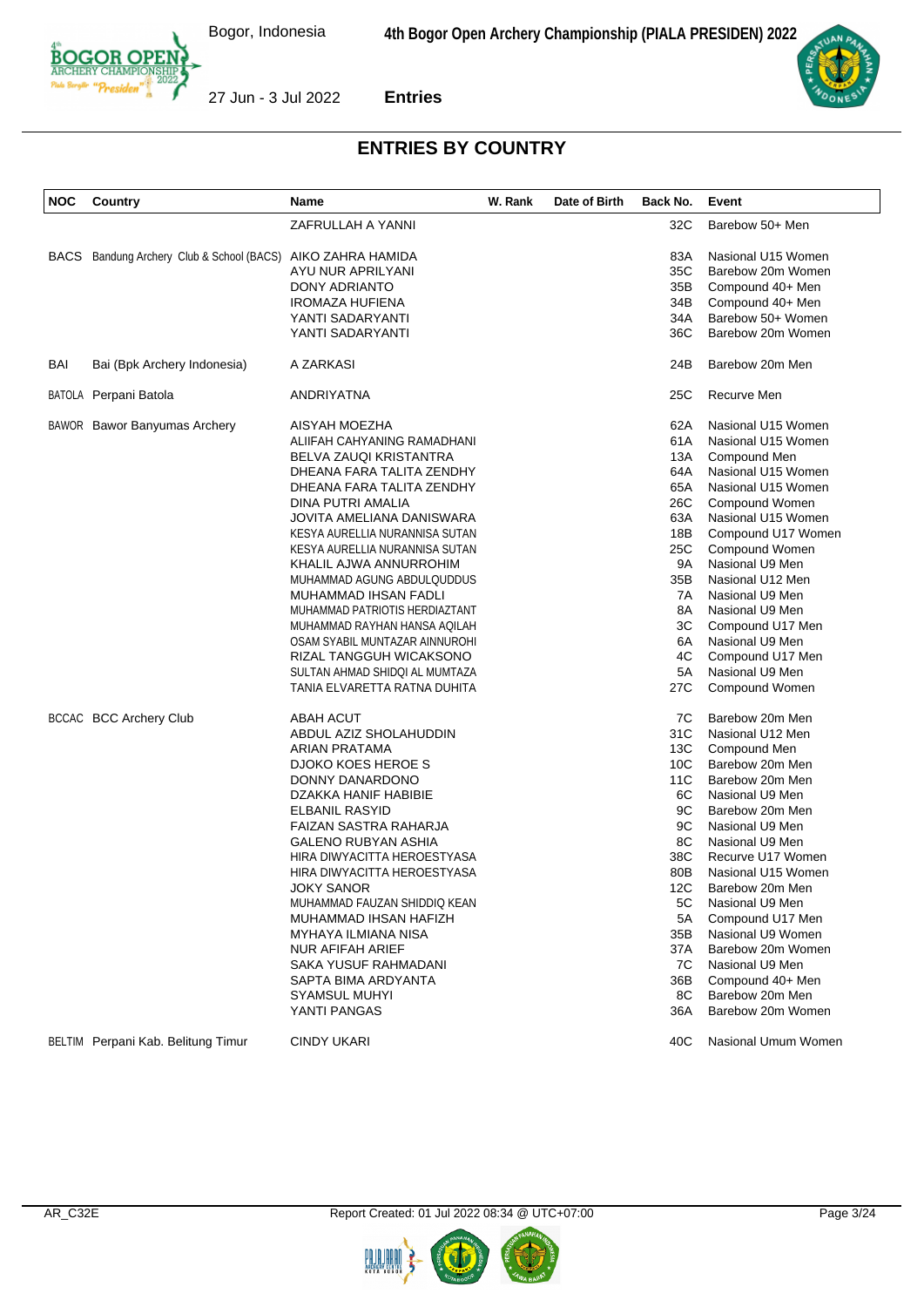

| NOC        | Country                        | <b>Name</b>                    | W. Rank | Date of Birth | Back No. | Event                |
|------------|--------------------------------|--------------------------------|---------|---------------|----------|----------------------|
|            |                                |                                |         |               |          |                      |
| <b>BFA</b> | Blue Feather Archery (BFA)     | ABDEL NATHAN NURSATYO          |         |               | 20B      | Recurve Men          |
|            |                                | ADILA HERMULIA PUTRI           |         |               | 12A      | Compound U17 Women   |
|            |                                | ADILA HERMULIA PUTRI           |         |               | 25B      | Compound Women       |
|            |                                | ADINDA KINARIAN MANIKADEWI     |         |               | 51C      | Nasional U15 Women   |
|            |                                |                                |         |               |          |                      |
|            |                                | AGNI NAURA PUTRI               |         |               | 16A      | Compound U17 Women   |
|            |                                | AGNI NAURA PUTRI               |         |               | 26B      | Compound Women       |
|            |                                | AILSA RAYHANA                  |         |               | 56C      | Nasional U15 Women   |
|            |                                | ALMAHYRA ADIFA AZZAHRA         |         |               | 23B      | Nasional U9 Women    |
|            |                                | AMANDA TSURAYYA                |         |               | 30C      | <b>Recurve Women</b> |
|            |                                | ANNIDA FAIRUZ PUTRI MAULANI    |         |               | 10A      | Compound U17 Women   |
|            |                                | AYESHA DANISH                  |         |               | 57C      | Nasional U15 Women   |
|            |                                | AZZENA SHAFA                   |         |               | 33B      | Recurve U17 Women    |
|            |                                | AZZENA SHAFA                   |         |               | 29C      | Recurve Women        |
|            |                                | <b>BASKORO SIDIK WASKITA</b>   |         |               | 8B       | Nasional U12 Men     |
|            |                                | DEAS SHAQILLA PUTRI            |         |               | 26B      | Nasional Umum Women  |
|            |                                |                                |         |               |          |                      |
|            |                                | EIJAZ SHAQUILLE AVANINDRA      |         |               | 5B       | Nasional U15 Men     |
|            |                                | ELKA DAYYINAH SYA'BANNY        |         |               | 55C      | Nasional U15 Women   |
|            |                                | ELVINA AZMI RAMADHANI          |         |               | 15A      | Compound U17 Women   |
|            |                                | ELVINA AZMI RAMADHANI          |         |               | 27B      | Compound Women       |
|            |                                | FADHIL ZHAFRAN SETIAWAN        |         |               | 4B       | Nasional U12 Men     |
|            |                                | FAREEZHA RAZHAEL ZHAFRAN       |         |               | 7B       | Nasional U12 Men     |
|            |                                | GHEFIRA MAHADEWI AHNAF EL ADAW |         |               | 13A      | Compound U17 Women   |
|            |                                | GHINA MAWADDAH ROHIMAH         |         |               | 58B      | Nasional U12 Women   |
|            |                                | GUSTAV LEONARD DAVEANANDSYA AL |         |               | 6B       | Nasional U15 Men     |
|            |                                | <b>ILYAS IBRAHIM</b>           |         |               | 4B       | Nasional U15 Men     |
|            |                                | JASMINE ZAAHIRAH ILMAN         |         |               | 25B      | Nasional U9 Women    |
|            |                                | KAYLA FELISHA ADIMIHARJA       |         |               | 34B      | Recurve U17 Women    |
|            |                                |                                |         |               |          |                      |
|            |                                | KHAIRUNNISA PUTRI FADHILAH     |         |               | 31C      | Recurve Women        |
|            |                                | KHANSA FADILA                  |         |               | 14A      | Compound U17 Women   |
|            |                                | KIRAN AVARIELLA AZZAHRA        |         |               | 24B      | Nasional U9 Women    |
|            |                                | LUTHFI HASAN SETIAHADI         |         |               | 6B       | Nasional U12 Men     |
|            |                                | M. RYAN HIDAYAT                |         |               | 6A       | Compound U17 Men     |
|            |                                | M. RYAN HIDAYAT                |         |               | 21A      | Compound Men         |
|            |                                | MAHIRA SHABRIYA MUMTAZ         |         |               | 27B      | Nasional U9 Women    |
|            |                                | MALIK JABBAR PUTRA             |         |               | 3B       | Nasional U12 Men     |
|            |                                | MUHAMMAD RAFIE RACHMAN         |         |               | 8Β       | Nasional U15 Men     |
|            |                                | NAIFAH AZKANISA BRAINA         |         |               | 54C      | Nasional U15 Women   |
|            |                                | NAILA AYESHA ILMAN             |         |               | 24B      | Nasional Umum Women  |
|            |                                | NAYLA ZASHIKA KHAIRUNNISA      |         |               | 25B      | Nasional Umum Women  |
|            |                                | NAYYARA SYAWLIA PUTRI ADERICA  |         |               | 35B      | Recurve U17 Women    |
|            |                                | NAZHWA ALMAHYRA PUTRI          |         |               | 59B      | Nasional U12 Women   |
|            |                                |                                |         |               |          |                      |
|            |                                | RAIHAN PUTRA WAHYU             |         |               | 29B      | Recurve U17 Men      |
|            |                                | RAQUIB RAFAY MAHBEER           |         |               | 5Β       | Nasional U12 Men     |
|            |                                | RAYYAN LAZARE QUATRIEME        |         |               | 17A      | Nasional U9 Men      |
|            |                                | SAFA AULIA FIRJATULLAH         |         |               | 61B      | Nasional U12 Women   |
|            |                                | <b>SEKAR NAEIL IMANIAR</b>     |         |               | 11A      | Compound U17 Women   |
|            |                                | SHABIYA ZAKIA MURSYID          |         |               | 23B      | Nasional Umum Women  |
|            |                                | SHABRINA HANUN AZMI            |         |               | 52C      | Nasional U15 Women   |
|            |                                | SHAKILA FAYYAZA ILMAN          |         |               | 53C      | Nasional U15 Women   |
|            |                                | SHAZIA JAZZMINE ALFATHUNISSA   |         |               | 60B      | Nasional U12 Women   |
|            |                                | SHOFIYAH MEITA PUTRI RAFLI     |         |               | 57B      | Nasional U12 Women   |
|            |                                | SITI ZAYNA ADZKIA              |         |               | 26B      | Nasional U9 Women    |
|            |                                | SITI ZAYNA ADZKIA              |         |               | 62B      | Nasional U12 Women   |
|            |                                |                                |         |               | 22B      |                      |
|            |                                | TASYA TANTYA                   |         |               |          | Nasional Umum Women  |
|            |                                | ZAMIRU AKMAL ATHALLAH          |         |               | 16A      | Nasional U9 Men      |
|            |                                | ZULFIKAR HAWARI                |         |               | 7В       | Nasional U15 Men     |
| <b>BIO</b> | Bio Farma Archery Club Bandung | ADIDJAH                        |         |               | 35A      | Barebow 50+ Women    |
|            |                                | ADIDJAH                        |         |               | 38B      | Barebow 20m Women    |
|            |                                | SANI AHMAD S                   |         |               | 23A      | Barebow 20m Men      |
|            |                                | SANI AHMAD S                   |         |               | 30C      | Barebow 50+ Men      |





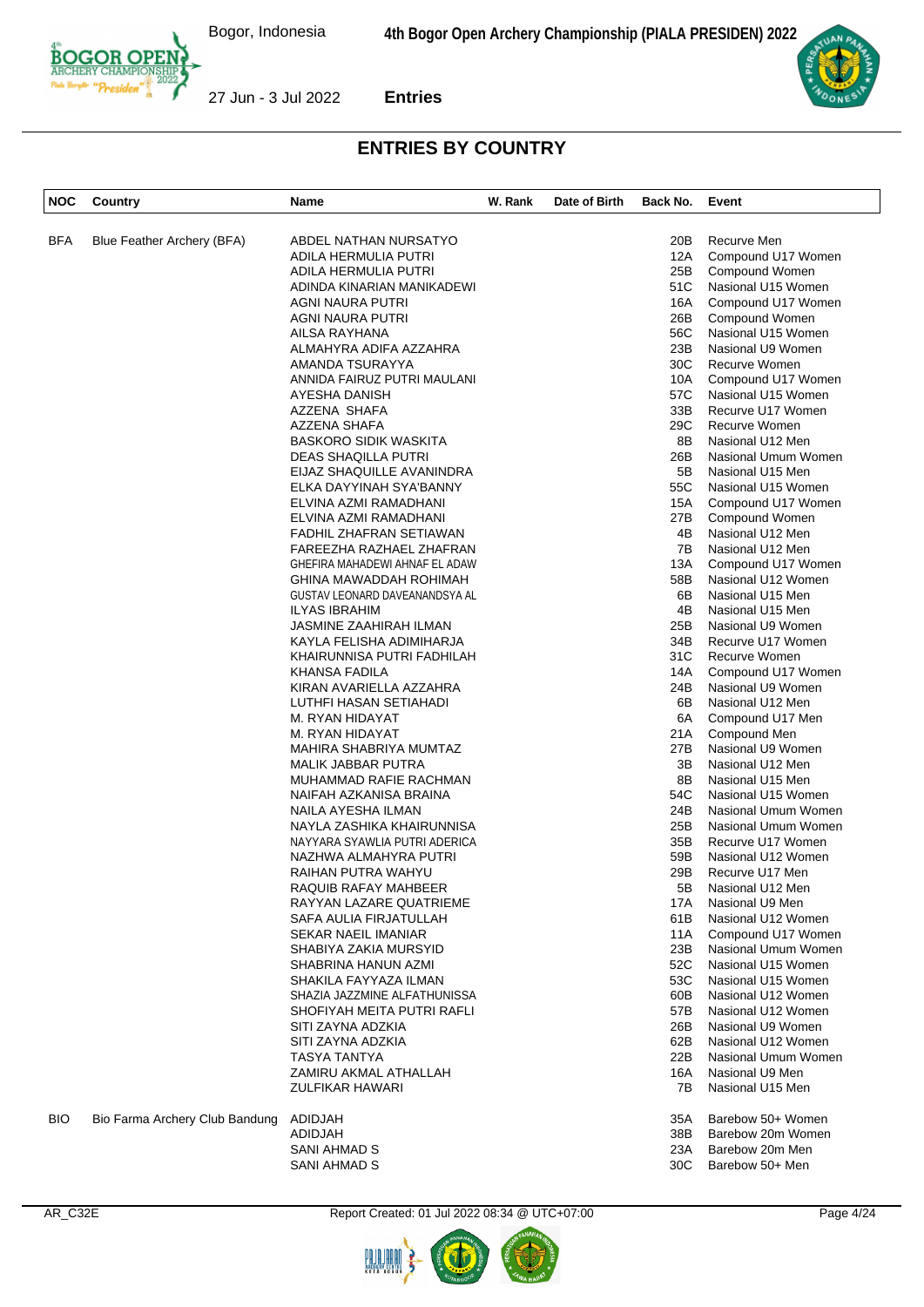

| <b>NOC</b>  | Country                                                        | Name                            | W. Rank | Date of Birth | Back No. | Event                |
|-------------|----------------------------------------------------------------|---------------------------------|---------|---------------|----------|----------------------|
|             |                                                                |                                 |         |               |          |                      |
|             | <b>BNJRNGR</b> Perpani Kab. Banjarnegara                       | <b>NADA NURAINI</b>             |         |               | 31C      | Compound Women       |
|             |                                                                | SYAHDAN AL AFGHANI MULIAWAN     |         |               | 20C      | Recurve Men          |
|             |                                                                |                                 |         |               |          |                      |
| <b>BSTS</b> | Barebow Squad Tangerang Selatan (BSTS) ABIMANYU WACHJOEWIDAJAT |                                 |         |               | 31B      | Barebow 50+ Men      |
|             |                                                                | AHMAD FUAD ZAINUDDIN            |         |               | 11C      | <b>Barebow Men</b>   |
|             |                                                                | ASTUTI IKA PARLINASARI          |         |               | 23A      | <b>Barebow Women</b> |
|             |                                                                | <b>BAMBANG SETIAWAN</b>         |         |               | 2B       | <b>Barebow Men</b>   |
|             |                                                                | <b>DINI TRISNASARI</b>          |         |               | 22A      | <b>Barebow Women</b> |
|             |                                                                | <b>FAHRUROZI</b>                |         |               | 13B      | <b>Barebow Men</b>   |
|             |                                                                | <b>MAELINA SUSIANTI</b>         |         |               | 36B      | Barebow 20m Women    |
|             |                                                                | MAHYUDIN MAHMUD                 |         |               | 17A      | Barebow 20m Men      |
|             |                                                                | <b>MUHAMAD KHOLID</b>           |         |               | 19A      | Barebow 20m Men      |
|             |                                                                | NORMA SUSILAWATI                |         |               | 37B      | Barebow 20m Women    |
|             |                                                                | <b>NURDIAN</b>                  |         |               | 24A      | <b>Barebow Women</b> |
|             |                                                                | RICKY ANTAWIRJA                 |         |               | 9C       | <b>Barebow Men</b>   |
|             |                                                                | <b>SUDARTO</b>                  |         |               | 18A      | Barebow 20m Men      |
|             |                                                                | YOSIE ANDRIANTO                 |         |               | 10C      | <b>Barebow Men</b>   |
|             |                                                                |                                 |         |               |          |                      |
|             | <b>BUMIAYU Bumiayu Archery Club</b>                            | AZZAHRA LUH NATHA YUGANTA       |         |               | 87B      | Nasional U12 Women   |
|             |                                                                | FARDEEN ARSEL BAIDHAWI          |         |               | 37C      | Nasional U15 Men     |
|             |                                                                | NAJWA SYELBY TSURAYYA           |         |               | 27B      | <b>Barebow Women</b> |
|             |                                                                | TSABITAH AZZAH ALIZA            |         |               | 87A      | Nasional U15 Women   |
| CAC         | Cimahi Archery Centre                                          | <b>BILQIS NUR HAISY</b>         |         |               | 36B      | Recurve U17 Women    |
|             |                                                                | <b>BILQIS NUR HAISY</b>         |         |               | 89C      | Nasional U15 Women   |
|             |                                                                | DALVIA MOZA KHOLILAH            |         |               | 38B      | Recurve U17 Women    |
|             |                                                                | DALVIA MOZA KHOLILAH            |         |               | 82C      | Nasional U12 Women   |
|             |                                                                | NOVAN ANDHIKA NABABAN           |         |               | 28C      | Nasional U12 Men     |
|             |                                                                | REYGA PARAHITA ALLENDRA         |         |               | 29C      | Nasional U12 Men     |
|             |                                                                | TASYA NURACHMAH FEBRIYANTI      |         |               | 34C      | Recurve Women        |
|             |                                                                | TASYA NURACHMAH FEBRIYANTI      |         |               | 37B      | Recurve U17 Women    |
|             |                                                                |                                 |         |               |          |                      |
|             | CAKRA CAKRAgbk Archery Academy                                 | NAFLA PUTRI ATISA               |         |               | 35C      | Recurve U17 Women    |
|             |                                                                | QUEENTA ZAFIRA REZA             |         |               | 33C      | Recurve U17 Women    |
|             |                                                                | ZAMITA ZHARIFAH QINTHARA        |         |               | 34C      | Recurve U17 Women    |
|             | <b>CIBINONG</b> Cibinong Archery Club                          | ADYATMA KAUTSAR MAHAMERU        |         |               | 33C      | Nasional U15 Men     |
|             |                                                                | AFFAN SALIM YUAN UTOMO          |         |               | 28B      | Recurve U17 Men      |
|             |                                                                | AZKIYA NAYLA MECCA              |         |               | 40B      | Recurve U17 Women    |
|             |                                                                | <b>IWAN SUTRISNO</b>            |         |               | 24C      | Barebow 20m Men      |
|             |                                                                | KHANZA AYUMI TAQIYYA            |         |               | 33C      | Nasional U9 Women    |
|             |                                                                | LOVIKA WILAJENG KAWAIBA         |         |               | 83B      | Nasional U12 Women   |
|             |                                                                | NETTY PATRYANA                  |         |               | 38A      | Barebow 20m Women    |
|             |                                                                | SITA GHAJANAH AJJAMI            |         |               | 39A      | Nasional Umum Women  |
|             |                                                                |                                 |         |               |          |                      |
|             | CILACAP Perpani Cilacap                                        | <b>JANEETA YUNISA RAMADHANI</b> |         |               | 18A      | Compound U17 Women   |
|             |                                                                | SYAMILA QAYS CAROLIN            |         |               | 32B      | Nasional U9 Women    |
|             | CIMAK Cimak Archery Club                                       | <b>ABUZA</b>                    |         |               | 14A      | Barebow 20m Men      |
|             |                                                                | <b>ARFAN FADHILAH</b>           |         |               | 15A      | Barebow 20m Men      |
|             |                                                                | <b>FAHRUROZI</b>                |         |               | 16A      | Barebow 20m Men      |
|             |                                                                |                                 |         |               |          |                      |
|             | CIMANDIRI Cimahi Mandiri Archery                               | AISYAH HAFIDZAH                 |         |               | 75C      | Nasional U15 Women   |
|             |                                                                | AIYLA NADHIFAH SAKHI            |         |               | 76C      | Nasional U15 Women   |
|             |                                                                | M. IRSAN RAJIB AZ-ZUKHRUF       |         |               | 28B      | Nasional U15 Men     |
| СK          | Cundomanik Klaten                                              | <b>HARYATI</b>                  |         |               | 34C      | Barebow 50+ Women    |
|             |                                                                |                                 |         |               |          |                      |
| <b>DAC</b>  | Darussalam Archery Club                                        | MUHAMMAD DANU NOFIANDI          |         |               | 23C      | Barebow 20m Men      |





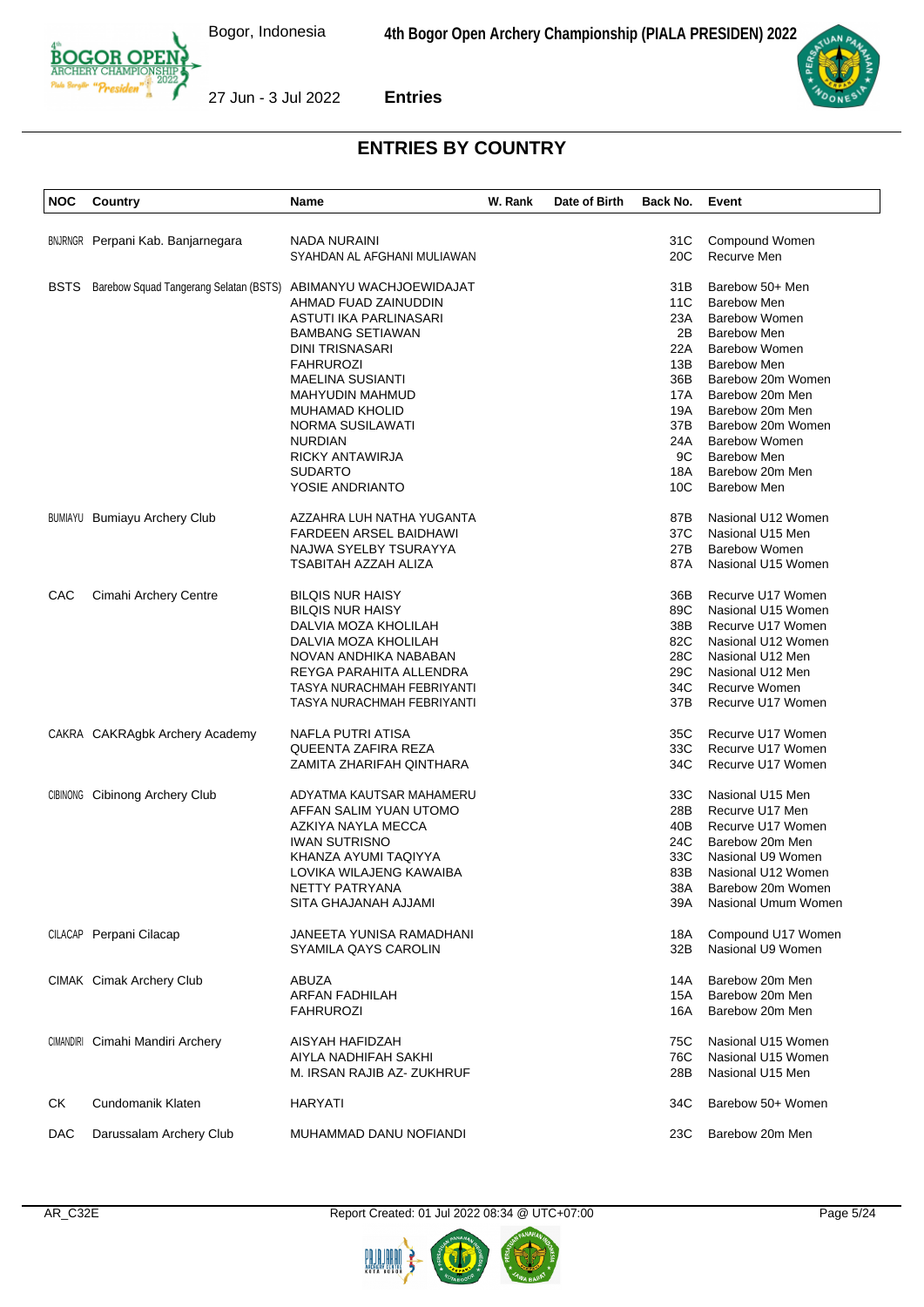

| <b>NOC</b> | Country          | Name                           | W. Rank | Date of Birth | Back No.        | Event                |
|------------|------------------|--------------------------------|---------|---------------|-----------------|----------------------|
| DAD        | DAD Archery Club | <b>AGNES YUNIAR</b>            |         |               | 25A             | <b>Barebow Women</b> |
|            |                  | AGNIA FATIMAH N.R              |         |               | 36A             | Recurve U17 Women    |
|            |                  | AGNIA FATIMAH N.R              |         |               | 57B             | Nasional U15 Women   |
|            |                  | AISYROFI RAHMAN TSABAAT SYAM   |         |               | 5A              | Nasional U15 Men     |
|            |                  | AISYROFI RAHMAN TSABAAT SYAM   |         |               | 26A             | Recurve U17 Men      |
|            |                  | ALIYYAH NABILA ARTANTI         |         |               | 29A             | Nasional U9 Women    |
|            |                  | ALKATLA ROWINKA                |         |               | 53B             | Nasional U15 Women   |
|            |                  | <b>ALMASITA NAIRA</b>          |         |               | 54A             | Nasional U12 Women   |
|            |                  | ALTAIR MUHAMMAD KEANU          |         |               | 6B              | Nasional U9 Men      |
|            |                  | ANAN MARYAM WIDANINGGAR        |         |               | 25A             | Nasional U9 Women    |
|            |                  | ANDRIAN SYACHPUTRA             |         |               | 14B             | Compound Men         |
|            |                  | ANINDYA CHAYRIYA NUGROHO       |         |               | 62B             | Nasional U15 Women   |
|            |                  | ANNISA ASSYABIYA SHEVANTI      |         |               | 24A             | Nasional U9 Women    |
|            |                  | ARASH ADYUTA HASYIM            |         |               | 5B              | Nasional U9 Men      |
|            |                  | ATTAYA HASNA AMIRAH KHAIRUNNIS |         |               | 33A             | Recurve U17 Women    |
|            |                  |                                |         |               |                 |                      |
|            |                  | ATTAYA HASNA AMIRAH KHAIRUNNIS |         |               | 61B             | Nasional U15 Women   |
|            |                  | AZARINE DYANDRA ANDITA         |         |               | 55A             | Nasional U12 Women   |
|            |                  | AZARINE DYANDRA ANDITA         |         |               | 59B             | Nasional U15 Women   |
|            |                  | CERIA KARAMINA HUMAIRA ADHY    |         |               | 23A             | Nasional U9 Women    |
|            |                  | DAFIYA HALWA FARADISA          |         |               | 26A             | Nasional U9 Women    |
|            |                  | DAFIYA HALWA FARADISA          |         |               | 62A             | Nasional U12 Women   |
|            |                  | DIRA HULLIYA FARADISA          |         |               | 35A             | Recurve U17 Women    |
|            |                  | DIRA HULLIYYA FARADISA         |         |               | 57A             | Nasional U12 Women   |
|            |                  | FAEYZA RAZIN NABIEL            |         |               | 12C             | Nasional U12 Men     |
|            |                  | <b>FAHIRA SAKILA</b>           |         |               | 58B             | Nasional U15 Women   |
|            |                  | FARIDZ MUSTHOFA SURYOKUSUMO    |         |               | 29A             | Recurve U17 Men      |
|            |                  | FIRZANA BRILLIANTI PUTRIADJI   |         |               | 60A             | Nasional U12 Women   |
|            |                  | HANAKO ALMIRA WIJAYA           |         |               | 53A             | Nasional U12 Women   |
|            |                  | HAUZAN NAUFAL IRHAB            |         |               | 7B              | Nasional U9 Men      |
|            |                  | HAZMI FUADI                    |         |               | 28A             | Recurve U17 Men      |
|            |                  | HUMAYRA AMARYLLIS JUNIAR       |         |               | 56A             | Nasional U12 Women   |
|            |                  | <b>INDRI MAYASARI</b>          |         |               | 26A             | <b>Barebow Women</b> |
|            |                  | IRSYAD ARYASATYA NUGROHO       |         |               | 10A             | Nasional U15 Men     |
|            |                  | KALYANA MAHIRA PRABA NAWAWI    |         |               | 28A             | Nasional U9 Women    |
|            |                  | KEENAN GEZA KENOBI             |         |               | 8B              | Nasional U9 Men      |
|            |                  | KEISHA NAFEEZA ZETA DHARMAWAN  |         |               | 56B             | Nasional U15 Women   |
|            |                  | KENZIE RAFA NUSANTARA          |         |               | 9C              | Nasional U12 Men     |
|            |                  | KHADIJAH CARINA ARDHANARESWARI |         |               | 61A             | Nasional U12 Women   |
|            |                  | KHANSA CETTA ABIDAH            |         |               | 34A             | Recurve U17 Women    |
|            |                  | KHANSA CETTA ABIDAH            |         |               | 52B             | Nasional U15 Women   |
|            |                  | KINARA KHAULATUNISA NAWAWI     |         |               | 59A             | Nasional U12 Women   |
|            |                  | LABIQ KAWIANDRA ALTAIR         |         |               | 11C             | Nasional U12 Men     |
|            |                  | M. NAUFAL FADHIL MAHFUZH       |         |               | 10 <sub>C</sub> | Nasional U12 Men     |
|            |                  | <b>MALIKA KAMALIA PUTRI</b>    |         |               | 63B             | Nasional U15 Women   |
|            |                  | MARITZA FATHINA SYAZWANA       |         |               | 64B             | Nasional U15 Women   |
|            |                  | MIRZA ZAIDAN FERNANDA          |         |               | 7A              | Nasional U15 Men     |
|            |                  | MIVAIRA ATHAYA RAKHEIVA        |         |               | 52A             | Nasional U12 Women   |
|            |                  | MUHAMMAD ARRANTIZI PRAYOGO     |         |               | 30A             | Recurve U17 Men      |
|            |                  | MUHAMMAD ATHAR RASENDRIYA      |         |               | 27A             | Recurve U17 Men      |
|            |                  | MUHAMMAD FATHI SYAQIEB         |         |               | 6A              | Nasional U15 Men     |
|            |                  | MUHAMMAD FATIH AL BANNA        |         |               | 8C              | Nasional U12 Men     |
|            |                  | MUSTAFA KAMAL AN NUR           |         |               | 9A              | Nasional U15 Men     |
|            |                  | MUSTAFA KAMAL AN NUR           |         |               | 31A             | Recurve U17 Men      |
|            |                  | N. F. M. NOFITRI               |         |               | 34B             | Nasional Umum Women  |
|            |                  | NABILAH MUSFIRAH AZMI          |         |               | 51A             | Nasional U12 Women   |
|            |                  | NADIAH ZAHRAA                  |         |               | 51B             | Nasional U15 Women   |
|            |                  | NADIAH ZAHRAA                  |         |               | 63A             | Nasional U12 Women   |
|            |                  | NANCY ILMI KHAIRUNNISA         |         |               | 60B             | Nasional U15 Women   |
|            |                  | NASYA BINTANG ATIFA            |         |               | 55B             | Nasional U15 Women   |
|            |                  | NATAN ASLAM SUTANTO            |         |               | 9Β              | Nasional U9 Men      |
|            |                  | NEIL ALFATH SETYAWAN           |         |               | 8A              | Nasional U15 Men     |

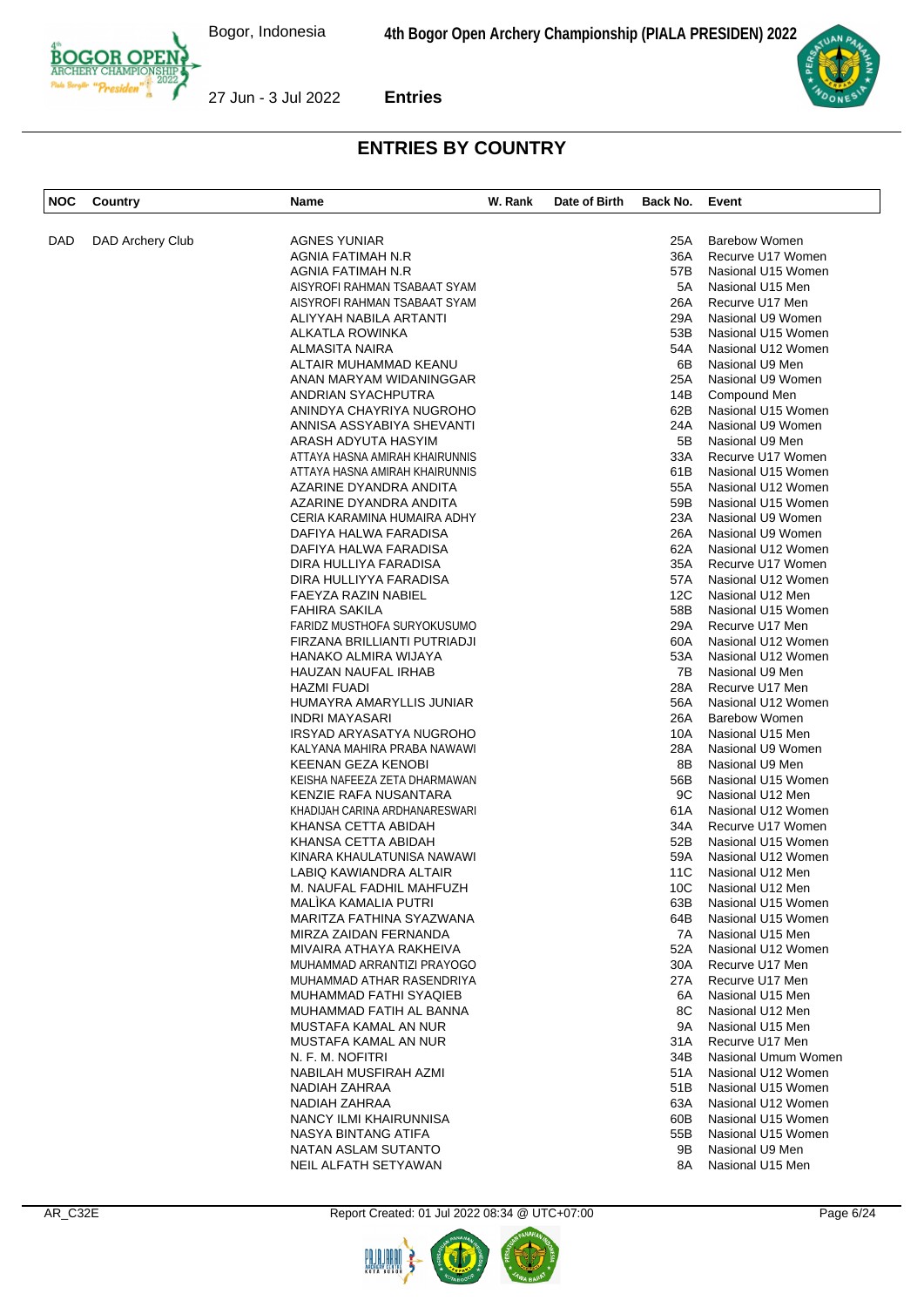

| <b>NOC</b> | Country                       | Name                           | W. Rank | Date of Birth | Back No. | Event                |
|------------|-------------------------------|--------------------------------|---------|---------------|----------|----------------------|
|            |                               | RETNO PUSPITA SARI             |         |               | 33B      | Nasional Umum Women  |
|            |                               | RM ICHSAN ALFACHROZI           |         |               | 4A       | Nasional U15 Men     |
|            |                               | RM ICHSAN ALFACHROZI           |         |               | 25A      | Recurve U17 Men      |
|            |                               | SALSABILA HASNA HAFIZAH        |         |               | 27A      | Nasional U9 Women    |
|            |                               | SHAYLANISSA ANANDA MENTARI     |         |               | 54B      | Nasional U15 Women   |
|            |                               | SYAMSURIADI AMIR               |         |               | 22A      | Barebow 20m Men      |
|            |                               | VALLENCIA AZZAHRA ARIWIBOWO    |         |               | 58A      | Nasional U12 Women   |
|            |                               | WIRA RAZIQ EMIRAT              |         |               | 16A      | Nasional Umum Men    |
| DAL        | Dzunnurain Archery Lumajang   | ACHMAD RAFI IRWANDY            |         |               | 18B      | Barebow 20m Men      |
|            |                               | ACHMAD RAFI IRWANDY            |         |               | 18B      | <b>Barebow Men</b>   |
|            |                               | AFAF                           |         |               | 28B      | Barebow 20m Women    |
|            |                               | ANIS MAHFUDZOH                 |         |               | 32A      | Compound Women       |
|            |                               | ARIEF HERMAWAN                 |         |               | 17B      | Barebow 20m Men      |
|            |                               | ARIEF KURNIAWAN                |         |               | 17B      | Barebow Men          |
|            |                               | ARIEF KURNIAWAN                |         |               | 19B      | Barebow 20m Men      |
|            |                               | <b>CARISSA SYAHQUITA</b>       |         |               | 70A      | Nasional U12 Women   |
|            |                               | CARVITA UTARI DYAH KUSUMAWARDA |         |               | 89A      | Nasional U15 Women   |
|            |                               | CINTA ALMIRA ARIFA             |         |               | 21C      | Compound U17 Women   |
|            |                               | DZAKI PERDANA AMANULLAH        |         |               | 3A       | Nasional U12 Men     |
|            |                               | DZUNNURAIN ALMAIDANY KURNIAWAN |         |               | 22B      | Nasional U9 Men      |
|            |                               | <b>FAVIAN EZRA APRISA</b>      |         |               | 7A       | Nasional U12 Men     |
|            |                               | KURNIA RAMADHANNY TRIBUANA PUT |         |               | 15C      | Nasional U15 Men     |
|            |                               | KURNIA RAMADHANNY TRIBUANA PUT |         |               | 26C      | Recurve U17 Men      |
|            |                               | MUHAMAD RISQI EFENDY           |         |               | 17C      | Nasional U15 Men     |
|            |                               | MUHAMMAD RIZQY EFENDY          |         |               | 25C      | Recurve U17 Men      |
|            |                               | PAMUJI SARWO HUTOMO PRIYASIDHA |         |               | 16C      | Nasional U15 Men     |
|            |                               | PUTRI VERA YULIANA             |         |               | 27B      | Barebow 20m Women    |
|            |                               | QORI YAASINTA                  |         |               | 29B      | Barebow 20m Women    |
|            |                               | RACHLIL MARTALIKA NUGROHO      |         |               | 8A       | Nasional U12 Men     |
|            |                               | RAHADATUL AISYI KURNIAWAN      |         |               | 69A      | Nasional U12 Women   |
|            |                               | RAYI LANDUNG PANGESTU PRIYASID |         |               | 4A       | Nasional U12 Men     |
|            |                               | RAYYAN RAFA IBRAHIM HERMAWAN   |         |               | 6A       | Nasional U12 Men     |
|            |                               | SHOFWATUL JINAN                |         |               | 68A      | Nasional U12 Women   |
|            |                               | SYARIFAH AINI                  |         |               | 65B      | Nasional U15 Women   |
|            |                               | VINO NAUFAL AZMIDAFA           |         |               | 5A       | Nasional U12 Men     |
|            | DOMPU Dompu Archery NTB       | <b>FATHURRAHMAN</b>            |         |               | 3A       | <b>Barebow Men</b>   |
|            |                               | M. SYAFIUDIN ZABIR HI          |         |               | 1C       | Compound U17 Men     |
|            |                               | M. SYAFIUDIN ZABIR HI          |         |               | 21C      | Compound Men         |
|            |                               | MEITHA VIRGINIA ROSA SINENSIS  |         |               | 28A      | <b>Barebow Women</b> |
|            |                               | MEITHA VIRGINIA ROSA SINENSIS  |         |               | 33A      | Recurve Women        |
|            |                               | MUHAMMAD ANDI PASHA            |         |               | 2C       | Compound U17 Men     |
|            |                               | MUHAMMAD FAQIH MUQADDAM        |         |               | 30B      | Nasional U12 Men     |
|            |                               | MUHAMMAD SAAJED                |         |               | 29B      | Nasional U12 Men     |
|            |                               | <b>NAELA SAFIRA</b>            |         |               | 71A      | Nasional U15 Women   |
|            |                               | SESILIA ROSA SINENSIS HI       |         |               | 72A      | Nasional U15 Women   |
|            |                               | SESILIA ROSA SINENSIS HI       |         |               | 74A      | Nasional U12 Women   |
|            |                               | ST MARYA AISYAHKIRA            |         |               | 75A      | Nasional U12 Women   |
|            |                               | SYARIFAH AISYAH                |         |               | 70A      | Nasional U15 Women   |
| DOP        | Dop                           | ALFATH AVEROES HIDAYAT         |         |               | 25B      | Recurve Men          |
|            |                               | DZAR EL GHIFAR ZEN             |         |               | 20A      | Recurve Men          |
|            |                               | EKA ZEN                        |         |               | 27A      | <b>Barebow Women</b> |
|            |                               | M. IZZATUL HAQ                 |         |               | 24B      | Recurve Men          |
|            |                               | MUHAMMAD FAUZY NUR FAIRUZ      |         |               | 30C      | Nasional U15 Men     |
| <b>DSR</b> | <b>DSR Archery</b>            | ALTHAFUNISA ALETTA KIRANA      |         |               | 20C      | Compound U17 Women   |
| EAC        | <b>Excellent Archery Club</b> | ASHIMAH SHOFIYYAH SUMPENO      |         |               | 81C      | Nasional U12 Women   |
|            |                               | FATHIR RIZQI MAYAKFI UTORO     |         |               | 33A      | Nasional U15 Men     |
|            |                               | IKBAL MUHAMAD SOLEH            |         |               | 22A      | Recurve Men          |





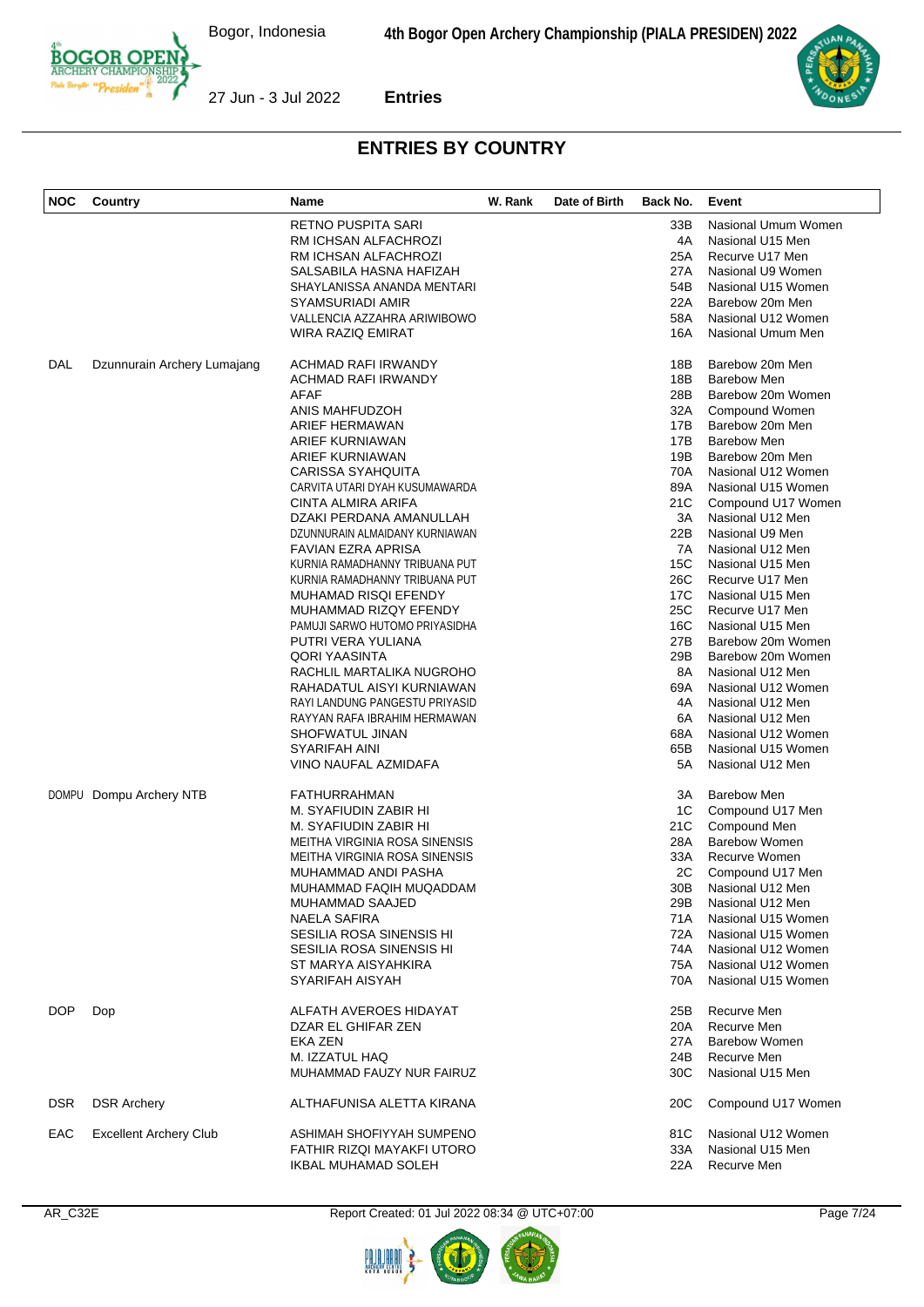



| <b>NOC</b> | Country                               | Name                           | W. Rank | Date of Birth | Back No. | Event                |
|------------|---------------------------------------|--------------------------------|---------|---------------|----------|----------------------|
|            |                                       | MUHAMMAD SALIM ABDILLAH        |         |               | 19B      | Nasional U9 Men      |
| EAST       | East Archery                          | AQEELA RASAFAH RIDITA          |         |               | 72A      | Nasional U12 Women   |
|            |                                       | ARYO NALA SEMBODO              |         |               | 23C      | Nasional U12 Men     |
|            |                                       | <b>FAUZAN ADI PRANOTO</b>      |         |               | 22C      | Nasional U12 Men     |
|            |                                       | KEIRA AGITSA RAMADHANI         |         |               | 10B      | Compound U17 Women   |
|            |                                       | NAURA NADHIFA AKHYAR           |         |               | 71A      | Nasional U12 Women   |
|            |                                       | SARAH AULIA HANIFA             |         |               | 12B      | Compound U17 Women   |
|            |                                       | TIARA ALYSIA RIDWANSYAH        |         |               | 11B      | Compound U17 Women   |
|            |                                       | ZARA NADIA AKHYAR              |         |               | 73A      | Nasional U12 Women   |
|            | ELFAS Elfas Semarang                  | <b>BIWAIS AREYANNA</b>         |         |               | 36C      | Nasional U9 Women    |
|            |                                       | DIMAS RAMADHAN KAKA FIRDAUS    |         |               | 23B      | Nasional U15 Men     |
|            |                                       | NAFEEZA WIDYA RAMANIA          |         |               | 76B      | Nasional U15 Women   |
|            |                                       | NAFEEZA WIDYA RAMANIA          |         |               | 77C      | Nasional U12 Women   |
|            |                                       | NAILAH SEKAR RAINANINGSIH      |         |               | 40A      | Nasional Umum Women  |
|            |                                       | NAILAH SEKAR RAINANINGSIH      |         |               | 77B      | Nasional U15 Women   |
|            |                                       | NAYAKA AZKA WIDYATNO           |         |               | 22B      | Nasional U15 Men     |
|            |                                       | NAYAKA AZKA WIDYATNO           |         |               | 37B      | Nasional U12 Men     |
|            |                                       | SHAFIRA NURIN NAJWA            |         |               | 78C      | Nasional U12 Women   |
|            | <b>ENREKANG</b> Perpani Kab. Enrekang | AHMAD MAULANA IBRAHIM          |         |               | 22C      | Recurve Men          |
|            |                                       | AHMAD MAULANA IBRAHIM          |         |               | 27B      | Recurve U17 Men      |
|            | F3ACSB F3 Archery Club Sumbawa Barat  | MUHAMMAD FAUZAN                |         |               | 17C      | Compound Men         |
| FAST Fast  |                                       | ARI WIJAYA                     |         |               | 25B      | Barebow 20m Men      |
|            | <b>FASTHS</b> Fast Harbers Situbondo  | MELODIARA VIDYA FIRAAZI PUTRI  |         |               | 85A      | Nasional U12 Women   |
|            | FATH Fath Archery Jakarta             | AISYAH RAIHANA JANNATUL KHAYAL |         |               | 74B      | Nasional U12 Women   |
|            |                                       | ANDRINA IMTIYAZ ULA MAULANA    |         |               | 75B      | Nasional U12 Women   |
|            |                                       | NOAH ZAKARIA NAUMAN            |         |               | 36B      | Nasional U12 Men     |
|            | <b>FMAC</b> Fast Marinir Archery Club | ANDIK YUANES                   |         |               | 2C       | Barebow 20m Men      |
|            |                                       | <b>ASEH PRATIKNO</b>           |         |               | 4C       | Barebow 20m Men      |
|            |                                       | AYU CINTYA                     |         |               | 27A      | Barebow 20m Women    |
|            |                                       | <b>BAYUAJI</b>                 |         |               | ЗC       | Barebow 20m Men      |
|            |                                       | <b>BUDI EKO</b>                |         |               | 7A       | <b>Barebow Men</b>   |
|            |                                       | <b>DATSYUR</b>                 |         |               | 5C       | Barebow 20m Men      |
|            |                                       | DELSYE SASELAH                 |         |               | 28A      | Barebow 20m Women    |
|            |                                       | DODIK S                        |         |               | 2A       | <b>Barebow Men</b>   |
|            |                                       | <b>JASMINE AURELIA</b>         |         |               | 32A      | Barebow 20m Women    |
|            |                                       | KASIANTO KAKA                  |         |               | 6A       | <b>Barebow Men</b>   |
|            |                                       | <b>KASIANTO KAKA</b>           |         |               | 13C      | Recurve Men          |
|            |                                       | KIKI AYU                       |         |               | 22C      | <b>Barebow Women</b> |
|            |                                       | LAKSMI INDRAYANA               |         |               | 30A      | Barebow 20m Women    |
|            |                                       | LIDYA D KRIS                   |         |               | 31 A     | Barebow 20m Women    |
|            |                                       | <b>M HANAFI</b>                |         |               | 15C      | Recurve Men          |
|            |                                       | <b>MUCHLIS BT</b>              |         |               | 9A       | <b>Barebow Men</b>   |
|            |                                       | <b>MUKLIS</b>                  |         |               | 14C      | Recurve Men          |
|            |                                       | RATNA HARTATIK                 |         |               | 23C      | Barebow Women        |
|            |                                       | RIZZA UMAMI                    |         |               | 24C      | Barebow Women        |
|            |                                       | <b>RUKIAH</b>                  |         |               | 29A      | Barebow 20m Women    |
|            |                                       | <b>RUSTANDI</b>                |         |               | 4A       | <b>Barebow Men</b>   |
|            |                                       | <b>SINGGIH</b>                 |         |               | 8A       | <b>Barebow Men</b>   |
|            |                                       | <b>SUGIONO</b>                 |         |               | 1C       | Barebow 20m Men      |
|            |                                       | <b>SUTARYANTO</b>              |         |               | 5A       | <b>Barebow Men</b>   |
|            |                                       | YUDI MAUNAL                    |         |               | 6C       | Barebow 20m Men      |

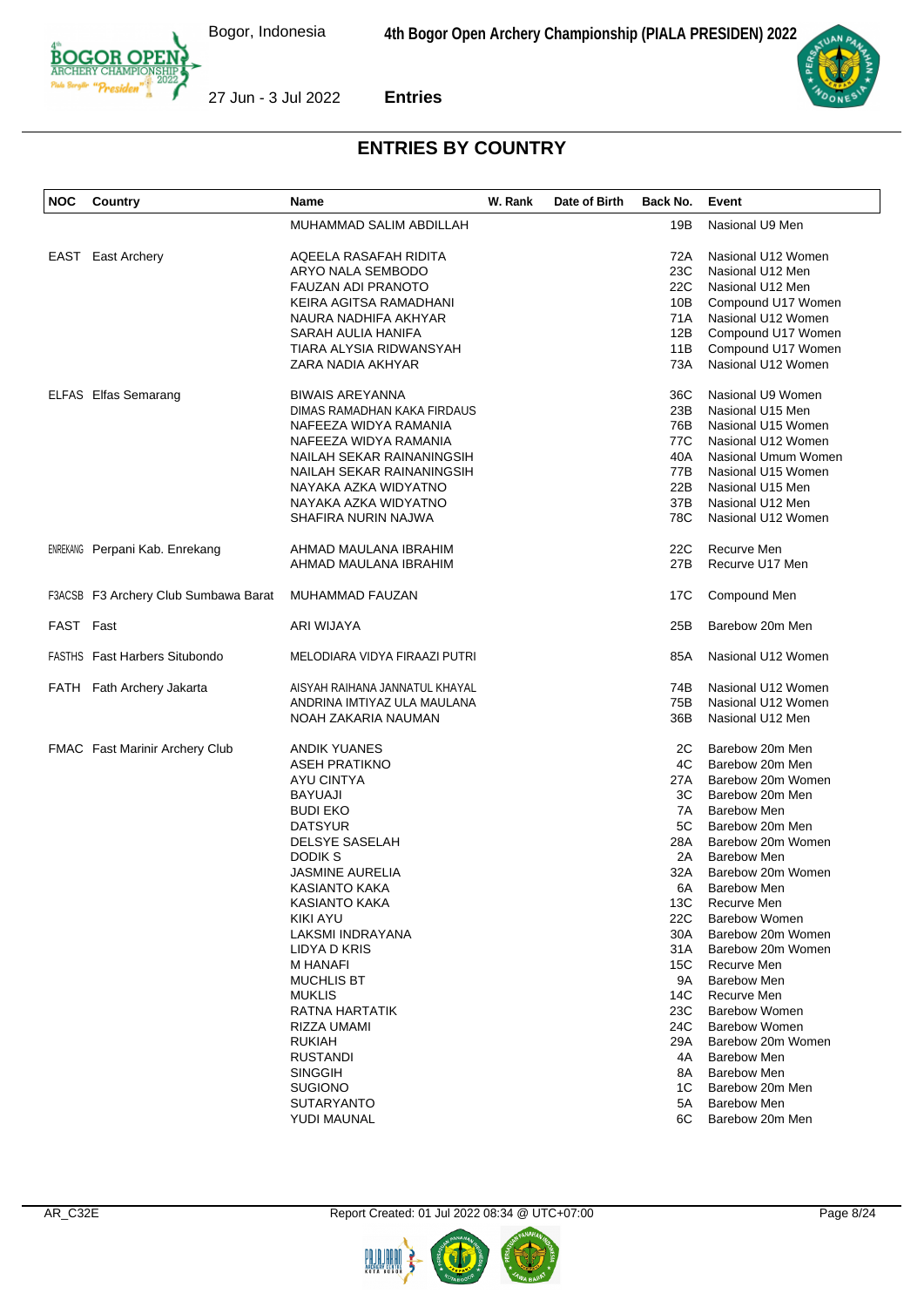

| <b>NOC</b> | Country                    | Name                                                                               | W. Rank | Date of Birth | Back No.        | Event               |
|------------|----------------------------|------------------------------------------------------------------------------------|---------|---------------|-----------------|---------------------|
|            |                            |                                                                                    |         |               |                 |                     |
|            | FOCUS Focus Archery Center | AMRIZAL                                                                            |         |               | 34A             | Compound 40+ Men    |
|            |                            | <b>DENI EKO SETIAWAN</b>                                                           |         |               | 35A             | Compound 40+ Men    |
|            |                            | ENDRA FAIZ ATHALLAH                                                                |         |               | 27B             | Nasional U12 Men    |
|            |                            | KINANTI DIANDRA ARSYFA                                                             |         |               | 32A             | Nasional U9 Women   |
|            |                            | MUHAMMAD AZZAM GHAIZAN                                                             |         |               | 28B             | Nasional U12 Men    |
|            |                            | MUHAMMAD IHSAN                                                                     |         |               | 12A             | Compound Men        |
|            |                            | RANDY RAHMANDAR                                                                    |         |               | 11A             | Compound Men        |
|            |                            | <b>SUSILO</b>                                                                      |         |               | 36A             | Compound 40+ Men    |
| GAC        | Grage Achery Cirebon/GAC   | ADRIAN RIZQI BUDIHARJO                                                             |         |               | 15A             | Compound Men        |
|            |                            | AIDHIL FATHAN ATHARY                                                               |         |               | 7C              | Nasional U15 Men    |
|            |                            | AKMAL RAFIF SYAZANI                                                                |         |               | 4C              | Nasional U15 Men    |
|            |                            | AKMAL RAFIF SYAZANI                                                                |         |               | 15C             | Nasional U12 Men    |
|            |                            | ARYADANA HADI SAPUTRA                                                              |         |               | 21C             | Barebow 20m Men     |
|            |                            | AURELIA CAGALLI RPM                                                                |         |               | 38A             | Nasional Umum Women |
|            |                            | AURELIA CAGALLI RPM                                                                |         |               | 90A             | Nasional U15 Women  |
|            |                            | AYMAN FIRMANSYAH                                                                   |         |               | 16C             | Nasional U12 Men    |
|            |                            | DEANDRA HASNA SAKHI                                                                |         |               | 64C             | Nasional U12 Women  |
|            |                            | HEILYCIA PRISTINE STEVENSEN                                                        |         |               | 23C             | Compound U17 Women  |
|            |                            | <b>HEILYCIA PRISTINE STEVENSEN</b>                                                 |         |               | 32B             | Compound Women      |
|            |                            | KHANSA MAHIRA AL AYUB                                                              |         |               | 62C             | Nasional U12 Women  |
|            |                            | KHAYLA DZAHIN SYARAFANA                                                            |         |               | 34B             | Nasional U9 Women   |
|            |                            | MAHESWARA ARYA WICAKSONO                                                           |         |               | 7C              | Compound U17 Men    |
|            |                            | MOHAMMAD FADHEL RAMADHAN SUGIH                                                     |         |               | 6C              | Nasional U15 Men    |
|            |                            | MOHAMMAD FADHEL RAMADHAN SUGIH                                                     |         |               | 10C             | Nasional Umum Men   |
|            |                            | MUHAMMAD AYYASH AZHURY                                                             |         |               | 13C             | Nasional U12 Men    |
|            |                            | NAILAH SHAFIYYAH RAHMAN                                                            |         |               | 63C             | Nasional U12 Women  |
|            |                            | NAZHWA AYUMA PUTRI                                                                 |         |               | 65C             | Nasional U12 Women  |
|            |                            | REVAND QIZAR ABIEZKA                                                               |         |               | 5C              | Nasional U15 Men    |
|            |                            | REVAND QIZAR ABIEZKA                                                               |         |               | 8C              | Nasional Umum Men   |
|            |                            |                                                                                    |         |               |                 |                     |
|            |                            | RIZKY ADAM ALIFANDRA                                                               |         |               | 11C             | Nasional U9 Men     |
|            |                            | <b>ROFI AFSANY</b>                                                                 |         |               | 9C              | Nasional Umum Men   |
|            |                            | WILDAN NAUFA FARRAS                                                                |         |               | 14C             | Nasional U12 Men    |
|            |                            | YUSUF AL AYUB                                                                      |         |               | 10C             | Nasional U9 Men     |
|            |                            | ZAFRAN ARKA PUTRA                                                                  |         |               | 12C             | Nasional U9 Men     |
|            | HEXA Hexarchery Club       | MUHAMMAD TANDRI CHASTRYA FARIN                                                     |         |               | 20C             | Compound Men        |
|            |                            | MUHAMMAD TEIZAR FARIDIDAN NUGR                                                     |         |               | 24C             | Recurve Men         |
| IAB        |                            | Idaman Archery Banjarbarbaru / Perpani Kota Banjarbaru MUHAMMAD ADHITYA RAHMANDIKA |         |               | 23C             | Recurve Men         |
|            |                            | MUHAMMAD ADHITYA RAHMANDIKA                                                        |         |               | 27C             | Recurve U17 Men     |
|            | INDIV2 Individu            | MUHAMMAD ADHITYA RAHMANDIKA                                                        |         |               | 29C             | Nasional U15 Men    |
|            | INDIV3 Perorangan          | FAIHA FAKHRUNISA PUTRI MAULANA                                                     |         |               | 82B             | Nasional U12 Women  |
|            | INDIV4 Individu            | <b>KATRI PRATIWI</b>                                                               |         |               | 37C             | Barebow 20m Women   |
|            |                            |                                                                                    |         |               |                 |                     |
| <b>JAC</b> | Jakarta Archery Club       | AQILA RAYHANA PASARIBU                                                             |         |               | 19A             | Compound U17 Women  |
|            |                            | DANU AHZA MANGGALA                                                                 |         |               | 36A             | Nasional U12 Men    |
|            |                            | FARREL JOSUA BONAR SIANTURI                                                        |         |               | 28C             | Recurve U17 Men     |
|            |                            | <b>FAUSTADIO ORLEN FARRAS</b>                                                      |         |               | 26B             | Nasional U15 Men    |
|            |                            | I GDE AGASTYA DEVDAN                                                               |         |               | 27B             | Nasional U15 Men    |
|            |                            | <b>ILONA SHABIRA FARRAS</b>                                                        |         |               | 58C             | Nasional U12 Women  |
|            |                            | MUHAMMAD FARIK WIDIADHANA PUTR                                                     |         |               | 18A             | Recurve Men         |
|            |                            | RAEESA NABILA                                                                      |         |               | 30 <sub>B</sub> | Nasional U9 Women   |
|            |                            | RANIA AJWA FAUZAN                                                                  |         |               | 60C             | Nasional U12 Women  |
|            |                            | SAIQA SHASMIRA ZAINUR                                                              |         |               | 57C             | Nasional U12 Women  |
|            |                            | SYAREFFA ASHALINA SEPTIAN                                                          |         |               | 59C             | Nasional U12 Women  |
|            |                            | TSABITA IZZATI JAUZA                                                               |         |               | 61C             | Nasional U12 Women  |
|            |                            | VALERIE HOPE FERDINAND                                                             |         |               | 87B             | Nasional U15 Women  |



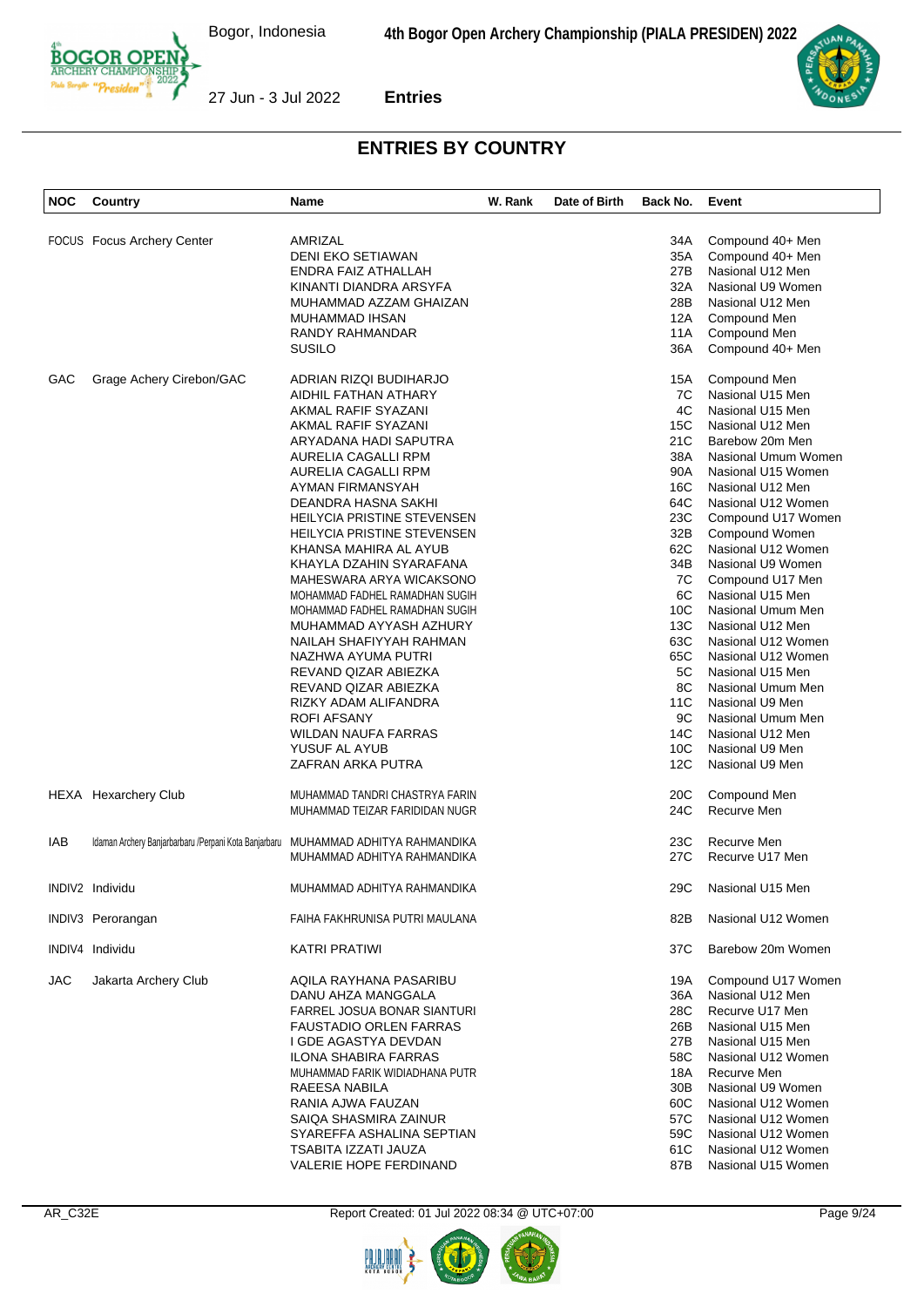

| <b>NOC</b> | Country                     | Name                           | W. Rank | Date of Birth | Back No. | Event                |
|------------|-----------------------------|--------------------------------|---------|---------------|----------|----------------------|
|            |                             |                                |         |               |          |                      |
|            | JAMBI Perpani Kota Jambi    | AISYAH AZZAHRA                 |         |               | 88A      | Nasional U12 Women   |
|            |                             | <b>ANGGI LIANO</b>             |         |               | 11B      | Compound Men         |
|            |                             | ANGGIAN AUREL                  |         |               | 21B      | Compound U17 Women   |
|            |                             | ANNISA DINDA SARI              |         |               | 81B      | Nasional U15 Women   |
|            |                             |                                |         |               | 13A      | Nasional Umum Men    |
|            |                             | ARYA DWI PUTRA U               |         |               |          |                      |
|            |                             | DAYTETI PIRTA                  |         |               | 26C      | <b>Barebow Women</b> |
|            |                             | DENI                           |         |               | 15A      | <b>Barebow Men</b>   |
|            |                             | JIHAN                          |         |               | 39B      | Nasional Umum Women  |
|            |                             | KHALISAH ANANDA MERLY          |         |               | 33C      | Recurve Women        |
|            |                             | M. ALI IMRON                   |         |               | 13A      | <b>Barebow Men</b>   |
|            |                             | MUHAMMAD RAFIF RIDHO           |         |               | 12B      | Compound Men         |
|            |                             | <b>MUKHTAR ROZA</b>            |         |               | 14A      | <b>Barebow Men</b>   |
|            |                             | <b>MUTIARA RISNA</b>           |         |               | 25C      | <b>Barebow Women</b> |
|            |                             | TAUFIK HANAN                   |         |               | 22B      | Recurve Men          |
|            |                             |                                |         |               |          |                      |
| JIC        | <b>JIC Archery Club</b>     | FAEYZA ARY PRATAMA             |         |               | 37A      | Nasional U12 Men     |
|            | KABBDG Perpani Kab. Bandung | ALEXA RAFAEL MUHAMMAD          |         |               | 11B      | Nasional U12 Men     |
|            |                             | <b>ASEP WANDI</b>              |         |               | 4B       | Recurve Men          |
|            |                             | AURA AMRAH ADESTIA             |         |               | 67A      | Nasional U15 Women   |
|            |                             | AZZAM GHIFAREL IRBAD MUHAMMAD  |         |               | 11A      | Nasional Umum Men    |
|            |                             | DEKI A HASTIAN                 |         |               | 1B       | Compound Men         |
|            |                             | DIAN KIRANA PITALOKA           |         |               | 29A      | <b>Recurve Women</b> |
|            |                             |                                |         |               |          |                      |
|            |                             | DWI PUSPA FIRDAUS              |         |               | 37C      | Nasional Umum Women  |
|            |                             | FARHAN KAMIL                   |         |               | 5B       | Recurve Men          |
|            |                             | <b>HARRY JAWAHIR ADN</b>       |         |               | 4B       | Compound Men         |
|            |                             | HASNA ALIFAH RAMADHANI         |         |               | 68A      | Nasional U15 Women   |
|            |                             | LUTFAN ANANDA ANTARIKSA        |         |               | 6B       | Recurve Men          |
|            |                             | LUTHFI RAHMAN                  |         |               | 2B       | Compound Men         |
|            |                             | M.FAISAL RAMADAN PAMUNGKAS     |         |               | 32B      | Nasional U15 Men     |
|            |                             | MUHAMAD RIFQI ADITYA           |         |               | 3B       | Recurve Men          |
|            |                             | MUHAMMAD AKBAR KHARISMA        |         |               | ЗB       | Compound Men         |
|            |                             | MUHAMMAD FADHIL WIRAKUSUMA     |         |               | 10B      | Nasional U12 Men     |
|            |                             |                                |         |               | 9Β       |                      |
|            |                             | MUHAMMAD FAUZI TAMAM RUDIANSYA |         |               |          | Nasional U12 Men     |
|            |                             | MUHAMMAD RIZKY FATURROHMAN     |         |               | 9A       | Nasional Umum Men    |
|            |                             | NARARENDRA ARYA NAGIMI         |         |               | 12B      | Nasional U12 Men     |
|            |                             | NURSELA AZZAHRA                |         |               | 27A      | Recurve Women        |
|            |                             | NURUL UMI KHATIMAH             |         |               | 26A      | Recurve Women        |
|            |                             | PIDIEANA NASBAFANI REZANTO     |         |               | 28A      | Recurve Women        |
|            |                             | RAFI ARSA RAMADHAN             |         |               | 10A      | Nasional Umum Men    |
|            |                             | RATU CHENIET MIRAYANTI         |         |               | 69A      | Nasional U15 Women   |
|            |                             | TSANIYAH HASNA                 |         |               | 66A      | Nasional U15 Women   |
|            |                             |                                |         |               |          |                      |
|            | KABBKS PERPANI KAB. BEKASI  | MUHAMMAD ALI SYAH RAMADHANI    |         |               | 13A      | Recurve Men          |
|            |                             | MUHAMMAD FAISHAL FAA'IZ        |         |               | 12A      | Recurve Men          |
|            |                             | ZAIDAN RAHMAN FAUZAN           |         |               | 11A      | Recurve Men          |
|            | KABCJR Kabupaten Cianjur    | AILSA ADRISTI RACHMAN          |         |               | 30A      | Nasional Umum Women  |
|            |                             | FIRMANULHAKIM MAULANA HUSEN    |         |               | 11C      | Nasional Umum Men    |
|            |                             | MUHAMMAD DIAN PRATAMA PUTRA    |         |               | 12C      | Nasional Umum Men    |
|            |                             | NAVY LEXA SUDRAJAT PUTRI       |         |               | 29A      | Nasional Umum Women  |
|            |                             |                                |         |               | 40A      | Barebow 20m Women    |
|            |                             | <b>NURUL APRILIANI</b>         |         |               |          |                      |
|            |                             | RIFQY ZAHRAAN AHDIAN           |         |               | 13C      | Nasional Umum Men    |
|            |                             | SYAFANA MALIQA AISYAHRA        |         |               | 28A      | Nasional Umum Women  |
|            | KABLAHAT Perpani Kab. Lahat | RASYA DZAKY FAHLUPI            |         |               | 34C      | Nasional U15 Men     |
|            | KABSMD Perpani Sumedang     | AZQIA AULIA SYAHARAAH          |         |               | 27A      | Compound Women       |
|            |                             | FARID FEBRIANSYAH DINAR        |         |               | 18C      | Nasional Umum Men    |
|            |                             | METI ANUGRAH PUTRI             |         |               | 22A      | Compound U17 Women   |
|            |                             | METI ANUGRAH PUTRI             |         |               | 26A      | Compound Women       |
|            |                             |                                |         |               |          |                      |



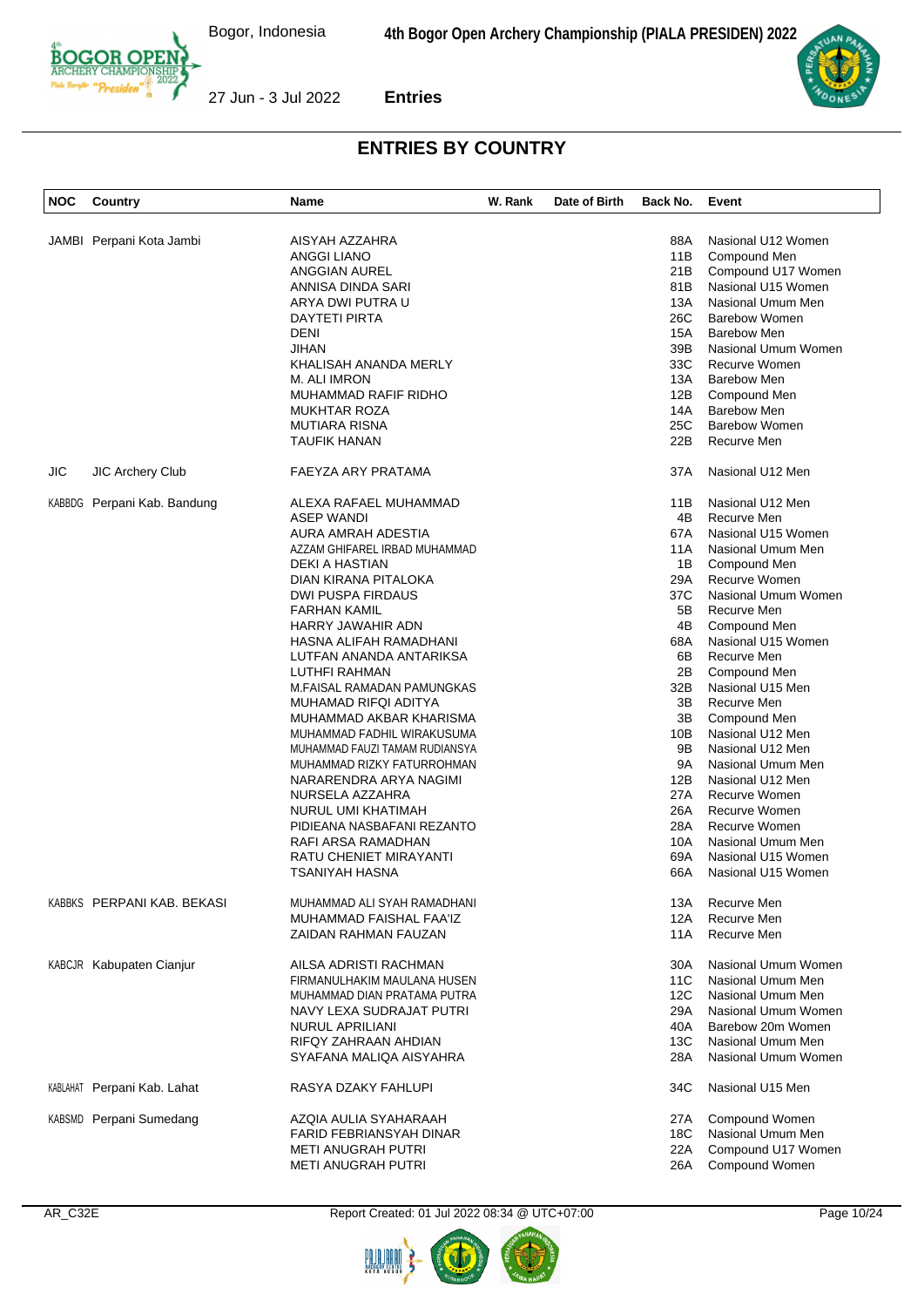



| <b>NOC</b> | Country                            | <b>Name</b>                     | W. Rank | Date of Birth | Back No.        | Event                      |
|------------|------------------------------------|---------------------------------|---------|---------------|-----------------|----------------------------|
|            |                                    | VALENTINA RATRI KISWOYO         |         |               | 25A             | Compound Women             |
|            | KABSMI Perpani Kab. Sukabumi       | NOUNA DEVIONA VIENDRA           |         |               | 31C             | Nasional U9 Women          |
|            | KABTGR Perpani Kabupaten Tangerang | REZA MUTIA ARRAHMAN             |         |               | 23A             | Recurve Men                |
|            |                                    | RIFQI ADITYA WIBOWO             |         |               | 17A             | Compound Men               |
|            |                                    |                                 |         |               |                 |                            |
|            | KABUCI Kabuci Archery Club         | ARI ABDURRAKHMAN SIDIK          |         |               | 15B             | Barebow Men<br>Barebow Men |
|            |                                    | EMAN SULAEMAN                   |         |               | 14B             |                            |
|            |                                    | <b>IRWAN SUSANTO</b>            |         |               | 16B             | <b>Barebow Men</b>         |
| KBBT       | Kompak Bro Belitung Timur          | ALBY FAIRUZ RAMADHAN            |         |               | 10 <sup>C</sup> | Nasional U15 Men           |
|            |                                    | DANIEL ANLINDRA KENANGA         |         |               | 8C              | Nasional U15 Men           |
|            |                                    | <b>DESTA KELVIANTO</b>          |         |               | 11C             | Nasional U15 Men           |
|            |                                    | DIAN AFRIYANTI                  |         |               | 35A             | Recurve Women              |
|            |                                    | DIRA ANDRIANO                   |         |               | 16B             | Nasional Umum Men          |
|            |                                    | EZRANO ANLINDRA ASOKA           |         |               | 34A             | Nasional U12 Men           |
|            |                                    | FERDINAND PRATAMA               |         |               | 9C              | Nasional U15 Men           |
|            |                                    | <b>GIOTA VERONICA GHELSYANI</b> |         |               | 78C             | Nasional U15 Women         |
|            |                                    | <b>MUHAMMAD NUR FAZLI</b>       |         |               | 19B             | Recurve Men                |
|            |                                    | SITI MALIA                      |         |               | 37B             | Nasional Umum Women        |
|            |                                    | <b>VENISIA NOVARIANTY</b>       |         |               | 77C             | Nasional U15 Women         |
|            |                                    |                                 |         |               |                 |                            |
|            | KINGS King's Archery School        | RIZQAURA ZAHRANINGDIYAH         |         |               | 39C             | Recurve U17 Women          |
|            | KKOSMP1 KKO SMPN 1 Surakarta       | DAFFA INDIKA HAIDAR             |         |               | 21C             | Recurve Men                |
| KOJA       | Koja archery club                  | ALDA AGUSTINA                   |         |               | 25B             | <b>Barebow Women</b>       |
|            |                                    | LITA HASTUTI                    |         |               | 26B             | <b>Barebow Women</b>       |
|            | KOMPAS Kompas Archery Tarakan      | AMANDA ALIYAH YUMNA             |         |               | 39C             | Nasional Umum Women        |
|            | KOTABARU Perpani Kab. Kotabaru     | AZIZAH                          |         |               | 38B             | Nasional Umum Women        |
|            |                                    | <b>AZIZAH</b>                   |         |               | 89B             | Nasional U15 Women         |
|            |                                    | <b>M.BINTANG NUR RAIHAN</b>     |         |               | 8Β              | Recurve Men                |
|            |                                    | <b>M.BINTANG NUR RAIHAN</b>     |         |               | 19C             | Nasional Umum Men          |
|            |                                    | MUHAMMAD ABDILLAH HIDAYAT       |         |               | 9B              | Recurve Men                |
|            |                                    | MUHAMMAD HAIRULLAH              |         |               | 7B              | Recurve Men                |
|            |                                    | <b>SYAMSUL BAHRI</b>            |         |               | 15C             | Compound Men               |
|            |                                    | FOURTHIN FATIMATUL IZZA         |         |               | 31B             | Nasional U9 Women          |
| <b>KPD</b> | Keluarga panahan Depok             |                                 |         |               |                 | <b>Barebow Men</b>         |
|            |                                    | <b>MFAIZW</b>                   |         |               | 20A             |                            |
|            | KPM KPM Kota Depok Archery         | AFFAN MAZHHAR MULYANA           |         |               |                 | 10B Nasional U15 Men       |
|            |                                    | AHMAD FAIZI                     |         |               | 24A             | Nasional U12 Men           |
|            |                                    | ANNISA NANDA DEVI               |         |               | 79C             | Nasional U12 Women         |
|            |                                    | ATHAR ABDUL AZIZ                |         |               | 12B             | Nasional U15 Men           |
|            |                                    | KARIMA SYIFA YASMIN             |         |               | 89B             | Nasional U12 Women         |
|            |                                    | KEVIN FAWWAZ ADNIL              |         |               | 11B             | Nasional U15 Men           |
|            |                                    | KEYSHA KAILAH KHAIRUNNISA       |         |               | 88B             | Nasional U15 Women         |
|            |                                    | <b>MORENO HANDARU FADI</b>      |         |               | 23A             | Nasional U12 Men           |
|            |                                    | RAISYA AULIA UMAR               |         |               | 80C             | Nasional U12 Women         |
|            |                                    | VALENT SATRIA ADI W             |         |               | 9B              | Nasional U15 Men           |



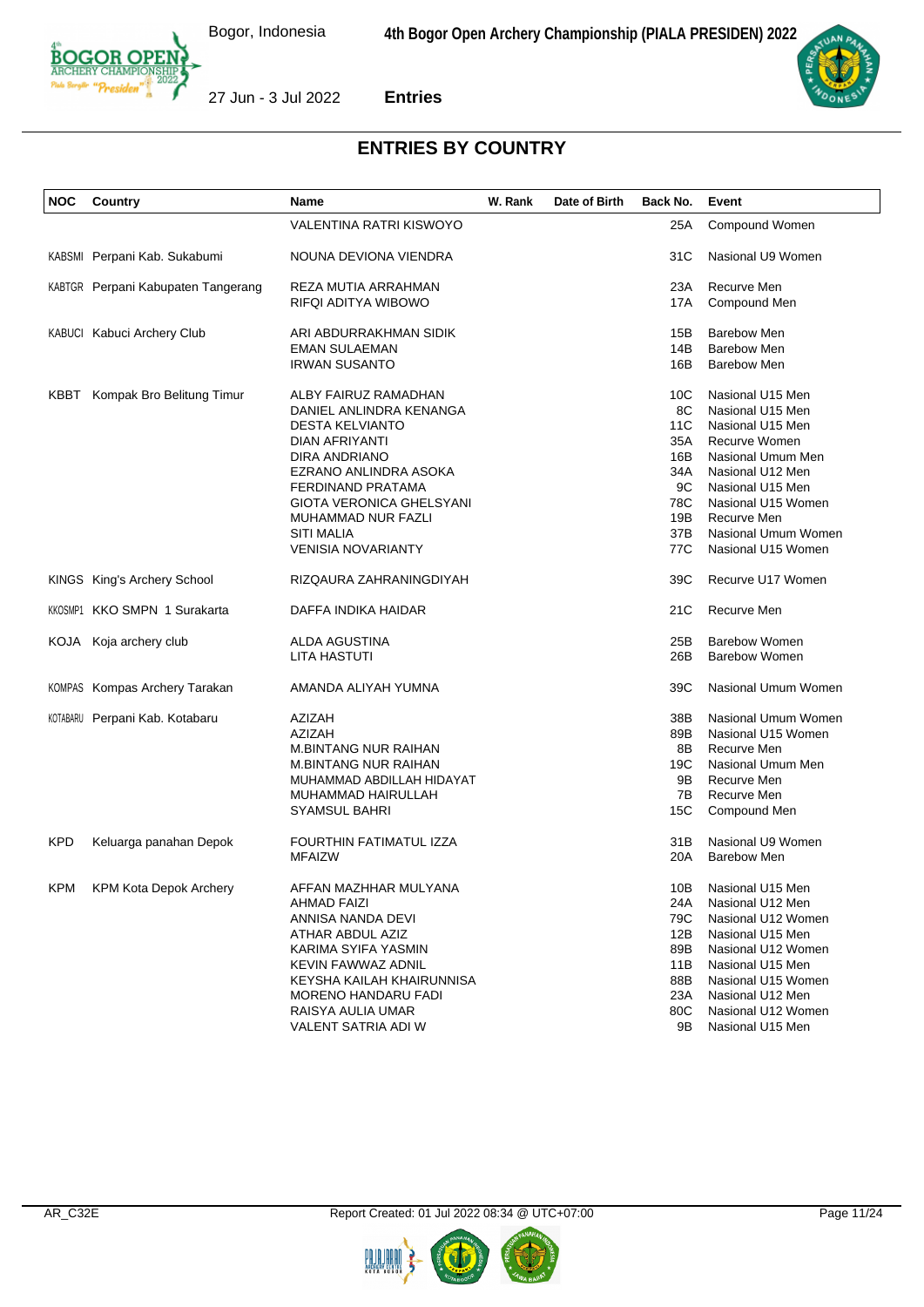

27 Jun - 3 Jul 2022 **Entries**



| NOC | <b>Country</b>                   | Name                           | W. Rank | Date of Birth | Back No. | Event                |
|-----|----------------------------------|--------------------------------|---------|---------------|----------|----------------------|
|     | <b>KRIDO</b> Krido Busoro        |                                |         |               |          | Nasional Umum Women  |
|     |                                  | ALIYYA DANASTRI ADI NUGROHO    |         |               | 27B      |                      |
|     |                                  | ALIYYA DANASTRI ADI NUGROHO    |         |               | 69C      | Nasional U15 Women   |
|     |                                  | <b>FARAHDIN SHOFIE WINARNO</b> |         |               | 28B      | Nasional Umum Women  |
|     |                                  | FARAHDIN SHOFIE WINARNO        |         |               | 67C      | Nasional U15 Women   |
|     |                                  | FIRLANA SUCI FATMAWATI         |         |               | 81B      | Nasional U12 Women   |
|     |                                  | KAMILA ATHA AZ ZAHRA           |         |               | 29B      | Nasional Umum Women  |
|     |                                  | KAMILA ATHA AZ ZAHRA           |         |               | 68C      | Nasional U15 Women   |
|     |                                  | MUHAMMAD RAFIE WINARNO         |         |               | 23B      | Nasional U12 Men     |
|     |                                  | MUHAMMAD ZAKI HIDAYATULLAH     |         |               | 20A      | Nasional U15 Men     |
|     |                                  | MUHAMMAD ZAKI HIDAYATULLAH     |         |               | 24B      | Nasional U12 Men     |
|     |                                  | VINCENCIUS SUKMA WIDA DIRGANTA |         |               | 18A      | Nasional U15 Men     |
|     |                                  | YASA DEFORTOLIO SERTIFIAN      |         |               | 19A      | Nasional U15 Men     |
|     | KTBGR Perpani Kota Bogor         | <b>CATURA PASHA</b>            |         |               | 16B      | Compound Men         |
|     |                                  | M ALIF WICAKSANA SAMBODJA      |         |               | 21A      | Recurve Men          |
|     |                                  | RA TIARA PUTRI NOVANAKANIA     |         |               | 31B      | Compound Women       |
|     | KTCMH Perpani Kota Cimahi        | ADHIVA HUMAIRA PUTRI MADDINA   |         |               | 22A      | Compound Women       |
|     |                                  | ANWAR MULIANA YUSUF            |         |               | 9Β       | Compound Men         |
|     |                                  | <b>EBANOV ROY ARIFTONA L</b>   |         |               | 8Β       | Compound Men         |
|     |                                  | ELVINO YOFARIQ SENAS           |         |               | 8Β       | Nasional Umum Men    |
|     |                                  | FAKHIRA DWI NUR KHAIRUNISA     |         |               | 30B      | Nasional Umum Women  |
|     |                                  | FAZA ABIANSYAH HERMAN          |         |               | 9Β       | Nasional Umum Men    |
|     |                                  | <b>IDIN FITRIANSYAH</b>        |         |               | 21B      | Recurve Men          |
|     |                                  | LARASATI PUTRI DEWI            |         |               | 32A      | Recurve Women        |
|     |                                  | NABILA AYU WULANDARI           |         |               | 31B      | Nasional Umum Women  |
|     |                                  | <b>OSBERT ALEXANDER</b>        |         |               | 10B      | Nasional Umum Men    |
|     |                                  | PUTRI SRI HUTAMI               |         |               | 31A      | Recurve Women        |
|     |                                  | RIMA KALYA S                   |         |               | 23A      | Compound Women       |
|     |                                  | SARAH ZAKIAH RAHMI             |         |               | 24A      | Compound Women       |
|     |                                  | TAUFIQ S DWICAHYO              |         |               | 10B      | Compound Men         |
|     |                                  | TRISTANY ATHAYA NUR A          |         |               | 32B      | Nasional Umum Women  |
|     |                                  | <b>VIRENA JOSEPHINE</b>        |         |               | 30A      | Recurve Women        |
|     | KTDPK Pengkot Perpani Kota Depok | AISHA LARASATI AZZAHRA         |         |               | 27B      | Recurve Women        |
|     |                                  | ALTAF MUHAMMAD ANUGRAH IRAWAN  |         |               | 4A       | Recurve Men          |
|     |                                  | BA'ASITH DZAKI HAMZAH          |         |               | 7A       | Recurve Men          |
|     |                                  | INDANA ATQIYA KAMILA           |         |               | 26B      | Recurve Women        |
|     |                                  | KAYANA GENDHIS                 |         |               | 35A      | Nasional Umum Women  |
|     |                                  | M DANU GUNDEWA PUTRA FAISAL    |         |               | 5Β       | Compound Men         |
|     |                                  | M RIDHO ASY-SYAMIL             |         |               | 6В       | Compound Men         |
|     |                                  | M SYAWAL ALFATIH               |         |               | 3A       | Recurve Men          |
|     |                                  | M. KAHFI FANSURI               |         |               | 1A       | Nasional Umum Men    |
|     |                                  | MAGREZA WAHYU IZZATA           |         |               | 7В       | Compound Men         |
|     |                                  | MARCELL IHZA MAHESA            |         |               | 4A       | Nasional Umum Men    |
|     |                                  | MARSELLA AYUDYA MAHARANI       |         |               | 29B      | <b>Recurve Women</b> |
|     |                                  | NAMIE KIARA PUTRI FAISAL       |         |               | 22B      | Compound Women       |
|     |                                  | OMAR MUHAMMAD PASHA IRAWAN     |         |               | 3A       | Nasional Umum Men    |
|     |                                  | RAEYHAN NOVANDRI               |         |               | 6A       | Recurve Men          |
|     |                                  | RAMADAN FIRLY PRATAMA          |         |               | 2A       | Nasional Umum Men    |
|     |                                  | SAID ABDURRAHMAN               |         |               | 5A       | Nasional Umum Men    |
|     |                                  | THESALONICA REBECCA PH         |         |               | 36A      | Nasional Umum Women  |
|     |                                  | WINDI LEDIAWATI                |         |               | 23B      | Compound Women       |
|     |                                  | ZAHRA DESWITA RAHAYU           |         |               | 28B      | Recurve Women        |
|     |                                  | ZAHRA OKSASAFIRA ISKANDAR      |         |               | 24B      | Compound Women       |
|     |                                  |                                |         |               |          |                      |
|     | KTTGR Barebow Kota Tangerang     | DIAN ANGGRAENI                 |         |               | 22B      | <b>Barebow Women</b> |
|     |                                  | NATALIA WULUR                  |         |               | 24B      | Barebow Women        |
|     |                                  | <b>RIZKI APRILANI</b>          |         |               | 17C      | <b>Barebow Men</b>   |
|     |                                  | WIJIASIH                       |         |               | 23B      | <b>Barebow Women</b> |
|     |                                  | YUKI UNTORO                    |         |               | 15C      | <b>Barebow Men</b>   |



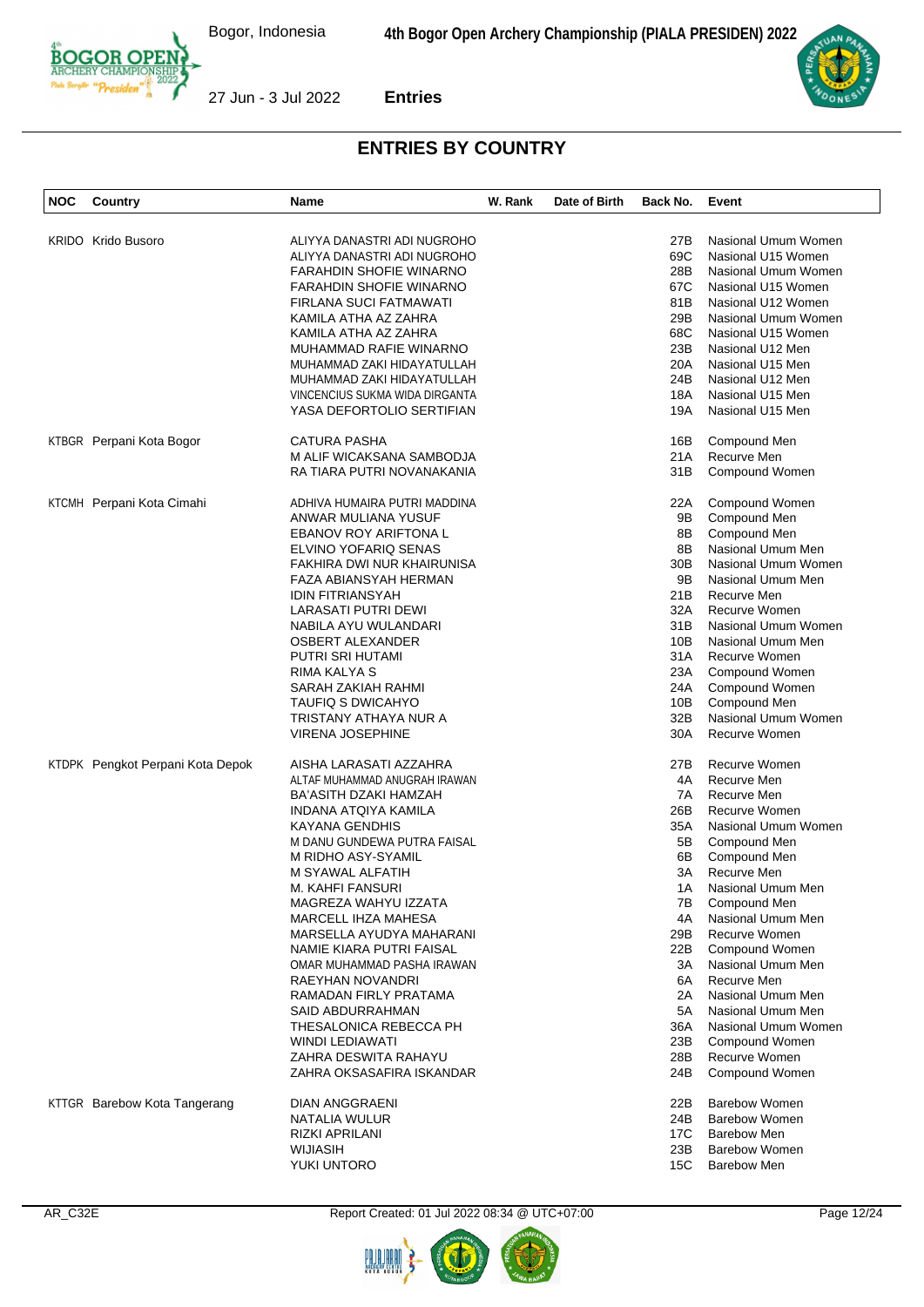



| <b>NOC</b> | Country                           | Name                         | W. Rank | Date of Birth | Back No. | Event              |
|------------|-----------------------------------|------------------------------|---------|---------------|----------|--------------------|
|            |                                   | ZONAL ULUL ALBA              |         |               | 16C      | <b>Barebow Men</b> |
|            | <b>KUJANG</b> Kujang Archery Club | AIKO NUKE AFFANDI            |         |               | 90B      | Nasional U15 Women |
|            |                                   | AUFA YASSAR DIYAULHAQ        |         |               | 33C      | Nasional U12 Men   |
|            |                                   | <b>BINAR AZYAN ALILLAH</b>   |         |               | 76B      | Nasional U12 Women |
|            |                                   | FAKHIRA SALWA NABILA         |         |               | 77B      | Nasional U12 Women |
|            | LAGOZ Lago'z                      | EZUA RASYA PUTRA             |         |               | 29C      | Recurve U17 Men    |
|            |                                   | <b>HABIB DEDI YUNUS</b>      |         |               | 5B       | Compound U17 Men   |
|            |                                   | <b>HABIB DEDI YUNUS</b>      |         |               | 18B      | Compound Men       |
|            | LAHAT Panahmu Lahat               | AHMAD ELANG                  |         |               | 30C      | Nasional U12 Men   |
|            |                                   | AHMAD RIZKY                  |         |               | 18B      | Nasional U9 Men    |
|            |                                   | <b>AMRUL HUSNI</b>           |         |               | 10B      | Barebow 20m Men    |
|            |                                   | ANDRA J                      |         |               | 9B       | Barebow 20m Men    |
|            |                                   | ANDRA J                      |         |               | 14C      | <b>Barebow Men</b> |
|            |                                   | <b>DHANI ANANG</b>           |         |               | 11B      | Barebow 20m Men    |
|            |                                   | DHANI ANANG                  |         |               | 13C      | <b>Barebow Men</b> |
|            |                                   | <b>FEBRI ARIYASAH</b>        |         |               | 13B      | Barebow 20m Men    |
|            |                                   | RAHMAT THAMRIN               |         |               | 12B      | Barebow 20m Men    |
|            |                                   | <b>RAHMAT THAMRIN</b>        |         |               | 12C      | Barebow Men        |
|            |                                   | <b>SATRIA</b>                |         |               | 31 A     | Nasional U15 Men   |
|            | LAWANG Lawang Archery Club        | ALISHA KINANTI PARASCANTIQUE |         |               | 86B      | Nasional U12 Women |
|            | LEGEND Legend Archery Team        | AJI RAHMANSYAH               |         |               | 7A       | Compound Men       |
|            |                                   | ANASTASIA VERONIKA           |         |               | 29C      | Barebow 20m Women  |
|            |                                   | ARIEL PRAWINATA              |         |               | 7B       | Compound U17 Men   |
|            |                                   | ASTRID FADILA                |         |               | 29C      | Compound Women     |
|            |                                   | <b>DENIS RAHADI</b>          |         |               | 8A       | Compound Men       |
|            |                                   | DISJA NURDINI SYAHREINI      |         |               | 27C      | Barebow 20m Women  |
|            |                                   | <b>IMA AMRIDA</b>            |         |               | 28C      | Compound Women     |
|            |                                   | JESSLYN JUNIATA              |         |               | 28C      | Barebow 20m Women  |
|            |                                   | KAYLA FAYOLA KWOK            |         |               | 20A      | Compound U17 Women |
|            |                                   | WIRYA SATYA ADENATYA         |         |               | 6A       | Compound Men       |
|            |                                   | WIRYA SATYA ADENATYA         |         |               | 23B      | Recurve Men        |
| <b>LPA</b> | Lembah Palu Archery               | AMIRAH NASYIAH AFIQAH UMAR   |         |               | 89A      | Nasional U12 Women |
|            |                                   | ANNISA AFDHALIA              |         |               | 22B      | Compound U17 Women |
|            |                                   | <b>YUSUF</b>                 |         |               | 20A      | Nasional U9 Men    |

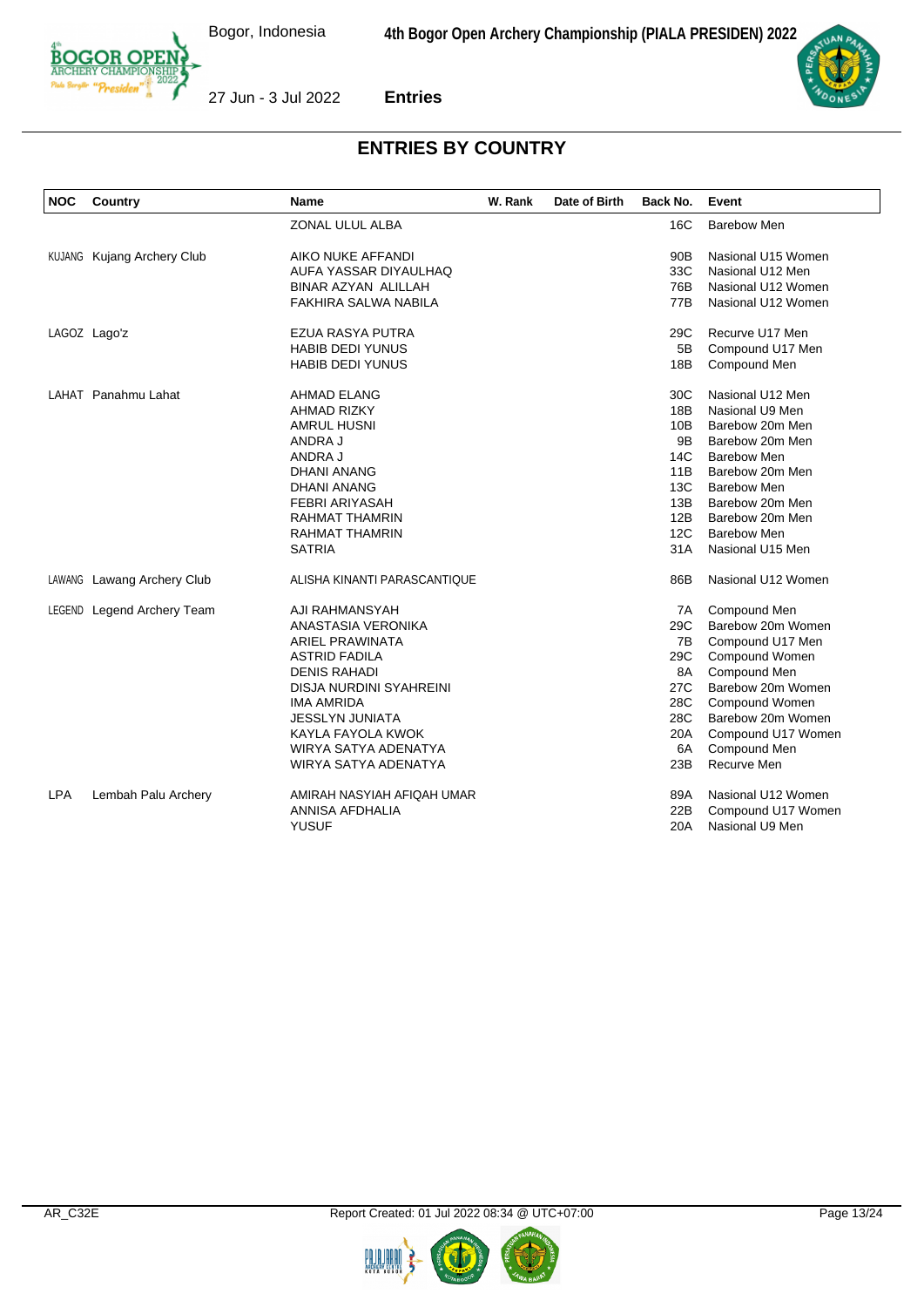

| <b>NOC</b>  | Country                             | Name                           | W. Rank | Date of Birth | Back No. | Event                |
|-------------|-------------------------------------|--------------------------------|---------|---------------|----------|----------------------|
|             |                                     |                                |         |               |          |                      |
|             | MASTER Master Archery Club Sukabumi | AGATHA MALVALENA MUHSHI KATIDJ |         |               | 25C      | Nasional Umum Women  |
|             |                                     | AISYAH                         |         |               | 28B      | <b>Barebow Women</b> |
|             |                                     | AL GIZA MUHAMMAD PRINSIPAN     |         |               | 17C      | Nasional U12 Men     |
|             |                                     | ALYA KAMILA                    |         |               | 26C      | Nasional Umum Women  |
|             |                                     | AMELIA MEDINA MUGHNI KATIDJAN  |         |               | 62C      | Nasional U15 Women   |
|             |                                     | AUDRI MELINA MUTHI KATIDJAN    |         |               | 27C      | Nasional Umum Women  |
|             |                                     | <b>BINTANG DARINA PUTERA</b>   |         |               | 1C       | Nasional Umum Men    |
|             |                                     | CARISSA NAILA FADILLAH         |         |               | 60C      | Nasional U15 Women   |
|             |                                     | <b>FADLI FADILLAH</b>          |         |               | 23B      | Barebow 20m Men      |
|             |                                     | FAEZYA AZKIYA GHAISANI         |         |               | 68B      | Nasional U12 Women   |
|             |                                     | <b>FAUZIAH</b>                 |         |               | 39C      | Barebow 20m Women    |
|             |                                     | <b>FERY BARATA</b>             |         |               | 17A      | Barebow Men          |
|             |                                     | KEISYA WAHYUNI NURAZIZAH       |         |               | 59C      | Nasional U15 Women   |
|             |                                     | KHANZA HAWA                    |         |               | 69B      | Nasional U12 Women   |
|             |                                     | M SYADID SHOFIYYULLOH          |         |               | ЗC       | Nasional Umum Men    |
|             |                                     |                                |         |               | 18C      |                      |
|             |                                     | M.RAYHATULJANNAH               |         |               |          | Nasional U12 Men     |
|             |                                     | MOHAMMAD BAHRAN RIVALDA        |         |               | 19C      | Nasional U12 Men     |
|             |                                     | MUHAMAD SABIQ ROBIANA          |         |               | 4C       | Nasional Umum Men    |
|             |                                     | MUHAMMAD JOVAN                 |         |               | 2C       | Nasional Umum Men    |
|             |                                     | NAJLA KANAKA RAMANIYA GANTARI  |         |               | 58C      | Nasional U15 Women   |
|             |                                     | NAJMA BATRISYIA FADHILAH       |         |               | 70B      | Nasional U12 Women   |
|             |                                     | <b>REGITA AMALIA</b>           |         |               | 61C      | Nasional U15 Women   |
|             |                                     | SASABILA SYAKIEB               |         |               | 67B      | Nasional U12 Women   |
|             |                                     | UJANG YUNUS                    |         |               | 16A      | Barebow Men          |
|             | MATA Mata Elang Archery             | ALIFAH KHAIRUNNISWAH           |         |               | 85B      | Nasional U15 Women   |
|             |                                     | <b>GOZIAN ALFATIH ATQIYA</b>   |         |               | 36C      | Nasional U12 Men     |
|             |                                     | VIRZAL NURCAHYO                |         |               | 19C      | Barebow Men          |
|             |                                     |                                |         |               |          | Recurve U17 Women    |
|             | METRO Perpani Kota Metro            | ANASTASIA ADINDA PUSPA ISWANDA |         |               | 42B      |                      |
|             |                                     | <b>ELSA PUTRI EFFRILIN</b>     |         |               | 24C      | Compound U17 Women   |
|             | MIMIKA Perpani Mimika Papua         | ALOYSIUS VIRGIL BOKEYAN        |         |               | 14B      | Nasional Umum Men    |
|             |                                     | JHON KEVIN WENDA KOGOYA        |         |               | 15B      | Nasional Umum Men    |
|             |                                     | M. FUAD FADHILAH               |         |               | 32C      | Nasional U12 Men     |
|             |                                     | <b>RASYA</b>                   |         |               | 24A      | Nasional U15 Men     |
|             |                                     | RHAGIB FATHUR ALFATH           |         |               | 25A      | Nasional U15 Men     |
|             | MOTIONX Motion X Archery Club       | ATHAYA AZQA SATRIYADI          |         |               | 86C      | Nasional U15 Women   |
|             |                                     | NAURA ANINDYA AFNIE            |         |               | 33A      | Nasional U9 Women    |
|             |                                     |                                |         |               |          |                      |
|             | MUARA Muara Archery Team            | <b>GRIFFITH ARVA GANDEWA</b>   |         |               | 6C       | Nasional Umum Men    |
|             |                                     | MUHAMMAD ABDUL AZIZ            |         |               | 7C       | Nasional Umum Men    |
|             |                                     | YANUAR BRILIANDO AYASHI        |         |               | 5C       | Nasional Umum Men    |
|             | MUSLIM Muslim Archery School        | M ALFI ATHALLAH                |         |               | 33A      | Nasional U12 Men     |
|             |                                     | M ALIF ATHALLAH                |         |               | 8A       | Compound U17 Men     |
| <b>NPCI</b> | Npci                                | <b>IRMA YUNITA</b>             |         |               | 23C      | Compound Women       |
|             |                                     | <b>KEN SWAGUMILANG</b>         |         |               | 9C       | Compound Men         |
|             |                                     | <b>KHOLIDIN</b>                |         |               | 7C       | Recurve Men          |
|             |                                     | <b>MAHDA AULIA</b>             |         |               | 28C      | Recurve Women        |
|             |                                     | MUHAMMAD ALI                   |         |               | 7C       | Compound Men         |
|             |                                     | MUHAMMAD AYODYA                |         |               | 8C       | Compound Men         |
|             |                                     | <b>SADIKIN</b>                 |         |               | 9C       | Recurve Men          |
|             |                                     | SETIAWAN                       |         |               | 8C       | Recurve Men          |
|             |                                     | <b>SRI HARTATIK</b>            |         |               | 26C      | Recurve Women        |
|             |                                     | <b>TUWARIYAH</b>               |         |               | 22C      | Compound Women       |
|             |                                     |                                |         |               |          | Recurve Women        |
|             |                                     | WAHYU RETNO WULANDARI          |         |               | 27C      |                      |
|             |                                     | WALMINAH                       |         |               | 24C      | Compound Women       |



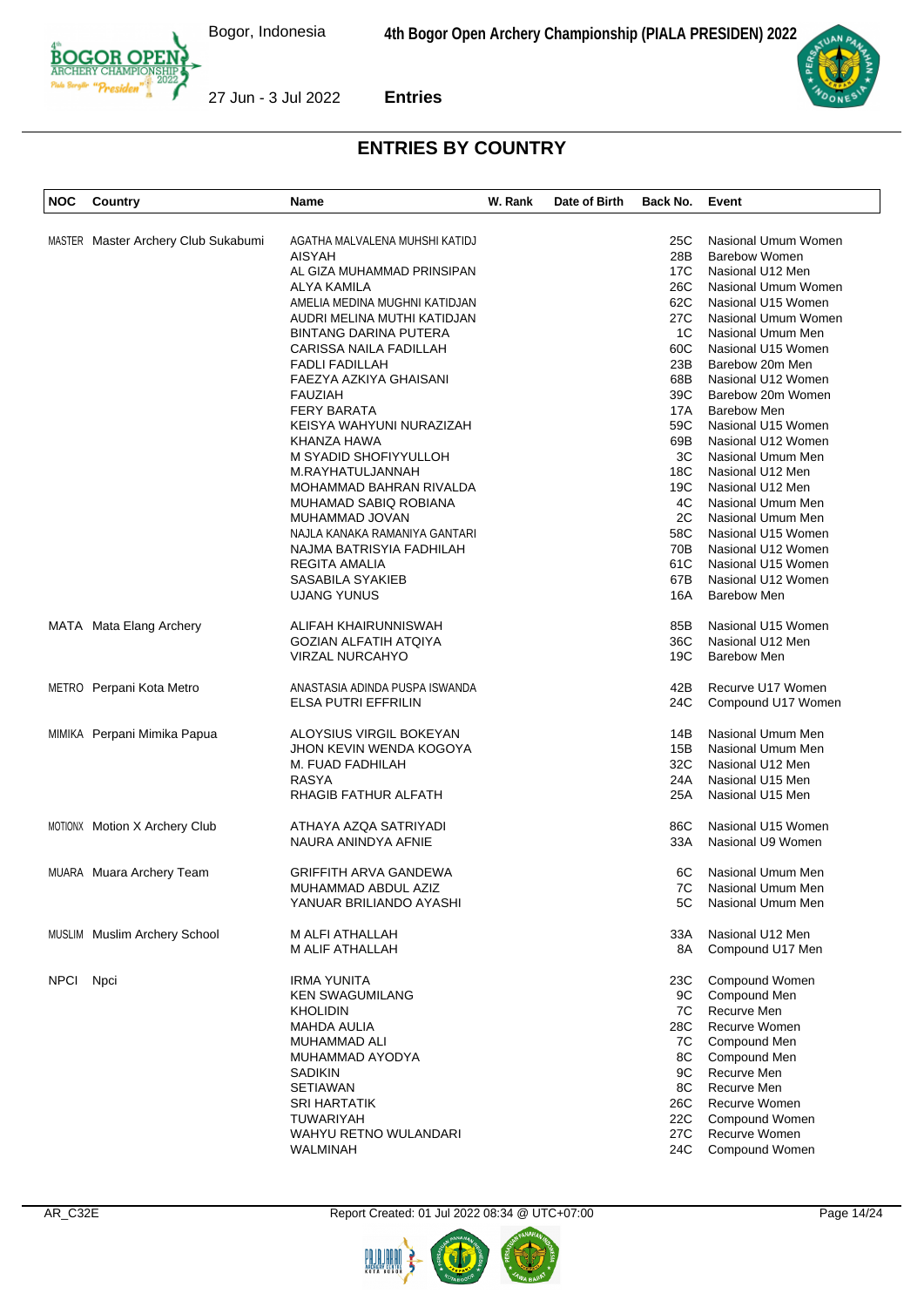Bogor, Indonesia



**Entries**



| Recurve Men<br>NPCIBGR NPCI Kota Bogor<br>AGUS HERMAWAN<br>18C<br>ORCHID Orchid Archery<br>A. ALZENA FATISHA RIFAYA<br>52B<br>Nasional U12 Women<br>15B<br>AHMAD FAWZAN AL RASYID<br>Nasional U12 Men<br>25C<br>AHMAD FAWZAN AL RASYID<br>Nasional U15 Men<br>AHMAD RAIHAN SALAM<br>14B<br>Nasional U12 Men |  |
|-------------------------------------------------------------------------------------------------------------------------------------------------------------------------------------------------------------------------------------------------------------------------------------------------------------|--|
|                                                                                                                                                                                                                                                                                                             |  |
|                                                                                                                                                                                                                                                                                                             |  |
|                                                                                                                                                                                                                                                                                                             |  |
|                                                                                                                                                                                                                                                                                                             |  |
|                                                                                                                                                                                                                                                                                                             |  |
| ALISHA SOFIA KHAIRUNNISA<br>54B<br>Nasional U12 Women                                                                                                                                                                                                                                                       |  |
| 29C<br>AZZAHRA PUTRI ADRIANTI<br>Nasional U9 Women                                                                                                                                                                                                                                                          |  |
| 63C<br>Nasional U15 Women<br><b>BILQIS QONITAH</b>                                                                                                                                                                                                                                                          |  |
| <b>BUNDA AI'</b><br>Barebow 20m Women<br>30B                                                                                                                                                                                                                                                                |  |
| <b>Barebow Men</b><br>DIMAS JAKA HARTADI<br>ЗC                                                                                                                                                                                                                                                              |  |
| 7C<br><b>Barebow Men</b><br>DR. ANDI SIRFA                                                                                                                                                                                                                                                                  |  |
| 32B<br>Barebow 20m Women<br>DWI APRILIATNI                                                                                                                                                                                                                                                                  |  |
| 28C<br>Nasional U9 Women<br>FADYA AZZAHRA FAHMI                                                                                                                                                                                                                                                             |  |
| 13B<br>Nasional U12 Men<br>HAFIZ TSABAT UBADAH                                                                                                                                                                                                                                                              |  |
| HAFIZAH AQILA PUTRI<br>51B<br>Nasional U12 Women                                                                                                                                                                                                                                                            |  |
| <b>HUSNUL KHATIMAH</b><br>55B<br>Nasional U12 Women                                                                                                                                                                                                                                                         |  |
| 64C<br>Nasional U15 Women<br>JAIHAN MAKAYLA FAKHIRA                                                                                                                                                                                                                                                         |  |
| MOHAMMAD AFIF QALBY AHSAN<br>12C<br>Compound Men                                                                                                                                                                                                                                                            |  |
| MUH. FAYYADH AL-QAIS. YS<br>16B<br>Nasional U12 Men                                                                                                                                                                                                                                                         |  |
| 20 <sub>B</sub><br>Nasional U9 Men<br>MUHAMMAD AZZAM ALHAAFIZH                                                                                                                                                                                                                                              |  |
| 26C<br>MUHAMMAD DAFFA FAUZAN<br>Nasional U15 Men                                                                                                                                                                                                                                                            |  |
| MUHAMMAD RASYA RAMADHAN<br>22C<br>Barebow 20m Men                                                                                                                                                                                                                                                           |  |
| 32A<br>Nasional Umum Women<br>NADIA PUTRI AURELLIA                                                                                                                                                                                                                                                          |  |
| 65C<br>Nasional U15 Women<br>NADIA PUTRI AURELLIA                                                                                                                                                                                                                                                           |  |
| Nasional Umum Men<br>NAUVAL PRADIPTA YUDHA<br>17A                                                                                                                                                                                                                                                           |  |
| Nasional Umum Women<br>PUTRI NABILAH RAHMADHANI<br>31 A                                                                                                                                                                                                                                                     |  |
| RAISYAH AZKADINA MAHARANI<br>53B<br>Nasional U12 Women                                                                                                                                                                                                                                                      |  |
| RANIA PUTRI AZZAHRA<br>56B<br>Nasional U12 Women                                                                                                                                                                                                                                                            |  |
| 6C<br><b>Barebow Men</b><br>RIZKI AGUSTIAN UTAMA                                                                                                                                                                                                                                                            |  |
| 37B<br>Recurve 40+ Men<br>SALDY FIDYAWAN                                                                                                                                                                                                                                                                    |  |
| 66C<br>Nasional U15 Women<br>SITI AMINAH NURUL PUTRI                                                                                                                                                                                                                                                        |  |
| <b>TITI SETIAWATI</b><br>31B<br>Barebow 20m Women                                                                                                                                                                                                                                                           |  |
| YUDHA ERNAWAN<br>8C<br><b>Barebow Men</b>                                                                                                                                                                                                                                                                   |  |
| 5C<br><b>Barebow Men</b><br>YUSUF PRATAMA PUTRA                                                                                                                                                                                                                                                             |  |
| 4C<br><b>Barebow Men</b><br>ZAINAL, ST                                                                                                                                                                                                                                                                      |  |
| <b>PAC</b><br>Pedurenan Archery Club<br>AFLAH RAMADHAN RICKY<br>15A<br>Nasional U12 Men                                                                                                                                                                                                                     |  |
| ALLIFFURRAHMAN IBRAHIM MOKOGIN<br>14A<br>Nasional U12 Men                                                                                                                                                                                                                                                   |  |
| ALMA DAMIA SHOLIHAH<br>29B<br>Nasional U9 Women                                                                                                                                                                                                                                                             |  |
| AQILA SHABIRA SHAKI<br>77A<br>Nasional U12 Women                                                                                                                                                                                                                                                            |  |
| FATHIR MUHAMMAD RICKY<br>13A<br>Nasional U12 Men                                                                                                                                                                                                                                                            |  |
| 15C<br>FAZYLASH GAVIN ARRASYID<br>Nasional U9 Men                                                                                                                                                                                                                                                           |  |
| 16C<br>Nasional U9 Men<br>HAQYA BAZJUNI IBRAHIM                                                                                                                                                                                                                                                             |  |
| MUHAMMAD FATIH AL HASAN<br>16A<br>Nasional U12 Men                                                                                                                                                                                                                                                          |  |
| SHAUMIE AQILA ANDRIYAN<br>28B<br>Nasional U9 Women                                                                                                                                                                                                                                                          |  |
| TALITHA WAFA CITAMULIA<br>82C<br>Nasional U15 Women                                                                                                                                                                                                                                                         |  |
| ZAARA ZYVAA AZIZA<br>Nasional U12 Women<br>76A                                                                                                                                                                                                                                                              |  |
| Barebow 20m Men<br>PANATAMA Panahan Insantama (Panatama)<br><b>EKO AGUNG CAHYONO</b><br>21A                                                                                                                                                                                                                 |  |
| Barebow 20m Men<br>R. TRANA<br>20A                                                                                                                                                                                                                                                                          |  |
| Barebow 20m Men<br>PAPA Papamoncher<br>A. SYARIF KURNIAWAN<br>22B                                                                                                                                                                                                                                           |  |
| PAPATUA Papatua<br>ARA ALIVIA KHRISTANTO<br>33B<br>Nasional U9 Women                                                                                                                                                                                                                                        |  |
| LEON SAMODRA PRAYOGO<br>21B<br>Nasional U9 Men                                                                                                                                                                                                                                                              |  |
| LEON SAMODRA PRAYOGO<br>37C<br>Nasional U12 Men                                                                                                                                                                                                                                                             |  |
| Recurve U17 Men<br>MUHAMMAD AMMAR THO'ATALLAH<br>30C                                                                                                                                                                                                                                                        |  |



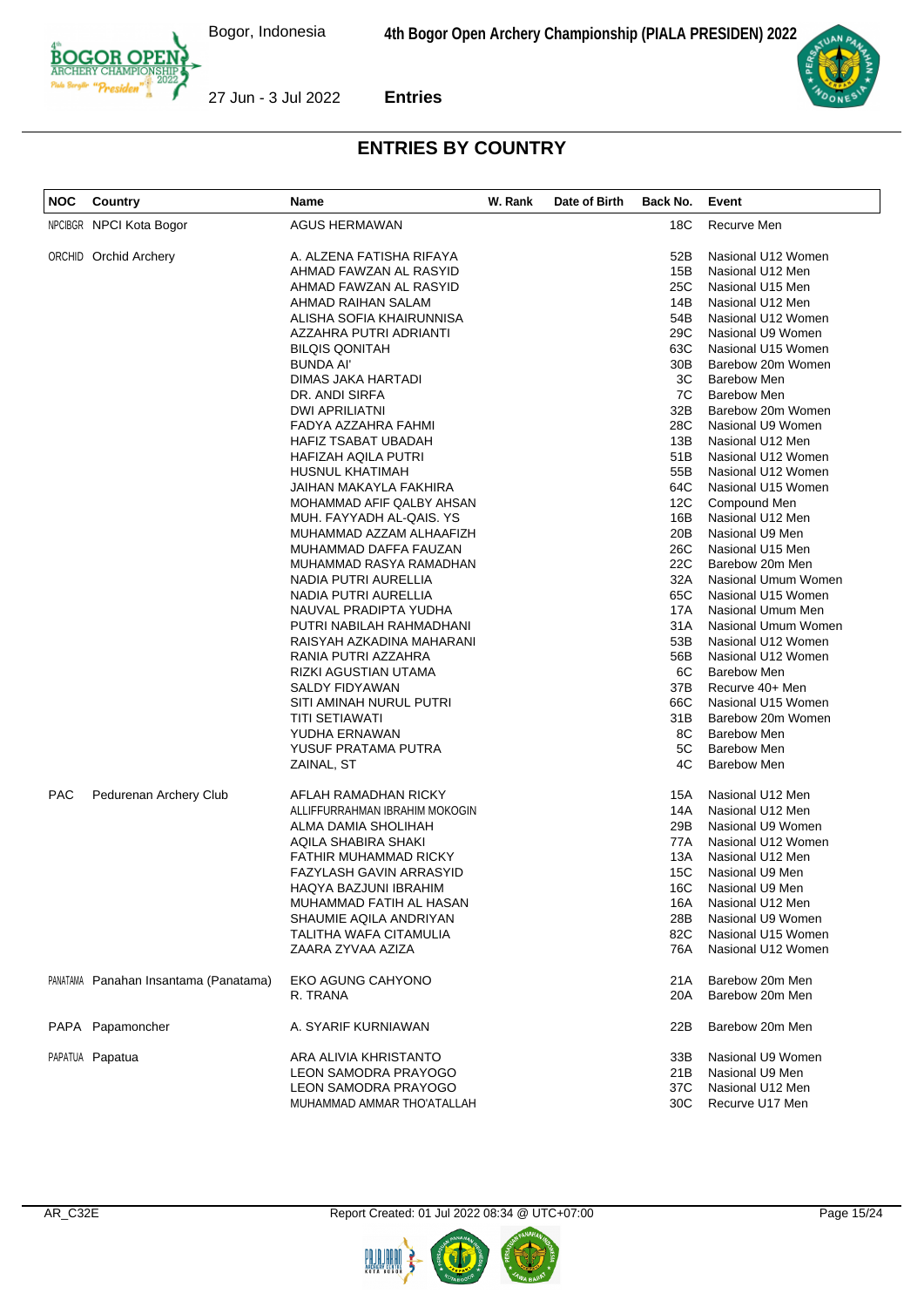

| <b>NOC</b> | Country                                       | Name                           | W. Rank | Date of Birth | Back No.        | Event                |
|------------|-----------------------------------------------|--------------------------------|---------|---------------|-----------------|----------------------|
|            |                                               |                                |         |               |                 |                      |
|            | PARC Pajajaran Archery Centre (P'ArC)         | ABYAN AFFAN AL BIRUNI          |         |               | 14C             | Nasional U9 Men      |
|            |                                               | BYANCA GITHANAFEEZA PUTRI ABDU |         |               | 41A             | Recurve U17 Women    |
|            |                                               | BYANCA GITHANAFEEZA PUTRI ABDU |         |               | 51A             | Nasional U15 Women   |
|            |                                               | DINI ALVIRA KURNIAWAN          |         |               | 23C             | Nasional U9 Women    |
|            |                                               | DIVIA AZALIA LAHAY             |         |               | 24C             | Nasional U9 Women    |
|            |                                               | DIVIA AZALIA LAHAY             |         |               | 53A             | Nasional U15 Women   |
|            |                                               |                                |         |               |                 |                      |
|            |                                               | DIVIA AZALIA LAHAY             |         |               | 56C             | Nasional U12 Women   |
|            |                                               | ERVIN RULIS WIJAYA             |         |               | 30C             | Compound Women       |
|            |                                               | <b>GENDIS LUNA RAMADHANI</b>   |         |               | 54C             | Nasional U12 Women   |
|            |                                               | <b>GENDIS LUNA RAMADHANI</b>   |         |               | 60A             | Nasional U15 Women   |
|            |                                               | KESA MALERISCHA OKTAVIA AURUM  |         |               | 52C             | Nasional U12 Women   |
|            |                                               | KEYSHA AQUILLA ADINITHA        |         |               | 52A             | Nasional U15 Women   |
|            |                                               | LARAS MURNI RAHAYU             |         |               | 32C             | Barebow 20m Women    |
|            |                                               | MARITZA NAHDAH AISYA           |         |               | 55A             | Nasional U15 Women   |
|            |                                               | MUHAMMAD REHAN FATIH SUHENDRA  |         |               | 32C             | Nasional U15 Men     |
|            |                                               | NAHDA RAIHANA PUTRI DEWANTO    |         |               | 55C             | Nasional U12 Women   |
|            |                                               | NAHDA RAIHANA PUTRI DEWANTO    |         |               | 58A             | Nasional U15 Women   |
|            |                                               | PRISHA ANINDYANARI NAMITA      |         |               | 56A             | Nasional U15 Women   |
|            |                                               | REIKO CHOIRUNISA PUTRI         |         |               | 51C             | Nasional U12 Women   |
|            |                                               |                                |         |               |                 |                      |
|            |                                               | REIKO CHOIRUNISA PUTRI         |         |               | 57A             | Nasional U15 Women   |
|            |                                               | REINILDA ALWINA                |         |               | 30C             | Barebow 20m Women    |
|            |                                               | SATRIO ANGGORO PUTRA WIBOWO    |         |               | 21A             | <b>Barebow Men</b>   |
|            |                                               | SATRIO ANGGORO PUTRA WIBOWO    |         |               | 25A             | Barebow 20m Men      |
|            |                                               | SHOLEHA LATIFA SHAIQA          |         |               | 54A             | Nasional U15 Women   |
|            |                                               | SITI ATTIN ROCHMAN             |         |               | 31C             | Barebow 20m Women    |
|            |                                               | SULAIMAN QANUNI AL NAIR        |         |               | 13C             | Nasional U9 Men      |
|            |                                               | SUNDARI AYU GEMILANG           |         |               | 25C             | Nasional U9 Women    |
|            |                                               | SUNDARI AYU GEMILANG           |         |               | 53C             | Nasional U12 Women   |
|            |                                               | SUNDARI AYU GEMILANG           |         |               | 59A             | Nasional U15 Women   |
|            |                                               |                                |         |               |                 |                      |
|            | PATC PATC Bandung                             | KAYLA SHAESA AQUEENA           |         |               | 87C             | Nasional U15 Women   |
|            |                                               | LIGAR GUMILANG SUTANTO         |         |               | 18B             | Nasional Umum Men    |
|            |                                               | LIGAR GUMILANG SUTANTO         |         |               | 30 <sub>B</sub> | Nasional U15 Men     |
|            |                                               | MANGGALA MARCAPADA SUTANTO     |         |               | 22C             | Nasional U9 Men      |
|            |                                               | <b>MUHAMMAD FAQIH</b>          |         |               | 38C             | Nasional U12 Men     |
|            |                                               |                                |         |               |                 |                      |
|            | PATRIOT Patriot Archery                       | AIDAH AFRAH MUTHMAINAH         |         |               | 88C             | Nasional U15 Women   |
|            |                                               | IZYAN SATRIA NUGROHO           |         |               | 19B             | Nasional U15 Men     |
|            |                                               | KAYSAN NAUFAL RABBANI          |         |               | 20B             | Nasional U15 Men     |
|            |                                               | KAYSAN NAUFAL RABBANI          |         |               | 31C             | Recurve U17 Men      |
|            |                                               | KYRAN ZUHDI WIDHYADANA         |         |               | 21B             | Nasional U15 Men     |
|            |                                               |                                |         |               |                 |                      |
| PAZ1       | Pertamina Archery Zona 1 (PAZ 1) AHMAD HABIBI |                                |         |               |                 | 12A Barebow Men      |
|            |                                               | DIAH AYU ANINDITHA             |         |               | 36A             | Nasional U9 Women    |
|            |                                               | DIAH AYU ANINDITHA             |         |               | 88C             | Nasional U12 Women   |
|            |                                               | <b>EKO OKTORI</b>              |         |               | 11A             | <b>Barebow Men</b>   |
|            |                                               | GENDHIS DWI PUTRI ABDI         |         |               | 91B             | Nasional U12 Women   |
|            |                                               | MEIDIANA PUTRI UTAMI           |         |               | 90B             | Nasional U12 Women   |
|            |                                               | SASKYA AMARIS ZIANY            |         |               | 40C             | Recurve U17 Women    |
|            |                                               | WAHDANADI                      |         |               | 10A             | <b>Barebow Men</b>   |
|            |                                               | <b>ZELIKA MIFTAHUL</b>         |         |               | 31B             | <b>Recurve Women</b> |
|            |                                               |                                |         |               |                 |                      |
|            | PERTAMINA Pertamina Archery Club              | <b>RIGA</b>                    |         |               | 21B             | <b>Barebow Men</b>   |
| <b>PGA</b> | Pakis Gunung Ar-Rimayah (PGA) Bogor           | 7070 JOJO                      |         |               | 13C             | Barebow 20m Men      |
|            |                                               | DATTU HASANUDDIN IBRAHIM UMAR  |         |               | 14C             | Barebow 20m Men      |
|            |                                               | NANDITYO RAYYAN SYACHBANA      |         |               | 15C             | Barebow 20m Men      |
|            |                                               | <b>WIDHI PRIYONO</b>           |         |               | 16C             | Barebow 20m Men      |
|            |                                               |                                |         |               |                 |                      |
|            | PLMBNG Palembang Archery Club                 | <b>NARSO</b>                   |         |               | 26A             | Barebow 20m Men      |



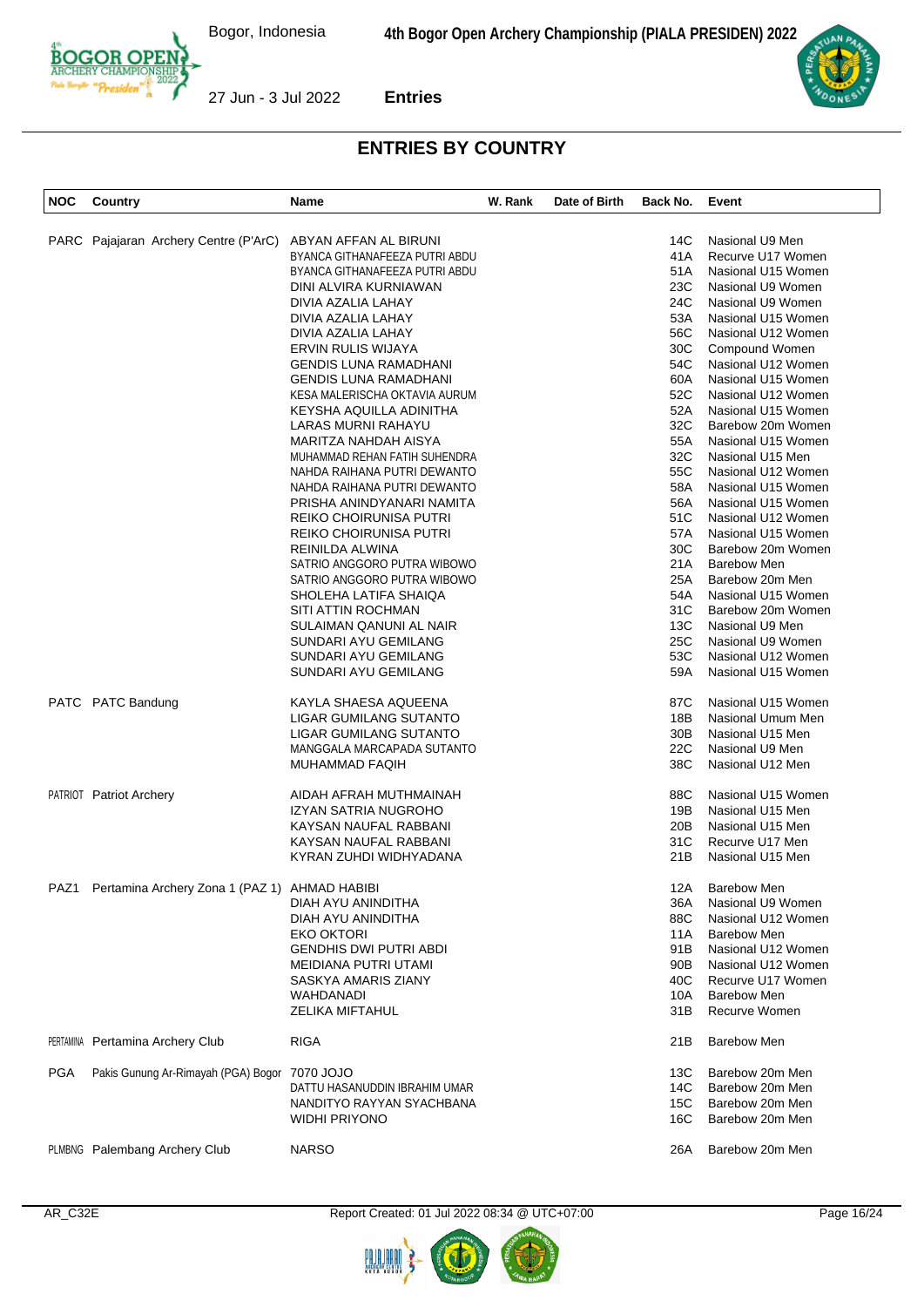Bogor, Indonesia



**Entries**



| NOC | Country                                 | Name                                                 | W. Rank | Date of Birth | Back No.        | Event                                    |
|-----|-----------------------------------------|------------------------------------------------------|---------|---------------|-----------------|------------------------------------------|
| PLT | Perpani Lampung Timur                   | PANJI FILDZAH KUSUMA WARDHANI                        |         |               | 84C             | Nasional U15 Women                       |
| PNA | Papa Nuel Archery                       | PARK YOUNG GEOL                                      |         |               | 5A              | Recurve Men                              |
|     | PONTIANAK Pontianak Archiery Club (PAC) | <b>KIRA AQILA PUTRI</b>                              |         |               | 32C             | Nasional U9 Women                        |
|     | PPKMM PPKM Majalengka                   | ABD. MUISZ FARIDH                                    |         |               | 12B             | Recurve Men                              |
|     |                                         | ABD. MUISZ FARIDH                                    |         |               | 19A             | Nasional Umum Men                        |
|     |                                         | ABD. MUISZ FARIDH                                    |         |               | 30 <sub>B</sub> | Recurve U17 Men                          |
|     |                                         | AD'HA IAS ATASI                                      |         |               | 11B             | Recurve Men                              |
|     |                                         | <b>M FURQON</b>                                      |         |               | 10B             | Recurve Men                              |
|     | <b>PRAKARSA</b> Prakasa Archery Center  | ABIMANYU CHANDRA PRATAMA A. R                        |         |               | 9A              | Nasional U12 Men                         |
|     |                                         | ADHIVA HUMAIRA PUTRI MADDINA                         |         |               | 17C             | Compound U17 Women                       |
|     |                                         | AKMAL TAUFIQQURAHMAN                                 |         |               | 12C             | Nasional U15 Men                         |
|     |                                         | AKMAL TAUFIQQURAHMAN                                 |         |               | 14C             | Nasional Umum Men                        |
|     |                                         | ALMIRA PUTRI TUNGGADEWI                              |         |               | 64B             | Nasional U12 Women                       |
|     |                                         | ATANASIUS ARTESIS XAVIER HANDA                       |         |               | 15C             | Nasional Umum Men                        |
|     |                                         | GYANESHWAR PUTRA AJGA PRAYITNO                       |         |               | 12A             | Nasional U12 Men                         |
|     |                                         | GYANESHWAR PUTRA AJGA PRAYITNO                       |         |               | 14C             | Nasional U15 Men                         |
|     |                                         | MUHAMMAD FARHAN JAUHARI                              |         |               | 10A             | Nasional U12 Men                         |
|     |                                         | MUHAMMAD FARHAN JAUHARI                              |         |               | 13C             | Nasional U15 Men                         |
|     |                                         | NADINE AYU LUTFIA WARDHANI                           |         |               | 35A             | Nasional U9 Women                        |
|     |                                         | NAHIRA NUR MAISAN                                    |         |               | 72B             | Nasional U15 Women                       |
|     |                                         | QUINSHA NARARYA DHIYALURI                            |         |               | 35C             | Nasional Umum Women                      |
|     |                                         | QUINSHA NARARYA DHIYALURI                            |         |               | 71B             | Nasional U15 Women                       |
|     |                                         | <b>RAIS ARKAN SIREGAR</b>                            |         |               | 11A             | Nasional U12 Men                         |
|     |                                         | RIMA KALYA SABINA                                    |         |               | 16C             | Compound U17 Women                       |
|     |                                         | SALMAA NAFEEZA AYU SUJAYADI                          |         |               | 66B             | Nasional U12 Women                       |
|     |                                         | VANIA LOVELYN VALENTINE                              |         |               | 65B             | Nasional U12 Women                       |
|     |                                         | VANIA LOVELYN VALENTINE                              |         |               | 70B             | Nasional U15 Women                       |
|     |                                         | ZAKY NAUFAL FAKHRI<br>ZASKIA MESSIANA KHAIRANI MEYDI |         |               | 19C<br>63B      | Nasional U9 Men<br>Nasional U12 Women    |
|     |                                         |                                                      |         |               |                 |                                          |
|     | PUSHI Pushidrosal Archery Club          | ADITYA SINDUNG NUGROHO                               |         |               | 3B              | <b>Barebow Men</b>                       |
|     |                                         | ADITYA SINDUNG NUGROHO                               |         |               | 4B              | Barebow 20m Men                          |
|     |                                         | <b>AGUS PRASETYO</b>                                 |         |               | 2B              | Barebow 20m Men                          |
|     |                                         | <b>AGUS PRASETYO</b>                                 |         |               | 5B              | <b>Barebow Men</b>                       |
|     |                                         | <b>CHOIRUL UMAM</b>                                  |         |               | 6B              | Barebow 20m Men                          |
|     |                                         | <b>CHOIRUL UMAM</b>                                  |         |               | 8B              | <b>Barebow Men</b>                       |
|     |                                         | <b>FALDI</b>                                         |         |               | 3B              | Barebow 20m Men                          |
|     |                                         | <b>FALDI</b>                                         |         |               | 6B              | <b>Barebow Men</b>                       |
|     |                                         | <b>ISKANDAR</b>                                      |         |               | 7B              | Barebow 20m Men                          |
|     |                                         | MUHAMAD IKHSAN N                                     |         |               | 5B              | Barebow 20m Men                          |
|     |                                         | SAMSUL HADI                                          |         |               | 1B              | Barebow 20m Men                          |
|     |                                         | SAMSUL HADI<br>SATRIO TEGAS WICAKSONO                |         |               | 4B<br>7B        | <b>Barebow Men</b><br><b>Barebow Men</b> |
|     |                                         | SATRIO TEGAS WICAKSONO                               |         |               | 8B              | Barebow 20m Men                          |
| PWK | Perpani Purwakarta                      | ABDUL GHANI RIZQI SATOSHI                            |         |               | 22A             | Nasional U15 Men                         |
|     |                                         | <b>CHALIZTHA PUTRI</b>                               |         |               | 87A             | Nasional U12 Women                       |
|     |                                         | <b>FARIZ AHMAD YASSIN</b>                            |         |               | 21A             | Nasional U15 Men                         |
|     |                                         | FEBBY SALSABILA AGUSTINE                             |         |               | 34A             | Nasional Umum Women                      |
|     |                                         | MUHAMMAD ALFARIZI RAMADHAN                           |         |               | 23A             | Nasional U15 Men                         |
|     |                                         | RIZKA AISYAH SEWOKO                                  |         |               | 33A             | Nasional Umum Women                      |
|     |                                         | <b>SYAHRUL MUBAROK</b>                               |         |               | 15B             | Compound Men                             |
| QAC | Qeifa Archery Club                      | IBRAHIM GRANADA KUSUMA                               |         |               | 18A             | Nasional U9 Men                          |
|     |                                         | KIKI VERA YASMINA                                    |         |               | 37A             | Nasional Umum Women                      |
|     |                                         | RIO ABDILLAH ARDANA                                  |         |               | 39B             | Nasional U12 Men                         |
|     |                                         | SALSABILA ARDHIA KUSUMA                              |         |               | 34C             | Nasional U9 Women                        |
|     |                                         |                                                      |         |               |                 |                                          |



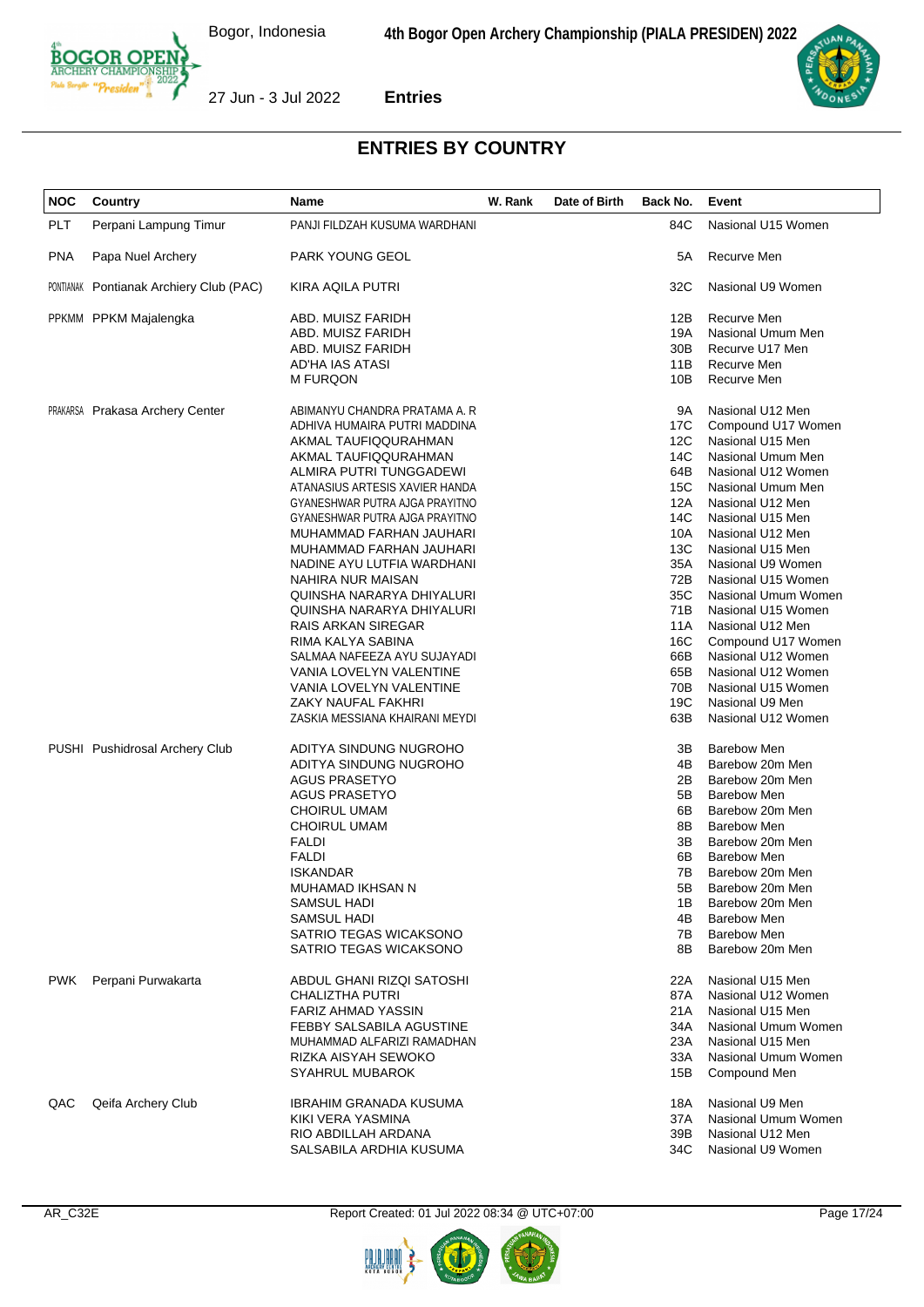



| <b>NOC</b>  | Country                              | <b>Name</b>                    | W. Rank | Date of Birth | Back No.        | Event                                  |
|-------------|--------------------------------------|--------------------------------|---------|---------------|-----------------|----------------------------------------|
|             |                                      |                                |         |               |                 |                                        |
| QAS         | Qurratu'ain Archery Team (QAS)       | KAYLILA NAFISHA RZ             |         |               | 83A<br>31B      | Nasional U12 Women<br>Nasional U12 Men |
|             |                                      | MUH.AMAR MUBARAK               |         |               | 81C             |                                        |
|             |                                      | NAJWA RAMADHANI RZ             |         |               |                 | Nasional U15 Women                     |
|             |                                      | RAIS MASSAILE                  |         |               | 24A             | Recurve Men                            |
|             | QUEEN Queen Archery                  | AKHMAD KUSAERI                 |         |               | 20 <sub>C</sub> | Barebow 20m Men                        |
| <b>RISH</b> | <b>Rish Archery</b>                  | AKHDAR FAWWAZ KAUTSAR          |         |               | ЗC              | Nasional U12 Men                       |
|             |                                      | AKMAL ABDUL MALIK              |         |               | 6C              | Nasional U12 Men                       |
|             |                                      | ALDEN WAJDIRAISSA YUZDIPUTERA  |         |               | 17A             | Nasional U15 Men                       |
|             |                                      | AMEMAYU HAYUNING PARAMARZA     |         |               | 81A             | Nasional U12 Women                     |
|             |                                      | ANANDA PRABUNAJWAN UMARAN      |         |               | <b>15A</b>      | Nasional U15 Men                       |
|             |                                      | AZZAMY SYAUQI KAUTSAR          |         |               | 16A             | Nasional U15 Men                       |
|             |                                      | <b>ILYA MUSTAFA NAZIR</b>      |         |               | 11A             | Nasional U9 Men                        |
|             |                                      | KEANDRA AL KHALIFI ZIKRI UMBAR |         |               | 10A             | Nasional U9 Men                        |
|             |                                      | MUHAMMAD ZAID MUMTAZ           |         |               | 7C              | Nasional U12 Men                       |
|             |                                      | NAYAKA NABIL HIDAYAT           |         |               | 4C              | Nasional U12 Men                       |
|             |                                      | RAJENDRA ZIKRI UMBARA          |         |               | 12A             | Nasional U9 Men                        |
|             |                                      | RASHYA NAUFAL ALFARIZQI        |         |               | 5C              | Nasional U12 Men                       |
|             |                                      | <b>SOFI SAHIRA</b>             |         |               | 79A             | Nasional U15 Women                     |
|             |                                      | SYAZIA SALSABILA NAZIR         |         |               | 78A             | Nasional U15 Women                     |
|             |                                      | SYMPHONY NUALACHINTA YUZDIPUTE |         |               | 80A             | Nasional U12 Women                     |
|             | RNAC Rajawali Nusantara Archery Club | AHMAD RIYANTO                  |         |               | 5C              | Compound Men                           |
|             |                                      | AHSAN ISMAIL ANWAR             |         |               | 6C              | Compound Men                           |
|             |                                      | ALBERTUS DHIMAS FEBRIYANTO     |         |               | 4C              | Compound Men                           |
|             |                                      | AZIS IKHSAN ANWAR              |         |               | 14A             | Recurve Men                            |
|             |                                      | <b>BIMA TRI RAHMANTO</b>       |         |               | 3A              | Compound U17 Men                       |
|             |                                      | <b>CINDY AISYAH SUGENG</b>     |         |               | 11C             | Compound U17 Women                     |
|             |                                      | HASYBACHNUR P RIYANSYAH        |         |               | 1A              | Compound U17 Men                       |
|             |                                      | NAJMIRA FARRAS PARAMUDYA       |         |               | 12C             | Compound U17 Women                     |
|             |                                      | NAZWA TANYA NURRAHMAH          |         |               | 10 <sup>C</sup> | Compound U17 Women                     |
|             |                                      | PUTRI FERNANDA DIANTI          |         |               | 37A             | Recurve U17 Women                      |
|             |                                      | RIDHWAN FAJAR RAMADHANI        |         |               | 16A             | Recurve Men                            |
|             |                                      | <b>RYAN RAFI ADIPUTO</b>       |         |               | 15A             | Recurve Men                            |
|             |                                      | <b>TYAS HANUNG DIRAKATON</b>   |         |               | 21A             | Nasional Umum Men                      |
|             |                                      | <b>WAFA MAZAYA</b>             |         |               | 38A             | Recurve U17 Women                      |
|             |                                      | ZAHIDAN MAHIRA PUTRA HERU      |         |               | 2A              | Compound U17 Men                       |



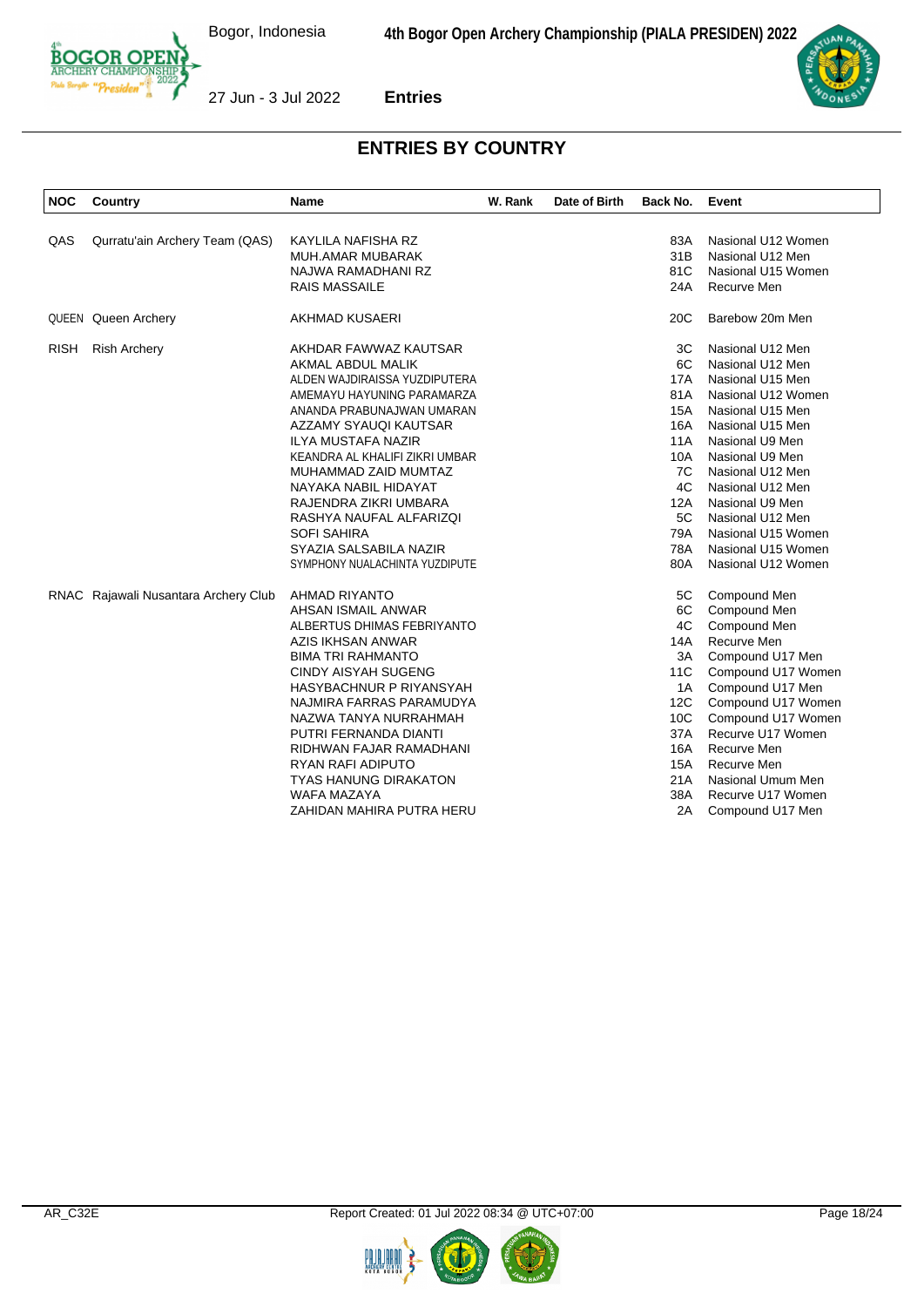

| <b>NOC</b> | Country                          | Name                           | W. Rank | Date of Birth | Back No.        | Event                |
|------------|----------------------------------|--------------------------------|---------|---------------|-----------------|----------------------|
|            |                                  |                                |         |               |                 |                      |
|            | RRAC RR Archery Club             | ALTHA BAIHAQI                  |         |               | 14A             | Nasional Umum Men    |
|            |                                  | ALVENIA SASHAKIRANA HARDYAN    |         |               | 79A             | Nasional U12 Women   |
|            |                                  | AZIMA ALMEIRA YUKIE            |         |               | 31A             | Nasional U9 Women    |
|            |                                  | <b>CALLIZTA THREE HAPSARI</b>  |         |               | 20B             | Compound U17 Women   |
|            |                                  |                                |         |               |                 |                      |
|            |                                  | CHEYRA IQO PERMATA NUANSA      |         |               | 27A             | Nasional Umum Women  |
|            |                                  | DEDE YUSUP SUPARNO             |         |               | 26B             | Nasional U12 Men     |
|            |                                  | <b>FATHIA CAMILA</b>           |         |               | 24A             | Nasional Umum Women  |
|            |                                  | HAMZAH DJ                      |         |               | 30 <sub>B</sub> | Barebow 50+ Men      |
|            |                                  | KHAIRUNISA AULIA NUR           |         |               | 26A             | Nasional Umum Women  |
|            |                                  | LINDA YULIANTI                 |         |               | 29A             | Compound Women       |
|            |                                  | M RIFQI HIDAYAT                |         |               | 15A             | Nasional Umum Men    |
|            |                                  | <b>MIKAYLA PRINCY</b>          |         |               | 79B             | Nasional U15 Women   |
|            |                                  | MOCHAMMAD RAFFA ANARGYA QINTHA |         |               | 14A             | Compound Men         |
|            |                                  | MOHAMMAD ASYQAR RISQ           |         |               | 17B             | Nasional U15 Men     |
|            |                                  |                                |         |               |                 |                      |
|            |                                  | MUHAMMAD HABIBI                |         |               | 18B             | Nasional U15 Men     |
|            |                                  | NAJMA SANAYA PUTRI             |         |               | 28A             | Compound Women       |
|            |                                  | NISSA BS MAE                   |         |               | 23A             | Nasional Umum Women  |
|            |                                  | <b>NUGI FAISHAL NUGRAHA</b>    |         |               | 25B             | Nasional U12 Men     |
|            |                                  | NYI MAS ZAHRA ALMIRA           |         |               | 38C             | Barebow 20m Women    |
|            |                                  | QUEENZA TSABITHA HUMAYRA       |         |               | 78A             | Nasional U12 Women   |
|            |                                  | RAAD NAVARA PRUDIE ASHKIA      |         |               | 78B             | Nasional U15 Women   |
|            |                                  | SITI SHABRINA HAMZAH           |         |               | 30A             | Nasional U9 Women    |
|            |                                  | SYEHAN NAILAN MAZAYA           |         |               | 25A             | Nasional Umum Women  |
|            |                                  | <b>TEGUH M ARIFIN</b>          |         |               | 37C             |                      |
|            |                                  |                                |         |               |                 | Compound 40+ Men     |
|            |                                  | <b>UCU HIDAYAT</b>             |         |               | 29B             | Barebow 50+ Men      |
|            |                                  | WAFA A.F AHDA                  |         |               | 22A             | Nasional Umum Women  |
|            |                                  | ZHAFRAN NASHR ALQAWI           |         |               | 16B             | Nasional U15 Men     |
|            | RU3PLMB Perpana Ru 3 Palembang   | MUHAMMAD FAZIL ATAURRAHMAN     |         |               | 8C              | Compound U17 Men     |
| SAA        | Scientica Archery (SAA)          | AULIA HIMAWAN BAIQUNI          |         |               | 18A             | Compound Men         |
|            |                                  | OKE KUSUMA                     |         |               | 37A             | Compound 40+ Men     |
|            |                                  | STEVANUS GRANDY BUDIAWAN       |         |               | 32A             | Barebow 50+ Men      |
|            |                                  |                                |         |               |                 |                      |
|            |                                  | STEVANUS GRANDY BUDIAWAN       |         |               | 36B             | Recurve 40+ Men      |
|            | SAAC Seven Arrows Archery Club   | <b>BARRYL ROLANDI</b>          |         |               | 36A             | Recurve 40+ Men      |
|            |                                  | <b>FAJAR HADISANTOSA</b>       |         |               | 37A             | Recurve 40+ Men      |
|            | SABILI Sabili Archery Balikpapan | M FAIZ MUYASSAR                |         |               | 9C              | Compound U17 Men     |
|            |                                  | M FAIZ MUYASSAR                |         |               | 20B             | Compound Men         |
|            |                                  | MISRAN MUSTAFA                 |         |               | 21C             | <b>Barebow Men</b>   |
|            |                                  |                                |         |               |                 |                      |
|            | SABIQ Sabiq Archery Club         | BILAL RIZKI FADIRRAHMAN        |         |               |                 | 22C Nasional U15 Men |
|            |                                  | EVELYN NOELLE DIAKEN WIDODO    |         |               | 86A             | Nasional U12 Women   |
|            |                                  | MUHAMMAD AZKA NANDITAMA        |         |               | 21C             | Nasional U15 Men     |
|            |                                  | MUHAMMAD RAFFA AL GHIFARY      |         |               | 25C             | Nasional U12 Men     |
|            |                                  |                                |         |               |                 |                      |
|            |                                  | NARIENDRA HAIDAR ALI           |         |               | 24C             | Nasional U12 Men     |
|            |                                  | SYAHIDNA ZATI HULWAN           |         |               | 41B             | Nasional Umum Women  |
| <b>SAC</b> | Siliwangi Archery Club           | AGUS HIDAYAT                   |         |               | 16B             | Barebow 20m Men      |
|            |                                  | AZ'ZAH FAUZIAH YASMIN FIRDAUS  |         |               | 31C             | Nasional Umum Women  |
|            |                                  | DENY SLAMET P                  |         |               | 15B             | Barebow 20m Men      |
|            |                                  | DENY SLAMET P                  |         |               | 20B             | Barebow Men          |
|            |                                  | DIDA FARDIANSYAH               |         |               | 14B             | Barebow 20m Men      |
|            |                                  |                                |         |               |                 |                      |
|            |                                  | ENDAH DWI PUTRI                |         |               | 72C             | Nasional U15 Women   |
|            |                                  | FAUZIYAH AZHAR MAHESA KUSUMAHA |         |               | 32C             | Nasional Umum Women  |
|            |                                  | KANIA RADINA RAMADHANI         |         |               | 74C             | Nasional U12 Women   |
|            |                                  | KHAYRA MUMTAZ                  |         |               | 71C             | Nasional U15 Women   |
|            |                                  | MOCHAMAD YUSUF MAULANA ANNAYYA |         |               | 35C             | Nasional U15 Men     |
|            |                                  | NADYA NURAZIZAH EFFENDI        |         |               | 73C             | Nasional U12 Women   |
|            |                                  | NASYWA KAYLLA AUFAA            |         |               | 70C             | Nasional U15 Women   |
|            |                                  |                                |         |               |                 |                      |



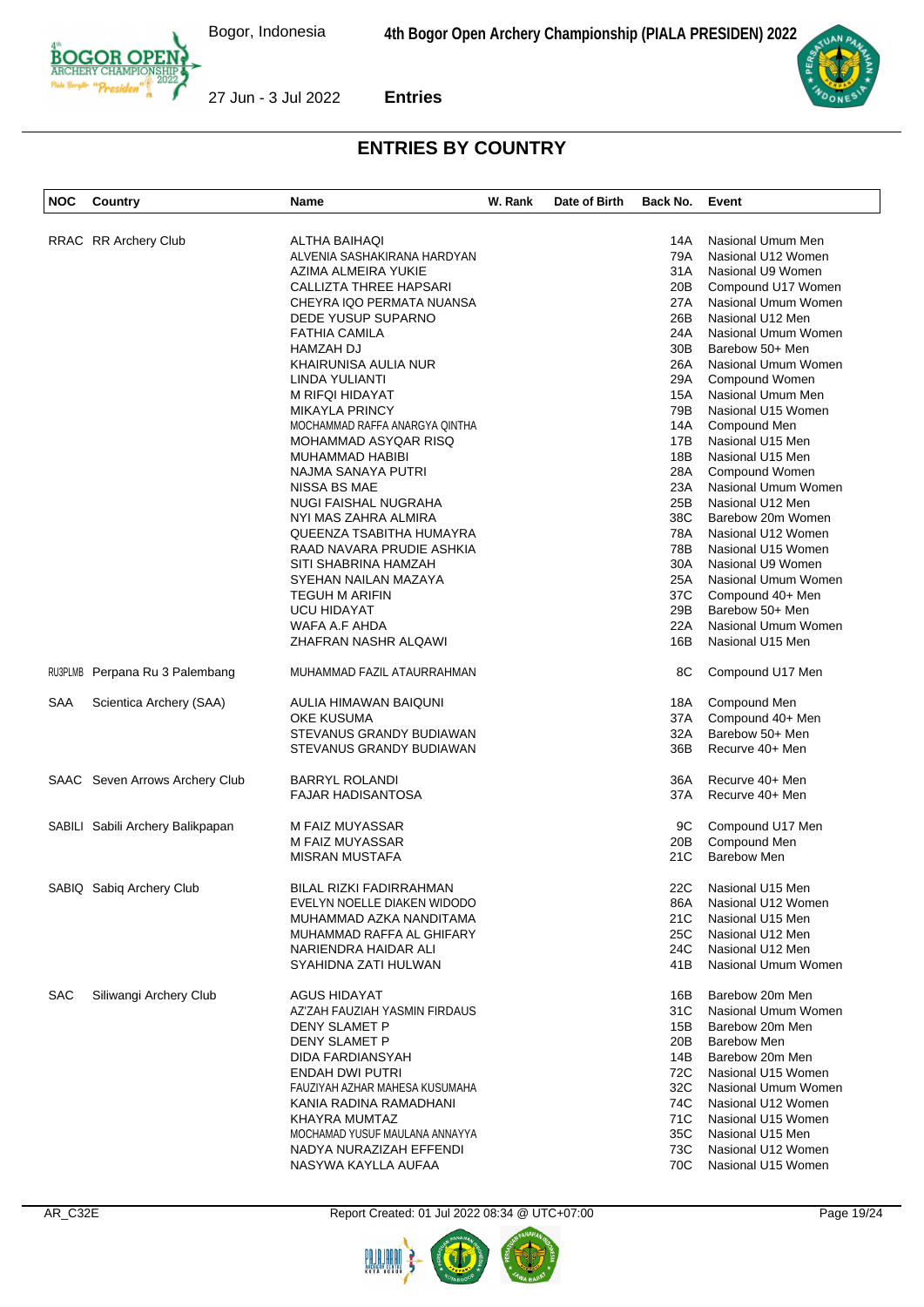



| NOC        | Country                      | Name                            | W. Rank | Date of Birth | Back No. | Event               |
|------------|------------------------------|---------------------------------|---------|---------------|----------|---------------------|
|            |                              | <b>SIGIT WINARNO</b>            |         |               | 19C      | Compound Men        |
|            | SACH Sach Archery            | ADHIAZKA MAULANA HAQQI          |         |               | 20C      | Nasional U15 Men    |
|            |                              | AZZUHRATUJANNAH PUTRI SETYANTI  |         |               | 82A      | Nasional U12 Women  |
|            |                              | <b>BAYU ARGO WIBOWO</b>         |         |               | 22B      | Nasional U12 Men    |
|            |                              | DRYAN ARDHANI DIKARA            |         |               | 21B      | Nasional U12 Men    |
|            |                              | FREDELINA DHU BATRISYA          |         |               | 27C      | Nasional U9 Women   |
|            |                              | HASNA AULIA                     |         |               | 85A      | Nasional U15 Women  |
|            |                              | MUHAMMAD ANAS A'LAUDDIN         |         |               | 19C      | Nasional U15 Men    |
|            |                              |                                 |         |               | 20B      | Nasional U12 Men    |
|            |                              | RAKKI GIBRAN PRASETYO           |         |               |          |                     |
|            |                              | SYAKIRA BILQIS FAJRIYATI        |         |               | 26C      | Nasional U9 Women   |
|            |                              | ZENOPATTI PRYA MAHESWARA        |         |               | 18C      | Nasional U15 Men    |
| SAG        | Salman Archery Gorontalo     | APRADYTA ARRAHMI MUSA           |         |               | 83B      | Nasional U15 Women  |
|            |                              | MOH. NAFIL AL'ABQORY JUSUF      |         |               | 18A      | Nasional U12 Men    |
|            |                              | MUH FAJRI DWI PUTRA             |         |               | 29B      | Nasional U15 Men    |
|            |                              | MUHAMMAD GHIFFARY ALFAREZKI DK  |         |               | 19A      | Nasional U12 Men    |
|            |                              | MUHAMMAD ZULFIKAR JASSIN        |         |               | 17A      | Nasional U12 Men    |
|            | SAHB Sahb Archery Banjarbaru | FATHIYA PRABA WISTARA           |         |               | 26A      | Nasional U12 Men    |
|            |                              | KANZUL ARSYI HAFIZ              |         |               | 21A      | Nasional U9 Men     |
|            |                              | KENZIE HAIDAR AHZA              |         |               | 18A      | Nasional Umum Men   |
|            |                              | KENZIE HAIDAR AHZA              |         |               | 36C      | Nasional U15 Men    |
|            |                              | KHARRIS FABIAN RENATO           |         |               | 25A      | Nasional U12 Men    |
|            | SAIJAAN Saijaan Archery Club | ANNISA MUTIARA FARRAS ZIBRIJ    |         |               | 86B      | Nasional U15 Women  |
|            | SALAM Salam Archery Bogor    | ALLESIA SOPHIE RAMADHANANDANA   |         |               | 30C      | Nasional U9 Women   |
|            |                              |                                 |         |               | 34C      | Nasional Umum Women |
|            |                              | ANNISA RAHMA PRATIWI            |         |               |          |                     |
|            |                              | ARUNA SACHI KANAYA              |         |               | 71C      | Nasional U12 Women  |
|            |                              | DELMORA FAEZYA PRAYATA          |         |               | 19B      | Nasional U12 Men    |
|            |                              | DEUXIANNE KEYSHA ZAHRANI K      |         |               | 73B      | Nasional U15 Women  |
|            |                              | ENCIK RASHA ATHAILLAH IRLAN     |         |               | 18B      | Nasional U12 Men    |
|            |                              | KHANSA RANIAH FIKRIANSYAH       |         |               | 70C      | Nasional U12 Women  |
|            |                              | MUHAMMAD FATIH AL HANIF         |         |               | 20A      | Nasional Umum Men   |
|            |                              | NADA NAYRA ATHIFAH              |         |               | 75B      | Nasional U15 Women  |
|            |                              | NAEFA ANEZKA IZZATI PUTRI       |         |               | 72C      | Nasional U12 Women  |
|            |                              | NAYLA MIZZATI ILHAMAH           |         |               | 31A      | Compound Women      |
|            |                              | <b>QUEEN LATIFAH PRAMESWARI</b> |         |               | 33C      | Nasional Umum Women |
|            |                              | RAFAEL IVAN MARVIN              |         |               | 17B      | Nasional U12 Men    |
|            |                              | RAISYA KAYLA DIZARA             |         |               | 74B      | Nasional U15 Women  |
|            |                              | RANI ERLINA                     |         |               | 34C      | Barebow 20m Women   |
|            |                              | RATIZA YULISARI SIREGAR         |         |               | 33C      | Barebow 20m Women   |
| SAN        | <b>SAN Archery</b>           | ADELIA NOVIANA                  |         |               | 40B      | Nasional Umum Women |
|            |                              | ALICIA MEIVINA                  |         |               | 84A      | Nasional U12 Women  |
|            |                              | DAVIN DR                        |         |               | 1B       | Compound U17 Men    |
|            |                              | M. ARSA BAYANAKA. A             |         |               | 2B       | Compound U17 Men    |
|            |                              | MAYSABILLA AZZAHRA              |         |               | 83C      | Nasional U15 Women  |
|            |                              | MUHAMMAD GIBRAN KARTIKO         |         |               | 3B       | Compound U17 Men    |
|            |                              | RAIHANKA HAIDAR PUTRANTA        |         |               | 34A      | Nasional U15 Men    |
| <b>SBA</b> | Shintabima Archery           | ALEXANDRIA SRIVENYA ERWINKA     |         |               | 66A      | Nasional U12 Women  |
|            |                              | ANDROMEDHA ALULA RIFKI          |         |               | 65A      | Nasional U12 Women  |
|            |                              | <b>BIMACHAKTI ADI SURYA</b>     |         |               | 26B      | Recurve U17 Men     |
|            |                              | FATHIMAH NUR AINI               |         |               | 64A      | Nasional U12 Women  |
|            |                              | FAWWAZ RAFA PRADIPTA            |         |               | 25B      | Recurve U17 Men     |
|            |                              | MUHAMMAD ALI IBRAHIM            |         |               | 22A      | Nasional U9 Men     |
|            |                              | RIFAYA AZKANIA AZURA            |         |               | 67A      | Nasional U12 Women  |
|            |                              |                                 |         |               |          |                     |
|            | SEGAR Segar Archery          | <b>HANUN ATSILAH</b>            |         |               | 90C      | Nasional U15 Women  |
|            |                              | SYAHRAFA RAMADHAN               |         |               | 38A      | Nasional U12 Men    |



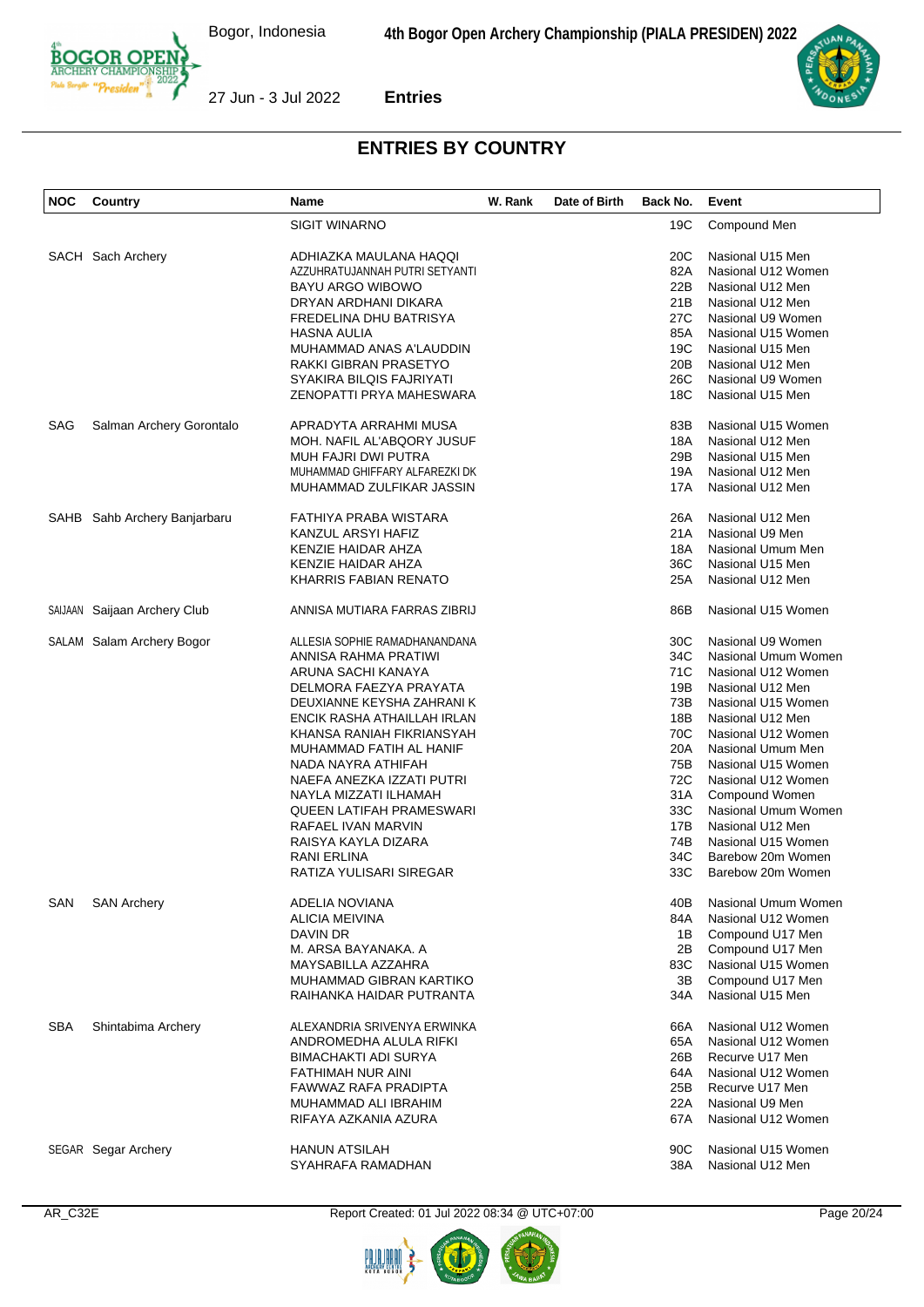



| <b>NOC</b> | Country                                      | <b>Name</b>                    | W. Rank | Date of Birth | Back No.        | Event               |
|------------|----------------------------------------------|--------------------------------|---------|---------------|-----------------|---------------------|
|            | SERANG Perpani Kab. Serang                   | DILA AFARI SYAHADA             |         |               | 17A             | Compound U17 Women  |
|            | SIGNIS Signis Archery                        | AHMAD MUHARAM JIDDAN WAHONO    |         |               | 8Α              | Recurve Men         |
|            |                                              | BARRA ZABRAN KHANUGARA         |         |               | 11A             | Nasional U15 Men    |
|            |                                              | DAANISH ASHRAF WISNU           |         |               | 12A             | Nasional U15 Men    |
|            |                                              | <b>HEO RONIN KHANUGARA</b>     |         |               | 9Α              | Recurve Men         |
|            |                                              | <b>JOSHUA BENEDICT TAN</b>     |         |               | 13A             | Nasional U15 Men    |
|            |                                              | KAISAH SALSABIILA HANIFAH SIGN |         |               | 89C             | Nasional U12 Women  |
|            |                                              | MUHAMMAD RIZKY HAMDI KHATAMI K |         |               | 10A             | Recurve Men         |
|            |                                              | REINER PANDUKO MALANO          |         |               | 14A             | Nasional U15 Men    |
|            |                                              | SABIQ MUHAMMAD AZFA AT-THARIQ  |         |               | 9Β              | Compound U17 Men    |
|            | <b>SKENSA</b> Skensa Archery Club            | PUTRI CALLYSTA APRILIA HASIM   |         |               | 36B             | Nasional U9 Women   |
|            | SMART Smart_Patc                             | <b>VINSA TRIMITHA ICHWANTO</b> |         |               | 88A             | Nasional U15 Women  |
| SMB        | Smb Archery                                  | ALYA ADILLAH                   |         |               | 82A             | Nasional U15 Women  |
|            |                                              | MUHAMMAD ADE MUDARIS           |         |               | 19B             | Nasional Umum Men   |
|            |                                              | <b>MUHAMMAD SIDDIK</b>         |         |               | 14B             | Nasional U15 Men    |
|            |                                              | RAVA AULIA MUTHALIB            |         |               | 13B             | Nasional U15 Men    |
|            |                                              | RIFAN BIMA SETYA               |         |               | 35B             | Nasional U15 Men    |
|            |                                              | YOGA ARTA IRAWAN               |         |               | 15B             | Nasional U15 Men    |
|            | SPACE Space War                              | ANDI EKA SAPUTRA               |         |               | 17A             | Recurve Men         |
| SSA        | <b>SS Archery</b>                            | EMILY SRADAPUTTA               |         |               | 33B             | Recurve Women       |
|            |                                              | SIANNY SRADAPUTTA              |         |               | 19B             | Compound U17 Women  |
|            |                                              | STANLEY SRADAPUTTA             |         |               | 36C             | Compound 40+ Men    |
|            | STAR Star Archery Club (SAC)                 | ERDIYANSYAH ALIM               |         |               | 37C             | Recurve 40+ Men     |
|            |                                              | KARWANDI                       |         |               | 29 <sub>C</sub> | Barebow 50+ Men     |
|            |                                              | <b>MOHAMAD ALIFIKRI</b>        |         |               | 25C             | Barebow 20m Men     |
|            | SUBANG Perpani Kab. Subang                   | ALHADID AVICENNA HIDAYAT       |         |               | 13B             | Nasional Umum Men   |
|            |                                              | MOCHAMAD LATHIIF OCTRILANO     |         |               | 11B             | Nasional Umum Men   |
|            |                                              | MUHAMMAD FAUZY NUR FAIRUZ      |         |               | 12B             | Nasional Umum Men   |
|            | SURYA Suryanegara Archeri (Pemdes Pamijahan) | <b>DAWUD</b>                   |         |               | 18C             | Barebow 20m Men     |
|            |                                              | DZAKY KHAERUL ANWAR            |         |               | 39A             | Nasional U12 Men    |
|            |                                              | HAFIIZH FAQIH AESAR            |         |               | 17B             | Nasional Umum Men   |
|            |                                              | HAFIIZH FAQIH AESAR            |         |               | 28A             | Nasional U15 Men    |
|            |                                              | HEINSTEIN PRIARTA STEVENSEN    |         |               | 7A              | Compound U17 Men    |
|            |                                              | HEINSTEIN PRIARTA STEVENSEN    |         |               | 20A             | Compound Men        |
|            |                                              | <b>IRMAWATI</b>                |         |               | 22C             | Nasional Umum Women |
|            |                                              | KIRAINA ASYIKA HAEYUN          |         |               | 24C             | Nasional Umum Women |
|            |                                              | KIRAINA ASYIKA HAEYUN          |         |               | 36C             | Recurve U17 Women   |
|            |                                              | MOHAMAD IZHHARUDIN             |         |               | 17C             | Barebow 20m Men     |
|            |                                              | MUHAMMAD KEVIN FATURROHMAN     |         |               | 29A             | Nasional U15 Men    |
|            |                                              | RAYHANNUN ALMIRA BALLAURANI    |         |               | 84A             | Nasional U15 Women  |
|            |                                              | RD.FURQON                      |         |               | 19C             | Barebow 20m Men     |
|            |                                              | <b>SITI JULAIHA</b>            |         |               | 23C             | Nasional Umum Women |
|            |                                              | <b>SITI JULAIHA</b>            |         |               | 37C             | Recurve U17 Women   |



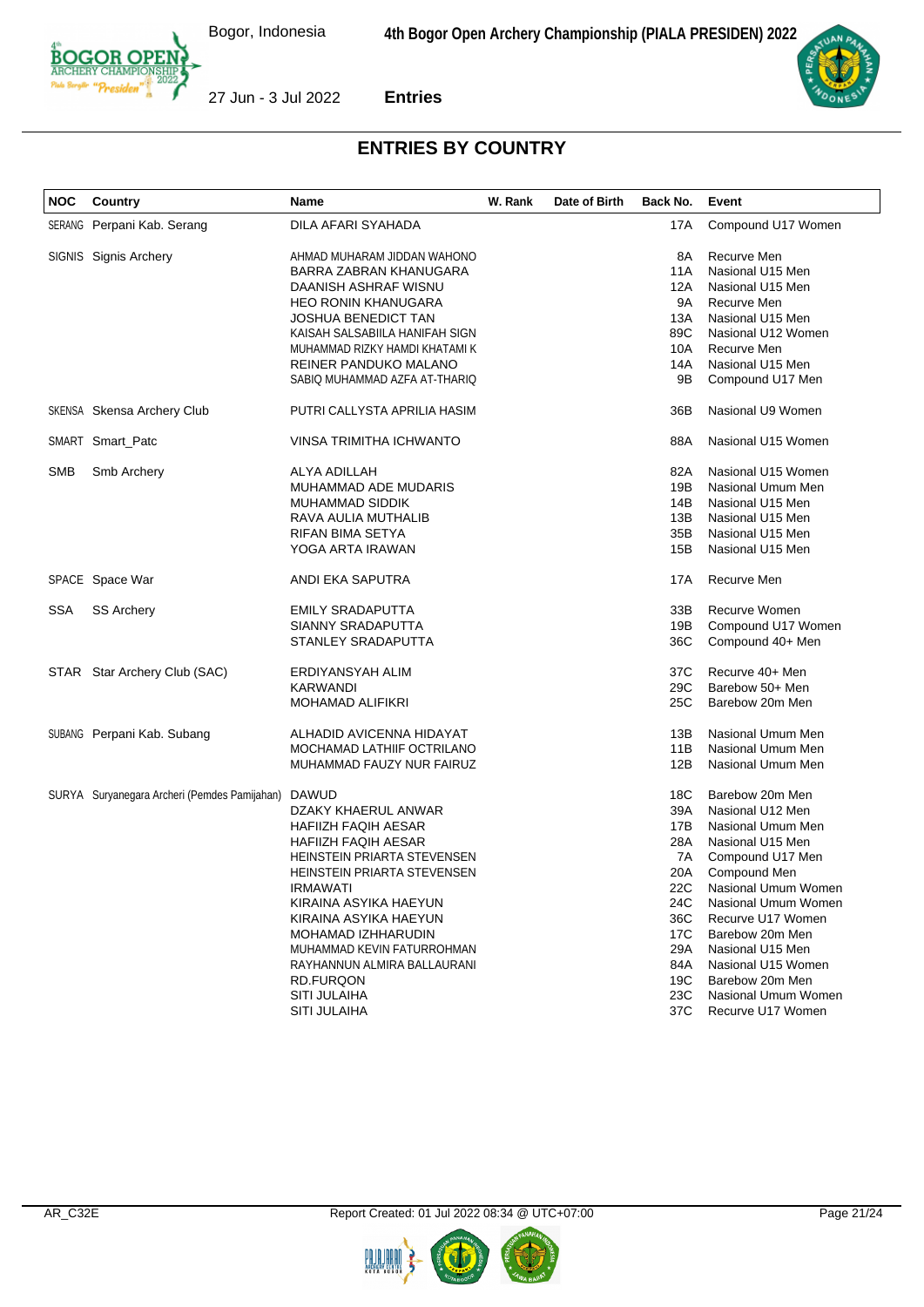



| <b>NOC</b>  | Country                                    | <b>Name</b>                                                     | W. Rank | Date of Birth | Back No.         | Event                                                             |
|-------------|--------------------------------------------|-----------------------------------------------------------------|---------|---------------|------------------|-------------------------------------------------------------------|
|             | TACC TAC Cirebon                           | AHMAD AZMI FAJRI<br>AMALIA NUR IZZATI<br>EVELYNA MULIA PANGESTU |         |               | 5B<br>29C<br>30B | Nasional Umum Men<br>Nasional Umum Women<br><b>Compound Women</b> |
|             |                                            | HARDIYANTI AYU LESTARI                                          |         |               | 30C              | Nasional Umum Women                                               |
|             |                                            | MOEHAMMAD HAMZAH SYURAIH                                        |         |               | 4B               | Compound U17 Men                                                  |
|             |                                            | MOEHAMMAD HAMZAH SYURAIH                                        |         |               | 19B              | Compound Men                                                      |
|             |                                            | MUHAMAD FIKRI ARIEF                                             |         |               | 7B               | Nasional Umum Men                                                 |
|             |                                            | MUHAMMAD ALDRICH TAQDIM                                         |         |               | 36A              | Nasional U15 Men                                                  |
|             |                                            | MUHAMMAD ALIF RIZQA KINADI                                      |         |               | 12C              | Recurve Men                                                       |
|             |                                            | MUHAMMAD FAQIH RAMDHAN                                          |         |               | 6B               | Nasional Umum Men                                                 |
|             |                                            | MUHAMMAD NUR FAJRI                                              |         |               | 10 <sup>C</sup>  | Recurve Men                                                       |
|             |                                            | NADYA OFIRA TAN                                                 |         |               | 35C              | Recurve Women                                                     |
|             |                                            | NAFLA SYAKIRA AZ-ZAHRA                                          |         |               | 35C              | Nasional U9 Women                                                 |
|             |                                            | RANI ANGGITA PRASTIWI                                           |         |               | 28C              | Nasional Umum Women                                               |
|             |                                            | SATRIO PRIA TRIWIBOWO                                           |         |               | 11C              | Recurve Men                                                       |
|             |                                            | SYAHRU AZZAM SUHAEDY                                            |         |               | 33B              | Nasional U12 Men                                                  |
| <b>TAL</b>  | Team Archery Land                          | A PUTRA SUBING                                                  |         |               | 18A              | <b>Barebow Men</b>                                                |
| <b>TAP</b>  | <b>Tanjung Archery Plus</b>                | AUREY KENAZ KHALFANI                                            |         |               | 35A              | Nasional U12 Men                                                  |
|             | <b>TAUHID Tauhid Archery Club</b>          | DANISH AL-FAKHRI                                                |         |               | 27C              | Nasional U12 Men                                                  |
|             |                                            | SYAMS AL-KAUTSAR SIREGAR                                        |         |               | 26C              | Nasional U12 Men                                                  |
|             |                                            |                                                                 |         |               |                  |                                                                   |
| THAI        | <b>Thailand Archery</b>                    | <b>MS. CHANIDAPA PONSRI</b>                                     |         |               | 19C              | Compound U17 Women                                                |
|             |                                            | MS. KASAMA SINTHUPINYO                                          |         |               | 32C              | <b>Recurve Women</b>                                              |
|             |                                            | MS. NICHABA SRIYAPAI                                            |         |               | 79B              | Nasional U12 Women                                                |
|             |                                            | <b>MS. PORJAI PONSRI</b>                                        |         |               | 39A              | Recurve U17 Women                                                 |
|             |                                            | MS. SUTHITA PHOPRASRA                                           |         |               | 78B              | Nasional U12 Women                                                |
|             | THEHUB The hub archery cibubur             | <b>HAMMAM SATRIATAMA</b>                                        |         |               | 33B              | Nasional U15 Men                                                  |
|             |                                            | MUTIARA KINANTI                                                 |         |               | 86C              | Nasional U12 Women                                                |
| <b>TIAR</b> | TIAR(Tole Iskandar Archery Rawageni Depok) | <b>BAGJA PERMADI</b>                                            |         |               | 24A              | Barebow 20m Men                                                   |
|             |                                            | BAGJA PERMADI                                                   |         |               | 29A              | Barebow 50+ Men                                                   |
|             |                                            | <b>KHALISA PUTRI</b>                                            |         |               | 80B              | Nasional U12 Women                                                |
|             |                                            | <b>MAHFUDZ</b>                                                  |         |               | 30A              | Barebow 50+ Men                                                   |
|             |                                            | R.PONCO                                                         |         |               | 31A              | Barebow 50+ Men                                                   |
|             |                                            | RIZKIA AGNIARACHMAH                                             |         |               | 34A              | Nasional U9 Women                                                 |
|             | TIMAH Timah Archery Club                   | <b>ABDUL HAKIM</b>                                              |         |               | 31C              | Barebow 50+ Men                                                   |
|             |                                            | RIO WAHYUDI                                                     |         |               | 18C              | <b>Barebow Men</b>                                                |
|             |                                            |                                                                 |         |               |                  |                                                                   |
|             | TKAC The Kilau Archery Club                | <b>JAMLI MOHAMED</b>                                            |         |               | 38A              | Recurve 40+ Men                                                   |
|             | TRIBUANA Tribuana Archery                  | MUHAMMAD FAREEL ARKA KHAIRON                                    |         |               | 13A              | Nasional U9 Men                                                   |
|             |                                            | MUHAMMAD TANGGUH BHIRAWAYUDHA                                   |         |               | 14A              | Nasional U9 Men                                                   |
|             |                                            | ROCHMANUR BAZLIAN PEKSOYANDU                                    |         |               | 15A              | Nasional U9 Men                                                   |
|             |                                            | WAKHID MARKHABAN HUTOMO                                         |         |               | 36C              | Recurve 40+ Men                                                   |
|             | TSAC TSAC Batam                            | HILMIY RAAFI SHIDDIQ                                            |         |               | 27A              | Nasional U12 Men                                                  |
|             |                                            | SALMAN AL FARISI                                                |         |               | 21C              | Nasional U9 Men                                                   |
|             |                                            | SALMAN AL FARISI                                                |         |               | 28A              | Nasional U12 Men                                                  |
| UAI         | Urban Archery Indonesia (UAI)              | ARI KURNIAWAN                                                   |         |               | 26B              | Barebow 20m Men                                                   |
|             |                                            | NICOLE CAREENA REEVES                                           |         |               | 88B              | Nasional U12 Women                                                |
|             |                                            |                                                                 |         |               |                  |                                                                   |
|             | <b>UNPAD</b> Unpad Archery                 | ERIK ADLI ARISYI                                                |         |               | 18C              | Compound Men                                                      |

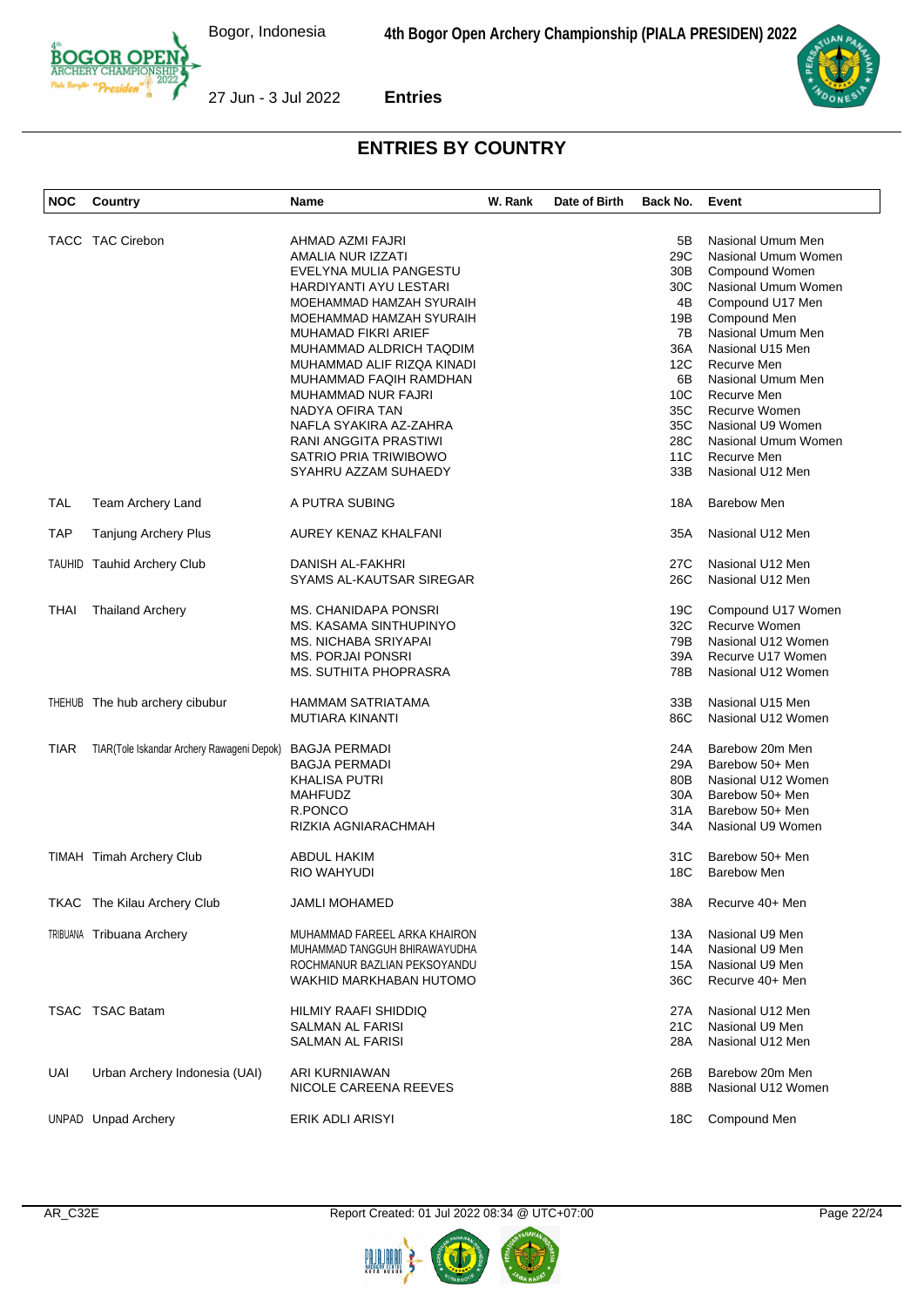

| <b>NOC</b> | Country                                                             | Name                           | W. Rank | Date of Birth | Back No. Event |                     |
|------------|---------------------------------------------------------------------|--------------------------------|---------|---------------|----------------|---------------------|
|            |                                                                     |                                |         |               |                |                     |
|            | <b>UNPAS</b> Unpas Archery                                          | ANDRI TAUFAN HIDAYAT           |         |               | 9A             | Barebow 20m Men     |
|            |                                                                     | DADANG HERI                    |         |               | 2A             | Barebow 20m Men     |
|            |                                                                     | <b>ECEP MUMUN</b>              |         |               | 3A             | Barebow 20m Men     |
|            |                                                                     | <b>MAMAN ALAMSYAH</b>          |         |               | 8A             | Barebow 20m Men     |
|            |                                                                     | NENNA MUTIARASARI RUSANTY      |         |               | 39B            | Barebow 20m Women   |
|            |                                                                     | RIKI ZAENI MUROQI              |         |               | 7A             | Barebow 20m Men     |
|            |                                                                     | RIKI ZAENI MUROQI              |         |               | 10C            | Compound Men        |
|            |                                                                     | SUHERMAN                       |         |               | 6A             | Barebow 20m Men     |
|            |                                                                     | <b>SUPRIYANTO</b>              |         |               | 11C            | Compound Men        |
|            |                                                                     | <b>UJANG SOPIAN</b>            |         |               | 4A             | Barebow 20m Men     |
|            |                                                                     | WAHYU IRFAN ANSHORI            |         |               | 1A             | Barebow 20m Men     |
|            |                                                                     | YANTO SUPRIANTO                |         |               | 5A             | Barebow 20m Men     |
|            |                                                                     | YANTO SUPRIANTO                |         |               | 33C            | Barebow 50+ Men     |
|            | VECTOR Vector Archery Indramayu                                     | ARKANA KYNAN SURYA             |         |               | 19A            | Nasional U9 Men     |
|            |                                                                     | ARYA SASTRA DWI HARJA          |         |               | 19A            | Compound Men        |
|            |                                                                     | <b>DWI SEPTIA</b>              |         |               | 83C            | Nasional U12 Women  |
|            |                                                                     | MUHAMAD ELNINO PRATAMA         |         |               | 34C            | Nasional U12 Men    |
|            |                                                                     | MUTIARA INDAH APRILIANI        |         |               | 30B            | Recurve Women       |
|            |                                                                     | ZAHRA PERMATA ILMI             |         |               | 86A            | Nasional U15 Women  |
|            |                                                                     |                                |         |               |                |                     |
|            | VIBES Barebow Vibes Archery Sukabumi ALVARONIZAM UWAIS DAMAR PANULU |                                |         |               | 13B            | Nasional U9 Men     |
|            |                                                                     | <b>BERLIAN BELLA JUNIAR</b>    |         |               | 35A            | Barebow 20m Women   |
|            |                                                                     | DENI IRFANSYAH                 |         |               | 11A            | Barebow 20m Men     |
|            |                                                                     | <b>HAFIZ SULAIMAN AKBAR</b>    |         |               | 10A            | Barebow 20m Men     |
|            |                                                                     | KIARA KHAIRINA                 |         |               | 33A            | Barebow 20m Women   |
|            |                                                                     | KIKI RIZKI FEBRINIA            |         |               | 34A            | Barebow 20m Women   |
|            |                                                                     | MUHAMMAD FATHAN ALMAISA KHAIRI |         |               | 14B            | Nasional U9 Men     |
|            |                                                                     | MUHAMMAD SYAUQI MUSYAFFA       |         |               | 12A            | Barebow 20m Men     |
|            |                                                                     | MUHAMMAD ZAHRAN IBRAHIM        |         |               | 13A            | Barebow 20m Men     |
|            | VIENETH Vieneth Archery Club                                        | CYNTHIA MARISKA PUTRI PRAWIBOW |         |               | 32B            | Recurve Women       |
|            |                                                                     | CYNTHIA MARISKA PUTRI PRAWIBOW |         |               | 39B            | Recurve U17 Women   |
|            |                                                                     | <b>HENRY SUGIARTO</b>          |         |               | 37B            | Compound 40+ Men    |
|            |                                                                     |                                |         |               |                |                     |
|            | VIJAS Vijas Archery Club                                            | ADITYA PURNAMA                 |         |               | 4C             | Recurve Men         |
|            |                                                                     | ADITYA WAAHYU DWIKI RAHMANSAH  |         |               | 8A             | Nasional Umum Men   |
|            |                                                                     | ADITYA WAHYU DWIKI RACHMANSYAH |         |               | 24B            | Nasional U15 Men    |
|            |                                                                     | AMIRAH ALIYAH MOLA             |         |               | 35B            | Nasional Umum Women |
|            |                                                                     | AMIRAH ALIYAH MOLA             |         |               | 79C            | Nasional U15 Women  |
|            |                                                                     | AYUNING PUTRI HAPSARI          |         |               | 80C            | Nasional U15 Women  |
|            |                                                                     | BAGUS RACHEL FARDIANSYAH       |         |               | 5A             | Compound Men        |
|            |                                                                     | DANANG ARISANTO                |         |               |                | 2A Compound Men     |
|            |                                                                     | DIMAS CANDRA KHIRANA SULISTIYO |         |               | ЗC             | Recurve Men         |
|            |                                                                     | ERWIN PUJIARTO                 |         |               | 6C             | Recurve Men         |
|            |                                                                     | IMAM MAULANA IBRAHIM           |         |               | 7A             | Nasional Umum Men   |
|            |                                                                     | M. SUBEKHAN                    |         |               | 1A             | Compound Men        |
|            |                                                                     | NAZLA XAVIERA ANISA PUTRI      |         |               | 39A            | Barebow 20m Women   |
|            |                                                                     | OCTAVIA SUCISULISTYOWATI       |         |               | 36B            | Nasional Umum Women |
|            |                                                                     | RADJA AULIAQ MOLA              |         |               | 3A             | Compound Men        |
|            |                                                                     | RARA ANGGUN AWANDHINI          |         |               | 14B            | Compound U17 Women  |
|            |                                                                     | RARA ANGGUN AWANDHINI          |         |               | 28B            | Compound Women      |
|            |                                                                     | RAZZAN NAUFAL AZHAR            |         |               | 38B            | Nasional U12 Men    |
|            |                                                                     | RISWANDI                       |         |               | 5C             | Recurve Men         |
|            |                                                                     | <b>ROBBY WAHYU S</b>           |         |               | 4A             | Compound Men        |
|            |                                                                     | TANTIA NUR TRIANGGRAINI        |         |               | 15B            | Compound U17 Women  |
|            |                                                                     | ZANNUBA MUTHIA CHAFSOH NUR MAS |         |               | 13B            | Compound U17 Women  |
|            |                                                                     | ZANNUBA MUTHIA CHAFSOH NUR MAS |         |               | 29B            | Compound Women      |
|            |                                                                     | ZAYYAN RABBANI ALHAQQI         |         |               | 6A             | Nasional Umum Men   |
|            |                                                                     | ZAYYAN RABBANI ALHAQQI         |         |               | 25B            | Nasional U15 Men    |
|            |                                                                     |                                |         |               |                |                     |